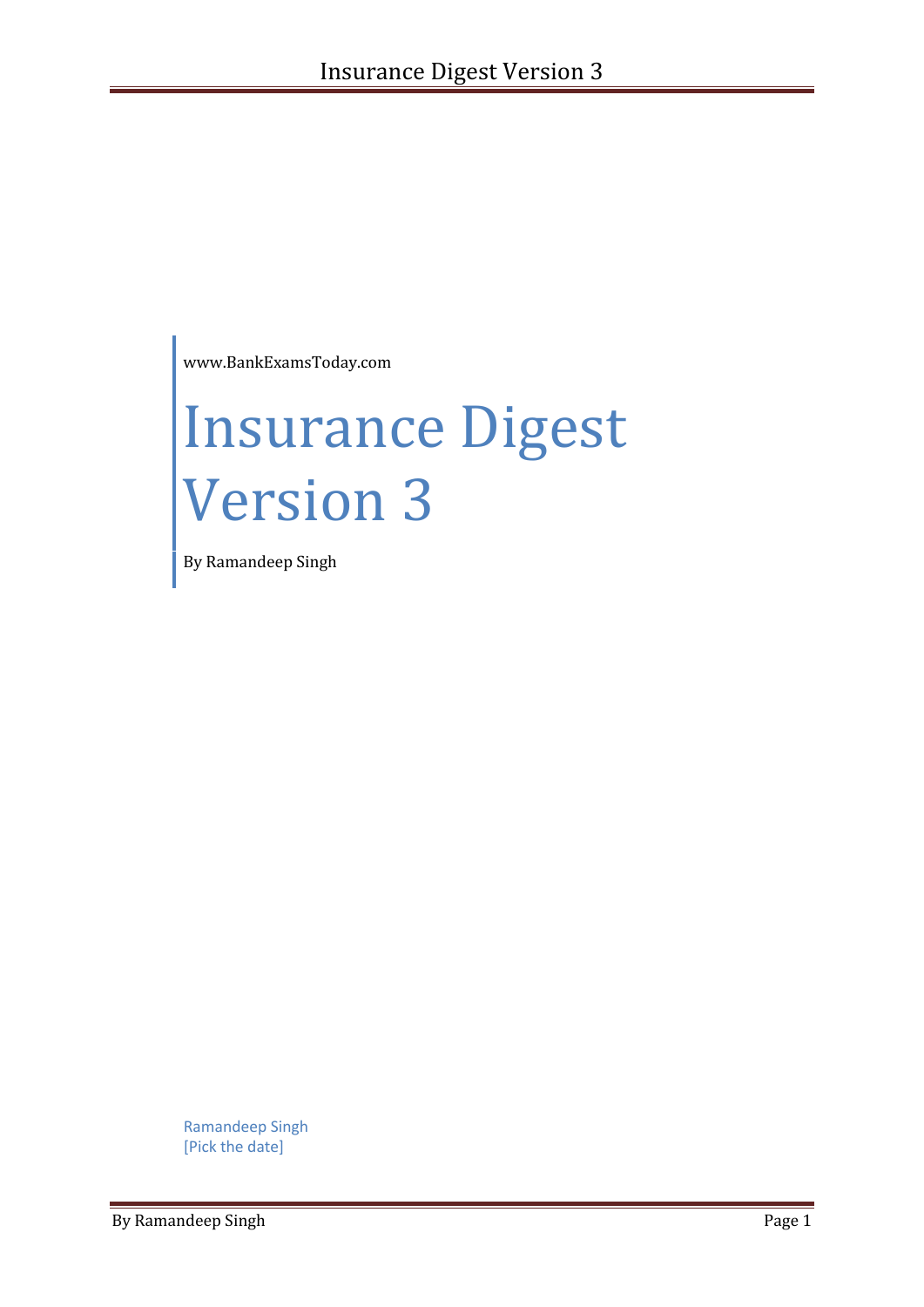# **INDEX**

| S. No.         | <b>Topic Name</b>                                                   | Page No.  |
|----------------|---------------------------------------------------------------------|-----------|
|                | Introduction of Insurance                                           | $3 - 4$   |
| $\overline{2}$ | Principles of Insurance and Methods of Insurance                    | $5 - 6$   |
| 3              | Insurance Institute of India and IRDA's Powers and Functions        |           |
| 4              | Role of IRDA and Insurable Risks                                    | 8         |
| 5              | History of Life Insurance Companies in India and Malhotra Committee | 9         |
| 6              | Malhotra Committee and LIC                                          | 10        |
| 7              | Functions of LIC                                                    | 11        |
| 8              | Types of LIC                                                        | 12        |
| 9              | <b>LIC</b> Insurance Plans                                          | $13 - 15$ |
| 10             | <b>GIC</b>                                                          | $15 - 16$ |
|                | <b>Insurance Acts:</b>                                              |           |
| 11             | IRDA Act 1999                                                       | $16 - 21$ |
| 12             | <b>Insurance Act 1938</b>                                           | 21-27     |
| 13             | <b>Insurance Laws Amendment Act 2015</b>                            | $27 - 32$ |
| 14             | <b>RBI</b>                                                          | $32 - 35$ |
| 15             | Abbreviations $(A - Z)$                                             | $35 - 47$ |
| 16             | <b>Full Forms of Financial Terms</b>                                | $48 - 49$ |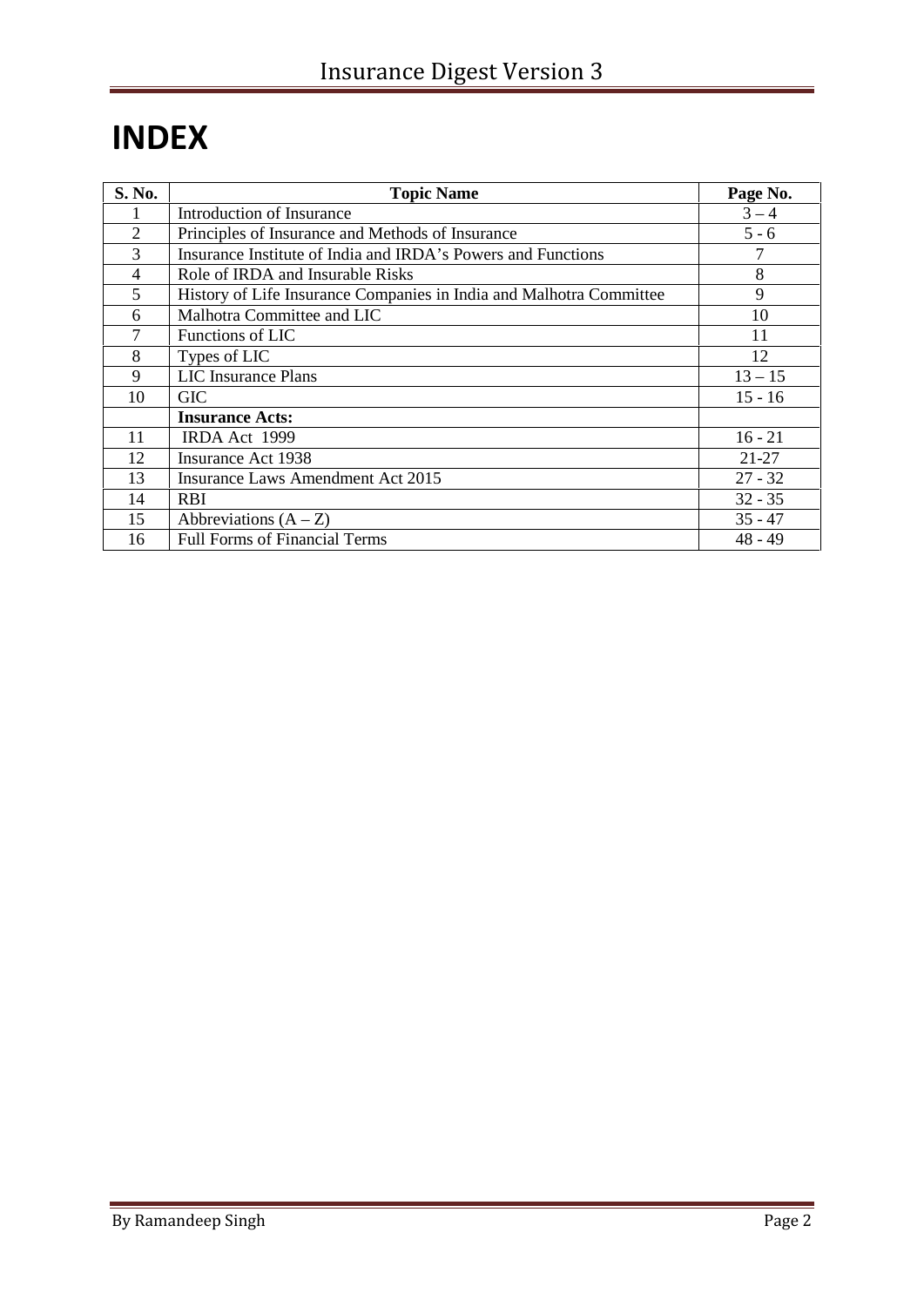# **INSURANCE**

**"Insurance is defined as the equitable transfer of the risk of a loss, from one entity to another, in exchange for a premium, and can be thought of a guaranteed small loss to prevent a large possibly devastating loss."**

#### **Definition of Risks**

- A variation in the possible outcome.
- The degree of uncertainty associated with a particular loss.
- Greater the accuracy with which the outcome can be predicted the lower is the risk.
- Risk is the possibility of an unfortunate occurrence.
- Risk is the possibility of loss.
- The combination of hazards.
- Uncertainty of Loss
- The tendency that actual results may differ from predicted results.

#### **Requirements of Insurable Risks**

- Should be a pure risk.
- Involves a chance of loss or no loss.
- Large Number of exposure units.
- To predict average loss.
- Accidental and Unintentional loss
- To control moral hazard.
- To assure randomness
- Determinable and Measurable Loss
- To facilitate loss adjustment

Insurance Industry of India consists of **52** insurance companies of which **24 are life insurance** business and **28 are non – life** insurance companies. **(As per August , 2015 update)**

#### **Among the life insurers, Life Insurance Corporation (LIC) is the sole public sector company. Apart from that, among the non – life insurers there are six public sector insurers.**

Out of 28 non-life insurance companies, **five private sector** insurers are registered to underwrite policies exclusively in health, personal accident and travel insurance segments. They are Star Health and Allied Insurance Company Ltd, Apollo Munich Health Insurance Company Ltd, Max Bupa Health Insurance Company Ltd, Religare Health Insurance Company Ltd and Cigna TTK Health Insurance Company Ltd. There are two more specialized insurers belonging to public sector, namely, Export Credit Guarantee Corporation of India for Credit Insurance and Agriculture Insurance Company Ltd for crop insurance.

The **oldest existing insurance company** in India **is National Insurance Company,** which was founded **in 1906 and is still in business.**

The Government of India issued an Ordinance on 19 January 1956 nationalized the **Life**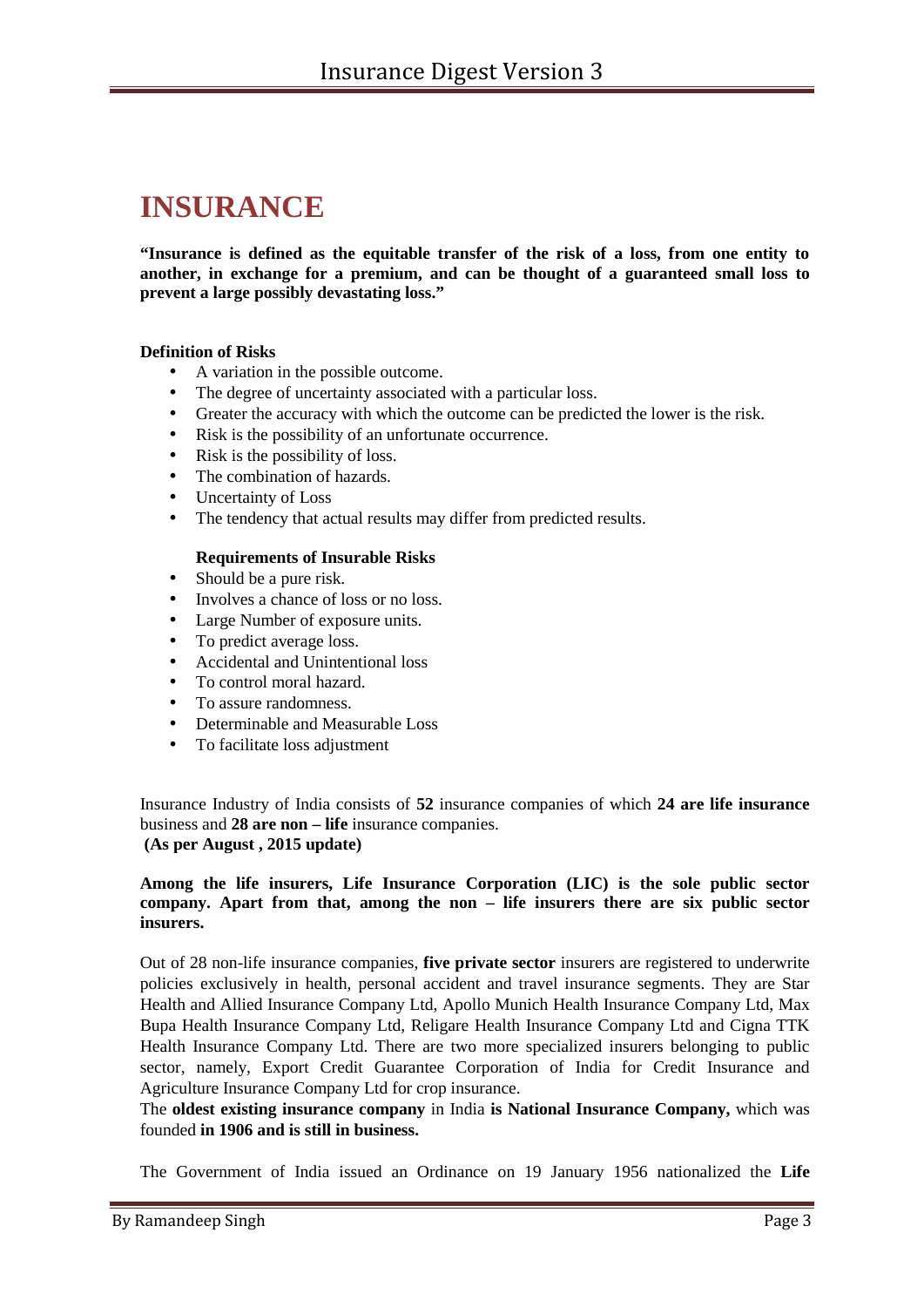**Insurance sector** and **Life Insurance Corporation (LIC)** came into existence in the same year. But **LIC starts** its operations from **1 September, 1956.**

#### **Functions and Benefits of Insurance**

Insurance functions are of two types **Primary Functions and Secondary Functions.** These are explained as under:

**Primary Functions/Benefits:** Insurance is essentially a risk transfer mechanism removing for a premium the potential financial loss from the individual and placing it upon the insurer. The primary benefit is seen in the financial compensation made available to insured victims of the various insured events. On the commercial side, this enables businesses to survive major fires, liabilities etc.

**b) Ancillary Functions/Benefits:** Insurance contributes to society directly or indirectly in many different ways. These will include:

- **Employment -** The insurance industry is a significant factor in the local workforce.
- **Financial Services –** Financial services have assumed a much greater role in the local economy, insurance being a major element in the financial services sector.
- **Loss Prevention and Loss Reduction (Loss Control):** The practice of insurance includes various surveys and inspections related to risk management. It helps in loss prevention and loss reduction in other words we can say that loss control properly implemented through insurance.
- **Savings/Investments:** Life insurance, particularly, offers a convenient and effective way of providing for the future. With the introduction of the Mandatory Provident Fund Schemes in 2000, the value of insurance products in providing for the welfare of people in old age or family tragedy is very evident.
- **Economic Growth/Development:** It will be obvious that few people would venture their capital on costly projects without the protection of insurance (in most cases, bank financing will just not be available without insurance cover). Thus, developments of every kind, from erection of bridges to building construction and a host of other projects, are encouraged and made possible partly because insurance is available.

#### **Core Functions of an Insurance Company:**

- Product Development
- Customer Servicing
- Marketing and Promotion
- Insurance Sales
- Underwriting
- Policy Administration
- Claims
- Reinsurance
- Actuarial Support
- Accounting and Investment
- Training and Development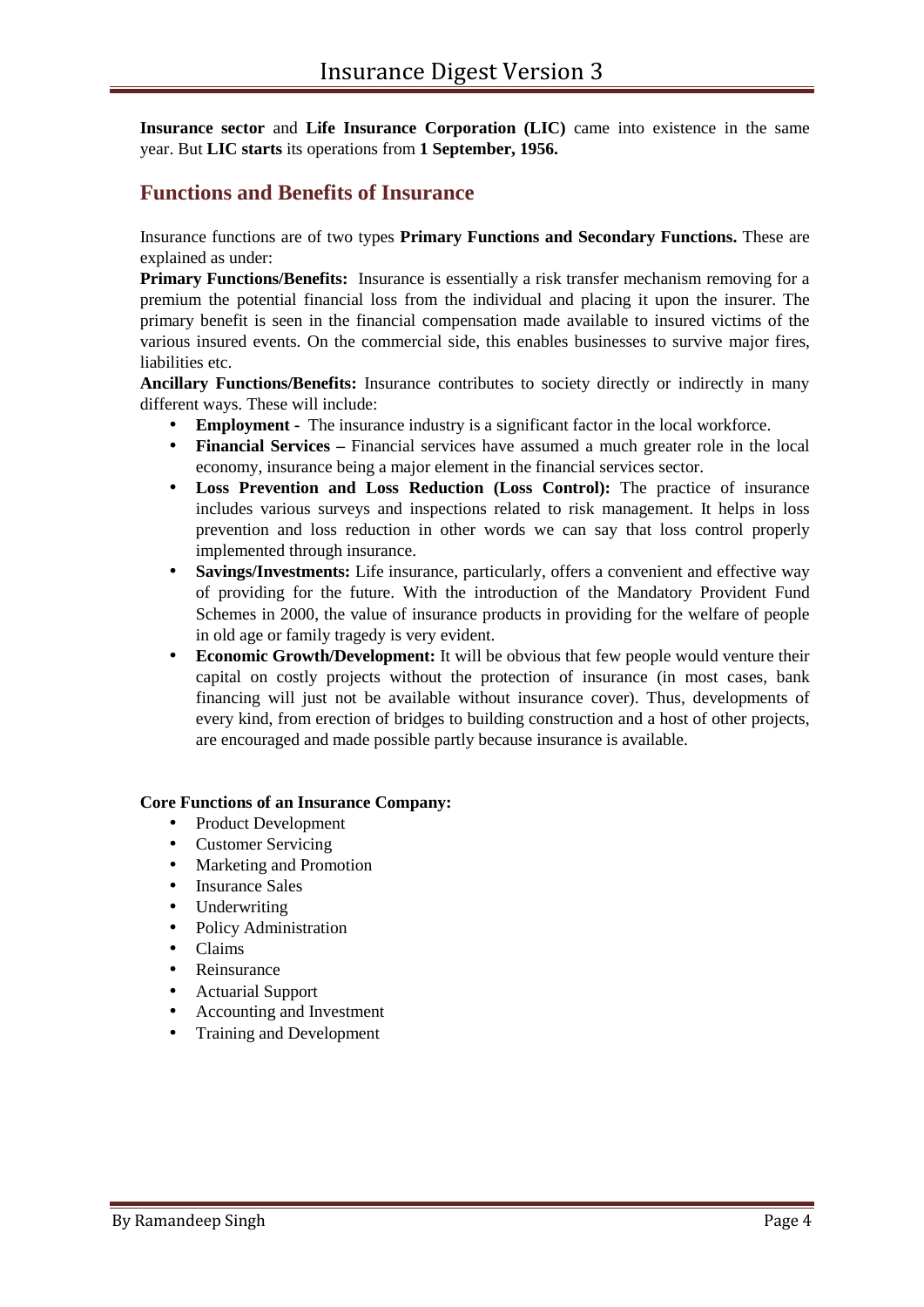# **Principles of Insurance**

- 1. Utmost Good Faith
- 2. Insurable Interest
- 3. Principle of Indemnity
- 4. Principle of Contribution
- 5. Principle of Subrogation
- 6. Principle of loss Minimization
- 7. Principle of 'CAUSA PROXIMA'

#### **Utmost Good Faith**

- Both the parties i.e. insured and the insurer should a good faith towards each other.
- The insurer must provide the insured complete, correct and clear information of subject matter.
- The insurer must provide the insured complete, correct and clear information regarding terms and conditions of the contract.
- This principle is applicable to all contracts of insurance i.e. life, fire and marine insurance.

#### **Insurable Interest**

- The insured must have insurable interest in the subject matter of insurance.
- In life insurance it refers to the life insured.
- In marine insurance it is enough if the insurable interest exits only at the time of occurrence of the loss.
- In fire and general insurance it must be present at the time of taking policy and also at the time of the occurrence of loss.
- The owner of the party is said to have insurable interest as long as he is the owner of it.
- It is applicable to all contracts of insurance.

### **Principle of Indemnity**

- Indemnity means a guarantee or assurance to put the insured in the same position in which he was immediately prior to the happening of the uncertain event. The insurer undertakes to make good loss.
- It is applicable to fire, marine and other general insurance.
- Under this the insurer agrees to compensate the insured for the actual loss suffered.

### **Principle of Contribution**

- The principle is a corollary of the principle of indemnity.
- It is applicable to all contracts of indemnity.
- Under this principle the insured can claim the compensation only to the extent of actual loss either from any one insurer or all the insurers.

### **Principle of Subrogation**

- As per this principle after the insured is compensated for the loss due to damage to property insured, then the right of ownership of such property passes on to the insurer.
- This principle is corollary of the principle of indemnity and is applicable to all contracts of indemnity.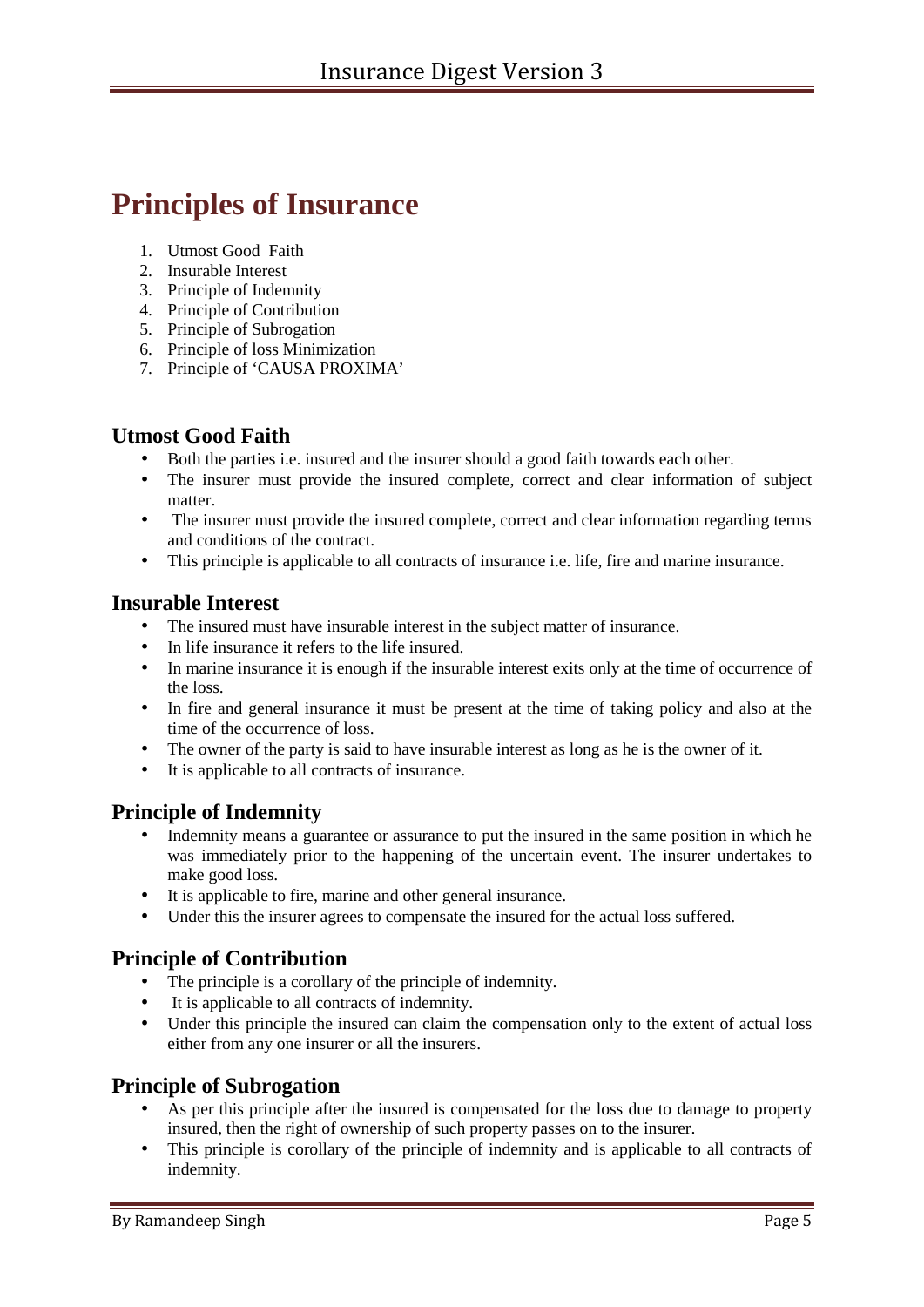#### **Principle of loss Minimization**

 Under this principle it is the duty of the insured to take all possible steps to minimize the loss to the insured property on the happening of uncertain event.

### **Principle of 'CAUSA PROXIMA'**

- The loss of insured property can be caused by more than one cause in succession to another.
- The property may be insured against some causes and not against all causes.
- In such an instance, the proximate cause or nearest cause of loss is to be found out.
- If the proximate cause is the one which is insured against the insurance company is bound to pay the compensation and vice versa

# **Methods Of Insurance**

Some important methods of insurance are discussed as under:

- **Co-insurance** When insurance companies shares risks between them known as Co-Insurance **or** Risks shared between insurers
- **Dual Insurance** If a person has taken more than one policies for specific purpose **or**risks having two or more policies with same coverage
- **Self-Insurance** Situations where risk is not transferred to insurance companies and solely retained by the entities or individuals themselves
- **Reinsurance** If one insurance company passes some or whole part of risks to another insurance company **or** Situations when Insurer passes some part of or all risks to another Insurer called Reinsurer.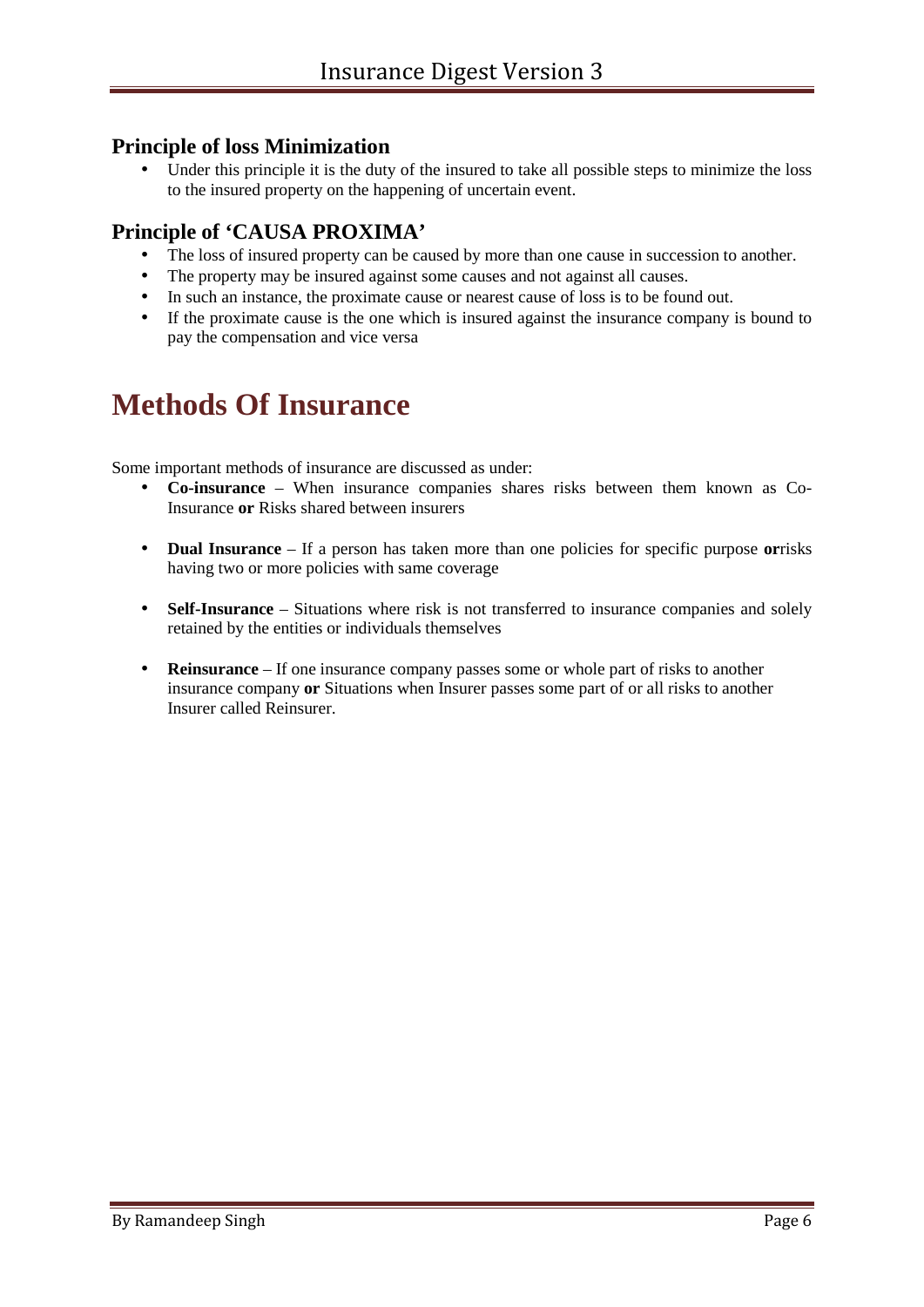# **INSURANCE INSTITUTE OF INDIA**

- Insurance Institute of India was established in 1955 in Mumbai.
- The institute is formerly known as **Federation of Insurance Institute.**
- The purpose of the institute was to provide necessary education to those people who engaged in insurance or interested in insurance.
- Insurance Institute of India is closely associated with all the segments of the insurance industry which includes Insurance Regulatory Authority of India, Public and Private Sector Insurance Companies.
- Insurance Institute of India also conduct the examinations at various levels.
- It is only one professional institution which devoted solely to insurance related education.
- Successful candidates get certificates and awards from Insurance Institute of India.
- This institute is recognized by Government of India.

# **IRDA**

- IRDA stands for Insurance Regulatory and Development Authority.
- IRDA is an agency of Government of India for supervision and development of Insurance Sector in India.

#### **Powers and functions of IRDA -**

Issue to the applicant a certificate of registration, renew, modify, withdraw, suspend or cancel such registration;

- 1. Protection of the interests of the policy holders in matters concerning assigning of policy, nomination by policy holders, insurable interest, settlement of insurance claim, surrender value of policy and other terms and conditions of contracts of insurance;
- 2. Specifying requisite qualifications, code of conduct and practical training for intermediary or insurance intermediaries and agents
- 3. Specifying the code of conduct for surveyors and loss assessors;
- 4. Promoting efficiency in the conduct of insurance business;
- 5. Promoting and regulating professional organizations connected with the insurance and re-insurance business;
- 6. Levying fees and other charges for carrying out the purposes of this Act;
- 7. Calling for information from, undertaking inspection of, conducting enquiries and investigations including audit of the insurers, intermediaries, insurance intermediaries and other organizations connected with the insurance business;
- 8. Control and regulation of the rates, advantages, terms and conditions that may be offered by insurers in respect of general insurance business not so controlled and regulated by the Tariff Advisory Committee under section 64U of the Insurance Act, 1938 (4 of 1938);
- 9. Specifying the form and manner in which books of account shall be maintained and statement of accounts shall be rendered by insurers and other insurance intermediaries;
- 10. Regulating investment of funds by insurance companies;
- 11. Regulating maintenance of margin of solvency;
- 12. Adjudication of disputes between insurers and intermediaries or insurance intermediaries;
- 13. Supervising the functioning of the Tariff Advisory Committee;
- 14. Specifying the percentage of premium income of the insurer to finance schemes for promoting and regulating professional organizations referred to in clause (f);
- 15. Specifying the percentage of life insurance business and general insurance business to be undertaken by the insurer in the rural or social sector; and
- 16. Exercising such other powers as may be prescribed.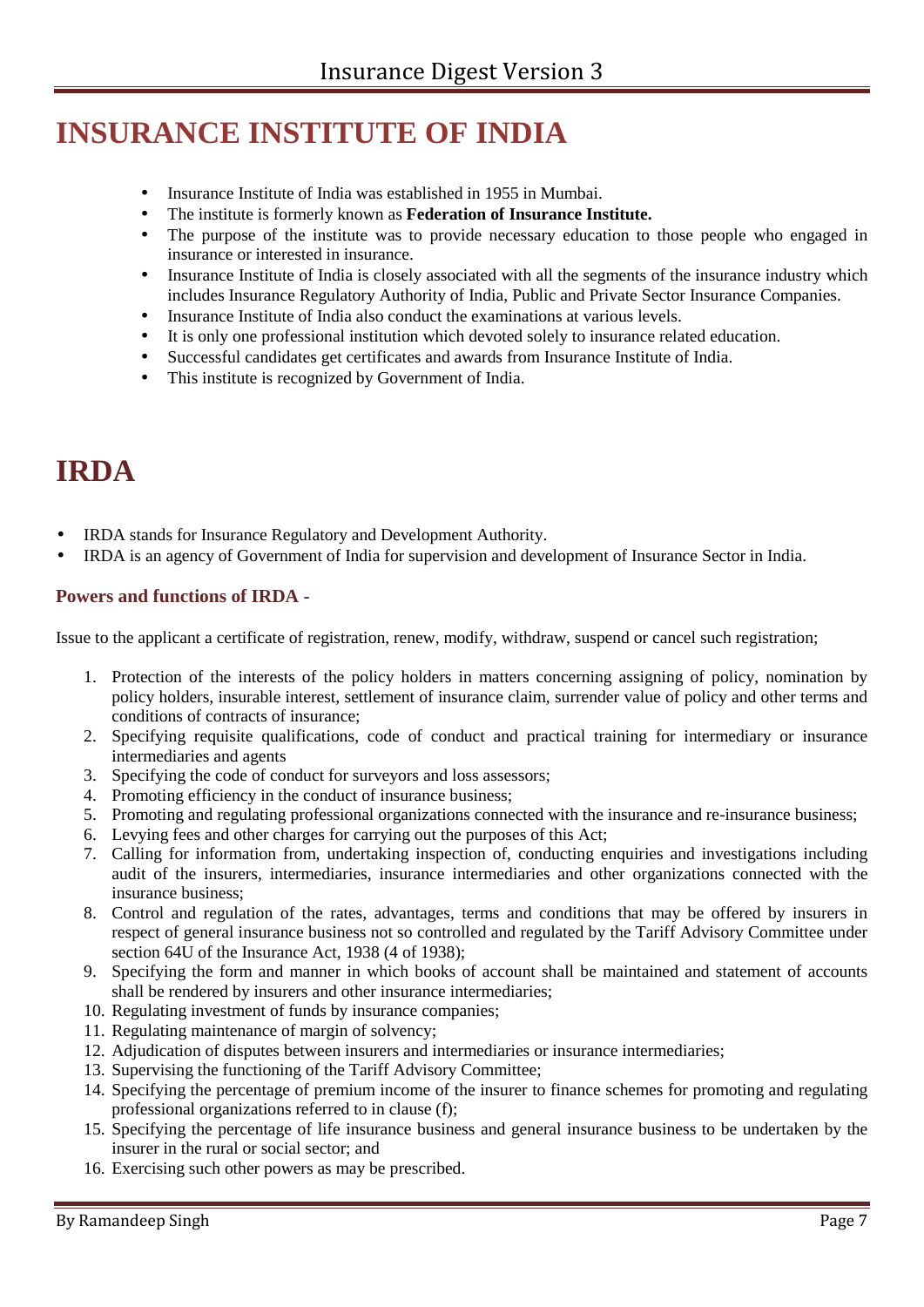# **Role of IRDA**

- IRDA's primary function is to protect consumer interests. This means ensuring proper disclosure, keeping prices affordable but also insisting on mandatory products, and most importantly making sure that the consumers get paid by insurers.
- Further,ensuring the solvency of insurers.
- Growth of insurance business entails better education and production to customers, creating better incentives for agents and intermediaries.
- It has evolved guidelines on the entry and functions of such intermediaries. Licensing of such agents and brokers are required to check their indulgence in activities such as twisting, fraudulent practices, rebating and misappropriation of funds.

# **INSURABLE RISKS**

For Life Insurance, Insurable Interest must exist at the time of the application of the insurance but it need not exist at the time of the insured's death. For **Property and Casuality** insurance, insurable interest must exist at the time of loss.

An insurance company must be able to predict future losses accurately. Company must deal only with insurable risks. **Not all risks are insurable** and it is important to outline those risks to which insurance concepts can be properly applied.

- **Large Number of Homogeneous Units** Risks are not considered insurable unless the insurance company has a large enough number of similar risks and knows enough its previous loss experience to be able to predict the future reliably.
- **Loss Must be Ascertainable** The insurer must be able to place a monetary value on the loss. In Life Insurance, monetary value is placed on the insured's income earning capacity. It is very difficult to determine economic loss under health insurance. For this reason, economic loss is measured by lost wages or by actual medical expenses incurred. The potential loss must be measurable so that both parties can agree on the precise amount payable in the event the loss occurs.
- Loss Must be Uncertain Uncertainty arises out of not knowing what is going to happen, or being unable to predict what is going to happen to the individual exposure unit.
- **Economic Hardship** The nature of the loss must be such that an economic hardship would occur should the loss occur. We can understand it through example – If a man loses one day's pay because of an injury, a loss occurs, but it is not significant enough to be covered by insurance.
- **Exclusion of Catastrophic Perils** While the ability to predict future losses with a reasonable degree of accuracy is critical to the insuring functions, certain types of perils do not lend themselves to prediction. Perils are usually excluded from coverage. Example of Excluded catastrophic perils are**Wars, Nuclear Risks, Floods etc.**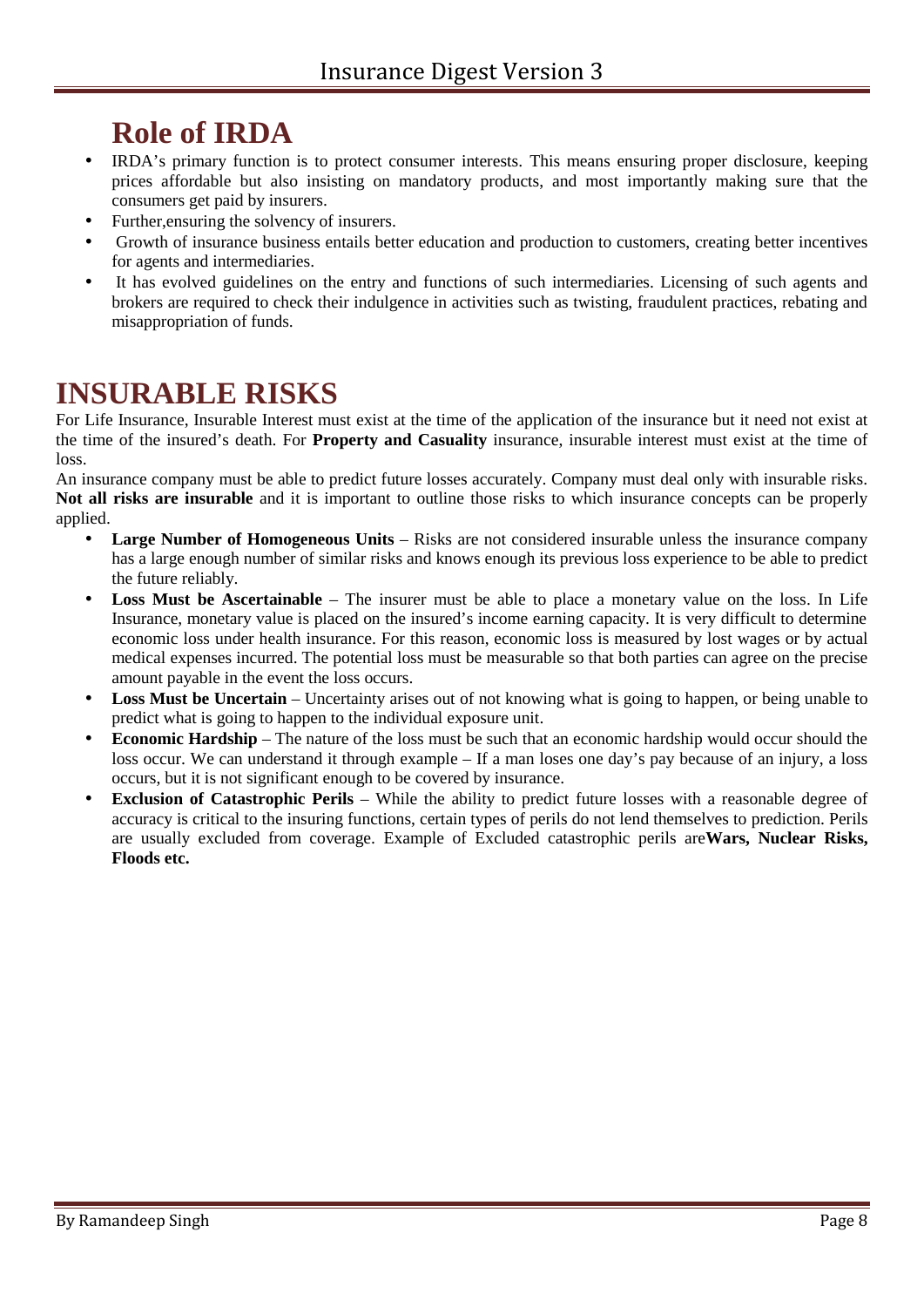# **History of Life Insurance Companies In India**

Some of the important milestones in the life insurance business in India are:

**1818**: Oriental Life Insurance Company, the first life insurance company on Indian soil started functioning.

**1870**: Bombay Mutual Life Assurance Society, the first Indian life insurance company started its business.

**1912**: The Indian Life Assurance Companies Act enacted as the first statute to regulate the life insurance business.

**1928**: The Indian Insurance Companies Act enacted to enable the government to collect statistical information about both life and non-life insurance businesses.

**1938**: Earlier legislation consolidated and amended to by the Insurance Act with the objective of protecting the interests of the insuring public.

**1956**: 245 Indian and foreign insurers and provident societies are taken over by the central government and nationalised. LIC formed by an Act of Parliament, viz. LIC Act, 1956, with a capital contribution of Rs. 5 crore from the Government of India.

The General insurance business in India, on the other hand, can trace its roots to the Triton Insurance Company Ltd., the first general insurance company established in the year 1850 in Calcutta by the British.

# **MALHOTRA COMMITTEE**

A Committee was set up in 1993 under the chairmanship of **R.N. Malhotra**, former Governor of the Reserve Bank of India, to make recommendations for reforms in the insurance sector. The Malhotra Committee recommended introduction of a concept of **"professionalization"** in the insurance sector to make out a strong case for paving the way for foreign capital. **On 7th January, 1944** the committee submitted its recommendations to the finance ministry.

#### **Recommendations**

- 1. Private sectors should also be permitted to perform both life and general insurance.
- 2. Minimum paid up capital should be Rs.100 crore including a minimum subscription of 26% and maximum 40%.
- 3. Cooperative societies at state level should be permitted to perform business with minimum paid up capital of Rs100 crore.
- 4. Foreign companies be allowed to enter the insurance sector, preferably through joint ventures with Indian partners.
- 5. The Insurance Regulatory and Development Authority (IRDA) be constituted as an autonomous body to regulate and develop the insurance sector.
- 6. Promotion of competition so as to enhance customer satisfaction through increased consumer choice and lower premiums while ensuring the financial security of the insurance market.
- 7. Brokers representing the customer be brought in as another marketing and distribution channel, a practice prevalent in most developed markets.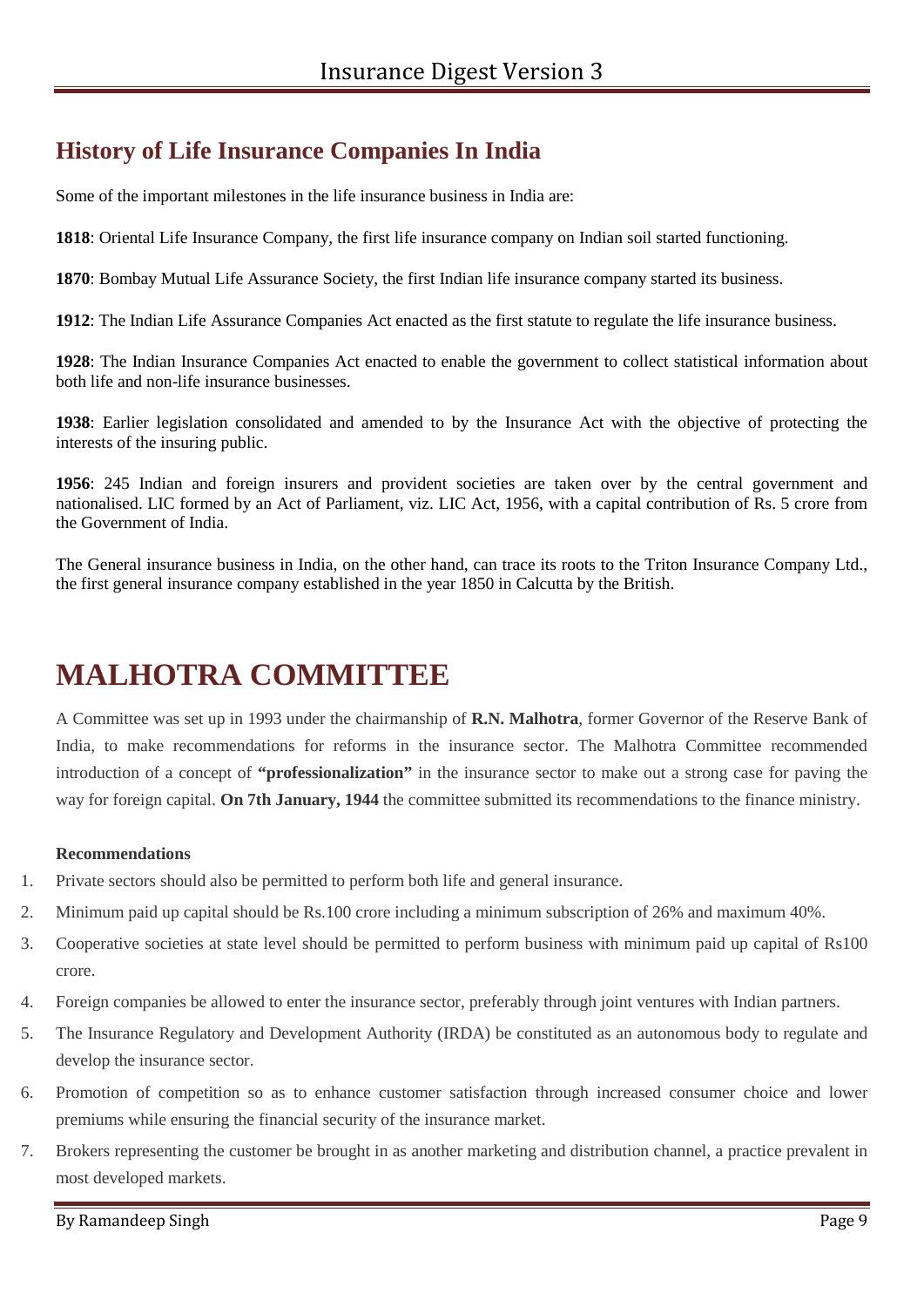- 8. Raise the level of professional standards in risk management and underwriting and speed up settlement of claims.
- 9. Restructuring of Insurance Industry
- 10. All old and new insurance companies should be regulated by similar rules
- 11. Strengthening rural insurance
- 12. Postal life insurance should be utilized for promoting life insurance in Rural areas
- 13. License system for insurance surveyors should be abolished
- 14. Insurance companies should be given authority to recruit the surveyors of their own
- 15. Insurance companies should be permitted to settle the claims up to Rs1 lakh on primary survey basis.

# **LIC**

- LIC stands for Life Insurance Corporation of India.
- LIC was founded on1 September, 1956.
- Headquarter of LIC is located at Mumbai, Maharashtra.
- The company was founded in 1956 when the Parliament of India passed the Life Insurance of India Act that nationalized the private insurance industry in India.

#### **OBJECTIVES OF LIC**

Various necessary objectives of LIC are discussed as under:

- Spread Life Insurance widely and in particular to the rural areas and to the socially and economically backward classes with a view to reaching all insurable persons in the country and providing them adequate financial cover against death at a reasonable cost.
- Maximize mobilization of people's savings by making insurance-linked savings adequately attractive.
- Bear in mind, in the investment of funds, the primary obligation to its policyholders, whose money it holds in trust, without losing sight of the interest of the community as a whole; the funds to be deployed to the best advantage of the investors as well as the community as a whole, keeping in view national priorities and obligations of attractive return.
- Conduct business with utmost economy and with the full realization that the moneys belong to the policyholders.
- Act as trustees of the insured public in their individual and collective capacities.
- Meet the various life insurance needs of the community that would arise in the changing social and economic environment.
- Involve all people working in the Corporation to the best of their capability in furthering the interests of the insured public by providing efficient service with courtesy.
- Promote amongst all agents and employees of the Corporation a sense of participation, pride and job satisfaction through discharge of their duties with dedication towards achievement of Corporate Objective.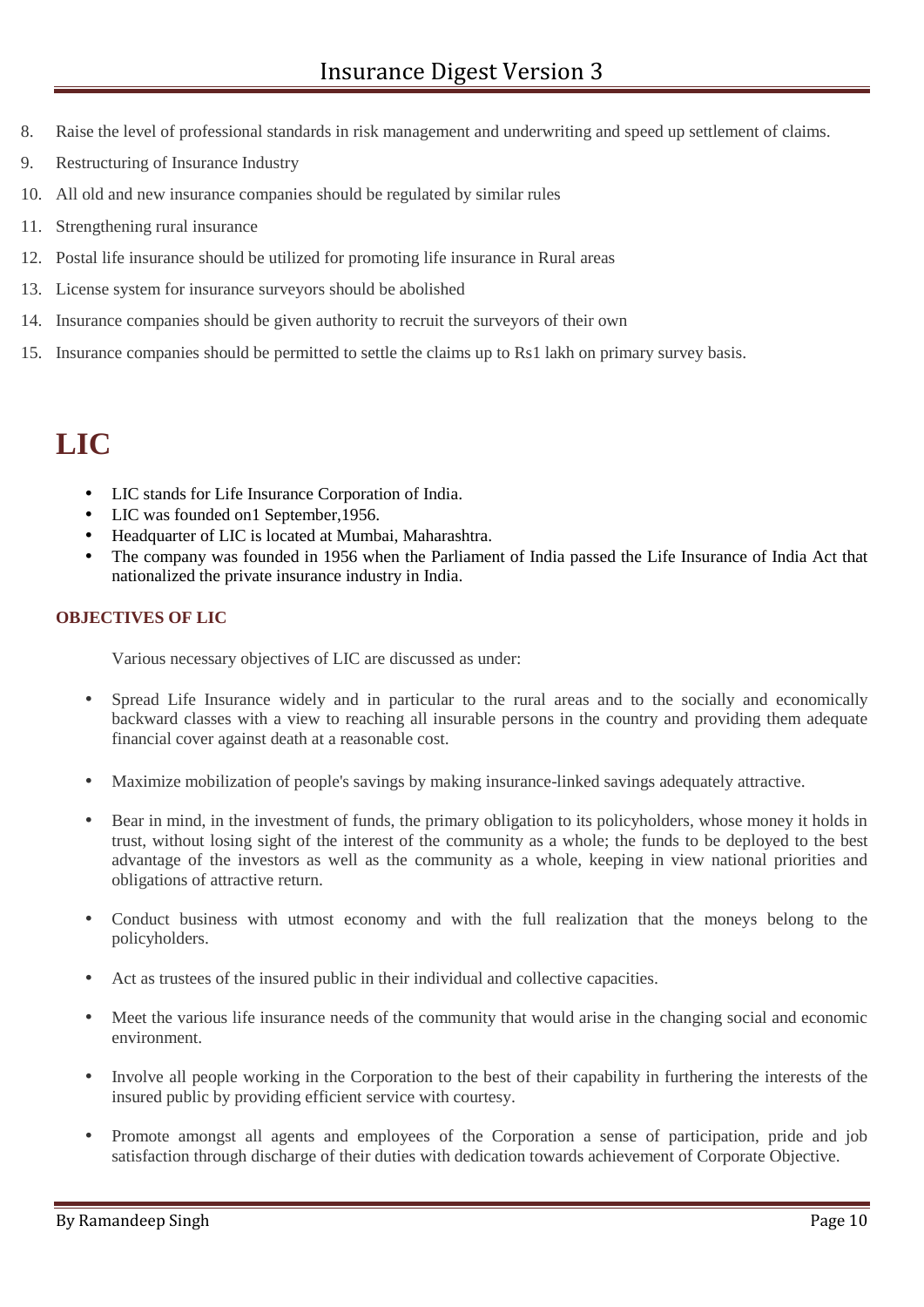# **Functions of Life Insurance Corporation**

The life insurance business was nationalized on 19th January, 1956 and the Life Insurance Corporation of India came into being on 1st September, 1956 to carry on life business in India with capital of Rs.5 crores contributed by the Central Government. The Corporation is a body corporate having perpetual succession with a common seal with powers to acquire, hold and dispose of property and may by its name sue and be sued.

The functions of the Corporation shall be to carry on and develop life insurance business to the best advantage of the community.

The Corporation shall have power –

(a) to carry on capital redemption business, annuity certain business or reinsurance business in so far as such reinsurance business relating to life insurance business;

(b) to invest the funds of the Corporation in such manner as the Corporation may think fit and to take all such steps as may be necessary or expedient for the protection or realization of any investment; including the taking over of and administering any property offered as security for the investment until a suitable opportunity arises for its disposal;

(c) to acquire, hold and dispose of any property for the purpose of its business;

(d) to transfer the whole or any part of the life insurance business carried on outside India to any other person or persons, if in the interest of the Corporation it is expedient so to do;

(e) to advance or lend money upon the security of any movable or immovable property or otherwise;

(f) to borrow or raise any money in such manner and upon such security as the Corporation may think fit;

(g) to carry on either by itself or through any subsidiary any other business in any case where such other business was being carried on by a subsidiary of an insurer whose controlled business has been transferred to and vested in the Corporation by this act; (h) to carry on any other business which may seem to the Corporation to be capable of being

conveniently carried on in connection with its business and calculated directly or indirectly to render profitable the business of the Corporation; and

(i) to do all such things as may be incidental or conducive to the proper exercise of any of the powers of the Corporation.

(j) In the discharge of any of its functions the Corporation shall act so far as may be on business principles.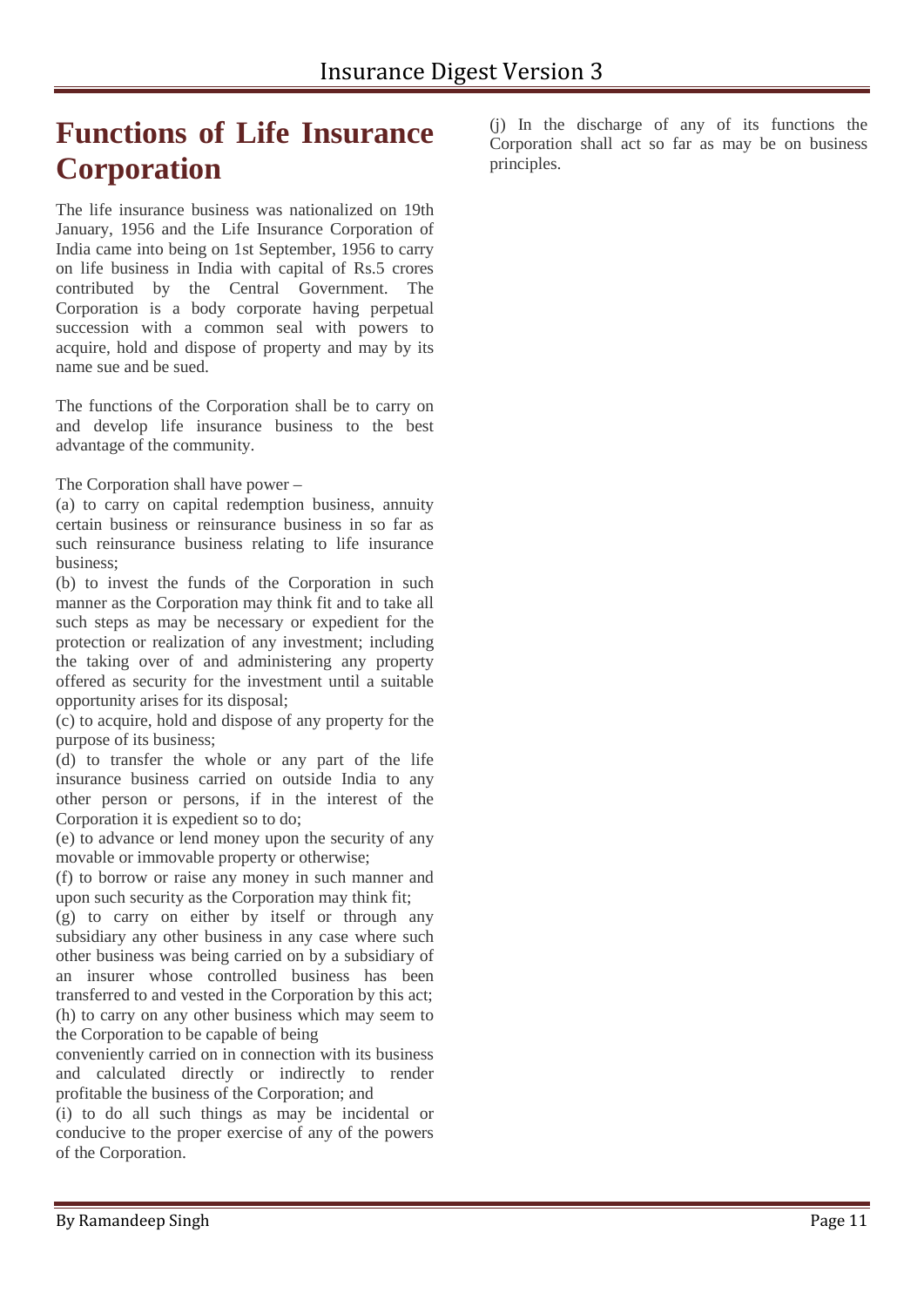### **Types of Life Insurance**

#### **1. Term Life Insurance**

- Term life insurance is insurance of the specific period of time.
- Premiums for term coverage are usually initially lower than other types of life insurance because the policy only provides a death benefit for a defined period.
- Some term insurance policies can be extended or converted into another type of coverage. Term Insurance is the simplest form of life insurance. It pays only if death occurs during the term of the policy, which is usually from **one to 30 years**. Most term policies have no other benefit provisions.

#### **2. Whole Life Insurance**

- Whole life insurance provides a lifetime death benefit for a set premium amount and builds cash value you can use while you're living.
- The strength of a whole life insurance policy is that it provides guaranteed cash values and benefits in return for fixed premiums. A trade-off to consider is that a whole life policy may build cash value at a lower rate than alternative coverage options.
- Whole life or permanent insurance pays a death benefit whenever you die—**even if you live to 100.**
- Whole life insurance is considered as a **"death benefit with a savings account".**

#### **3. Universal Life Insurance**

- Universal Life Insurance is a new insurance product which has greater flexibility in premium payments along with the potential for greater growth of cash values.
- Paid in premiums increase their cash values but administrative and other costs reduce their cash values.
- There are **several types** of universal life insurance policies, including interest- sensitive (also known as "traditional fixed universal life insurance", variable universal life VUL, guaranteed death benefit, and equity-indexed universal life insurance.
- Universal Life Insurance removes the disadvantage of whole life insurance because premiums and death benefits are flexible in universal life insurance.

#### **4. Index Universal Life Insurance**

- Index Universal Life insurance includes the flexibility of premium and adjustable death benefit that Universal Life provides.
- Index Universal Life Insurance can provide the potential for greater policy value growth than Universal Life, with less risk to you than any other universal life policy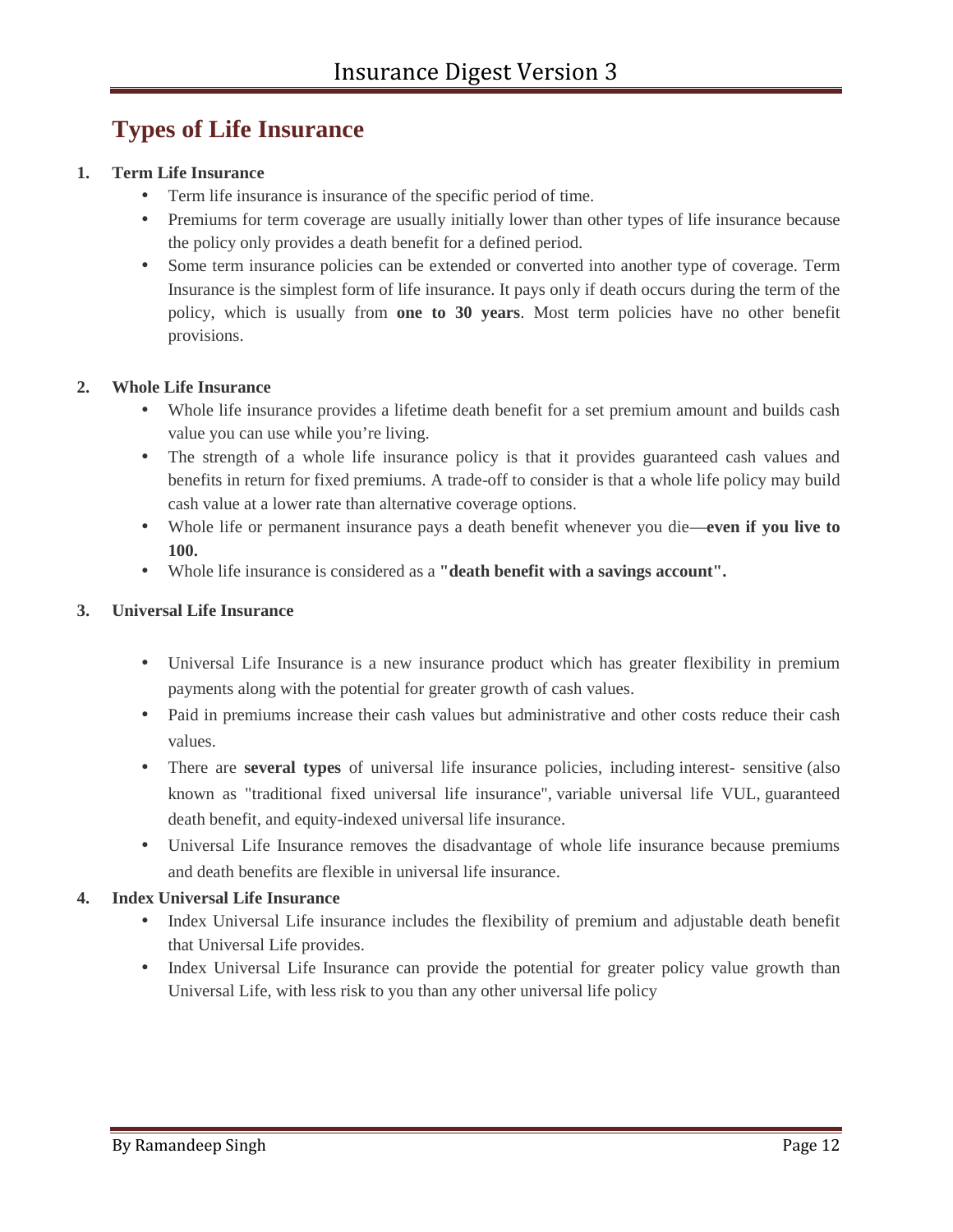# **LIC Insurance Plans**

As individuals it is inherent to differ. Each individual's insurance needs and requirements are different from that of the others. LIC's Insurance Plans are policies that talk to you individually and give you the most suitable options that can fit your requirement.

#### **Endowment Plan**

Single Premium Endowment Plan New Endowment Plan New JeevanAnand LIC's JeevanRakshak LIC's Limited Premium Endowment Plan

### **Money Back Plans**

LIC's NEW MONEY BACK PLAN-20 YEARS LIC's NEW MONEY BACK PLAN-25 YEARS LIC's NEW BIMA BACHAT

### **Term Assurance Plans**

LIC's AnmolJeevan II LIC's AmulyaJeevan II LIC's e-Term LIC's NEW TERMASSURANCE RIDER-(UIN: 512B210V01)

#### **Pension Plans**

JeevanAkshay-VI LIC's New JeevanNidhi VARISHTHA PENSION BIMA YOJANA

### **Micro Insurance Plans**

LICs New JeevanMangal Micro - Insurance Forms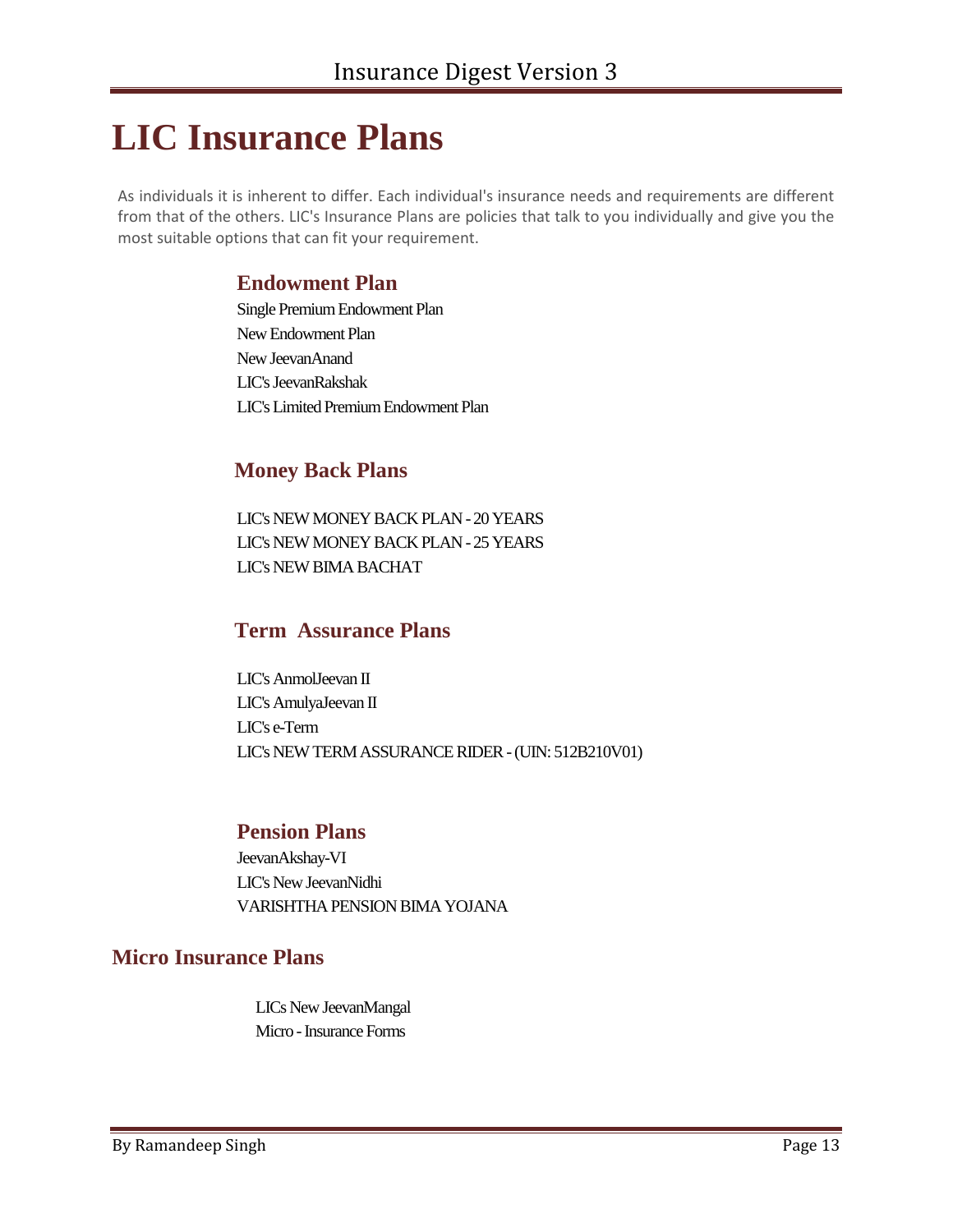#### **Group Scheme**

LIC's NewGroup Leave Encashment Plan LIC's New Group Superannuation Cash Accumulation Plan LIC's NEW ONE YEAR RENEWABLE GROUP TERM ASSURANCE PLAN I LIC's NEW ONE YEAR RENEWABLE GROUP TERM ASSURANCE PLAN II LIC's New Group Gratuity Cash Accumulation Plan

# **Social Security Scheme**

AamAdmiBimaYojana

# **Withdrawn Plans**

| JeevanNischay                             | Market Plus I                                            |
|-------------------------------------------|----------------------------------------------------------|
| <b>Wealth Plus</b>                        | Profit Plus                                              |
| JeevanAastha                              | Money Plus-I                                             |
| JeevanVarsha                              | <b>Child Fortune Plus</b>                                |
| <b>Fortune Plus</b>                       | JeevanSaathi Plus                                        |
| <b>Health Plus</b>                        | Samridhi Plus                                            |
| <b>Pension Plus</b>                       | <b>JeevanNidhi</b>                                       |
| New Jeevan Dhara-I                        | New JeevanSuraksha-I                                     |
| <b>JeevanVriddhi</b>                      | Jeevan Vaibhav (Single Premium Endowment Assurance Plan) |
| <b>JeevanSugam</b>                        | Two Year Temporary Assurance Policy                      |
| Mortgage Redemption                       | <b>Flexi Plus</b>                                        |
| CDA Endowment Vesting At 21               | CDA Endowment Vesting At 18                              |
| The Whole Life Policy- Limited<br>Payment | <b>Health Protection Plus</b>                            |
| JeevanArogya                              | Bima Account 1                                           |
| The Whole Life Policy                     | Bima Account 2                                           |
| <b>JeevanPramukh</b>                      | JeevanMitra(Double Cover Endowment Plan)                 |
| AnmolJeevan-I                             | New Jeevan Nidhi                                         |
| <b>JeevanAmrit</b>                        | Jeevan Surabhi-25 Years                                  |
| JeevanBharthi-I                           | Jeevan Surabhi-20 Years                                  |
| The Money Back Policy-25 Years            | JeevanMitra(Triple Cover Endowment Plan)                 |
| Jeevan Surabhi-15 Years                   | The Whole Life Policy-Single Premium                     |
| <b>JeevanAnurag</b>                       | <b>KomalJeevan</b>                                       |
| <b>Child Career Plan</b>                  | <b>Child Future Plan</b>                                 |
| Jeevan Kishore                            | <b>JeevanChhaya</b>                                      |
| Marriage Endowment                        | <b>Educational Annuity Plan</b>                          |
| JeevanSaathi                              | Jeevan Shree-I                                           |
| <b>JeevanAnkur</b>                        | The Endowment Assurance Policy - Limited Payment         |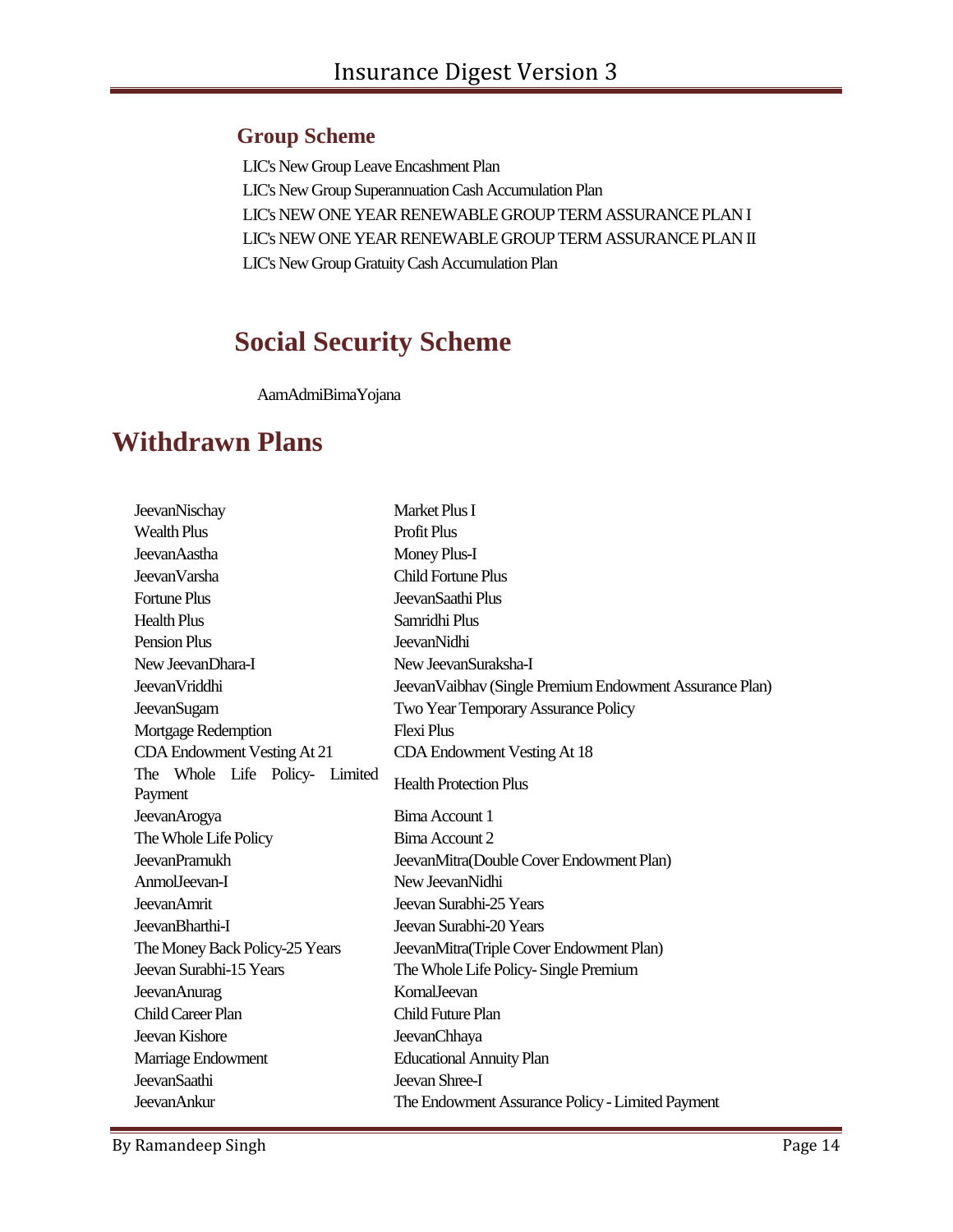| New Janaraksha Plan |
|---------------------|
| <b>JeevanTarang</b> |
| JeevanAnand         |
| <b>JeevanAadhar</b> |
| Endowment Plus      |
| BimaNivesh 2005     |
| Jeevan Deep         |
| JeevanMadhur        |
| AmulyaJeevan-I      |

The Money Back Policy - 20 Years The Endowment Assurance Policy BimaBachat Jeevan Vishwas New Bima Gold JeevanSaral JeevanMangal JeevanMangal LIC's JeevanShagun

# **Health Plans**

LicJeevanSuraksha Plan

# **GENERAL INSURANCE CORPORATION OF INDIA (GIC)**

- The entire general insurance business in India was nationalized by General Insurance Business (Nationalization) Act, 1972 (GIBNA).
- General Insurance Corporation of India was incorporated on 22 November, 1972 under the Companies Act, 1956 as a private company limited by shares.
- GIC was established for the purpose of superintending, controlling and carrying on the business of general insurance.
- When GIC was comes into existence, Government of India transferred all the shares of general insurance companies to GIC.
- After Insurance Regulatory and Development Authority's (IRDA) came into force, the act also introduced amendment to GIBNA and the Insurance Act, 1938.
- In November 2000, GIC was re-notified as the Indian Reinsurer and its supervisory role over the four subsidiaries was ended.
- The four **subsidiaries were - National Insurance Company, New India Assurance Company, Oriental** Insurance Company, United India Insurance Company
- The ownership of the four subsidiary companies and also of the GIC was vested with Government of India.
- Hence, GIC become wholly owned company of Government of India.

**General Insurance business covers all insurance except life insurance. General Insurance may include – Business, Automobile, Fire and Health etc.**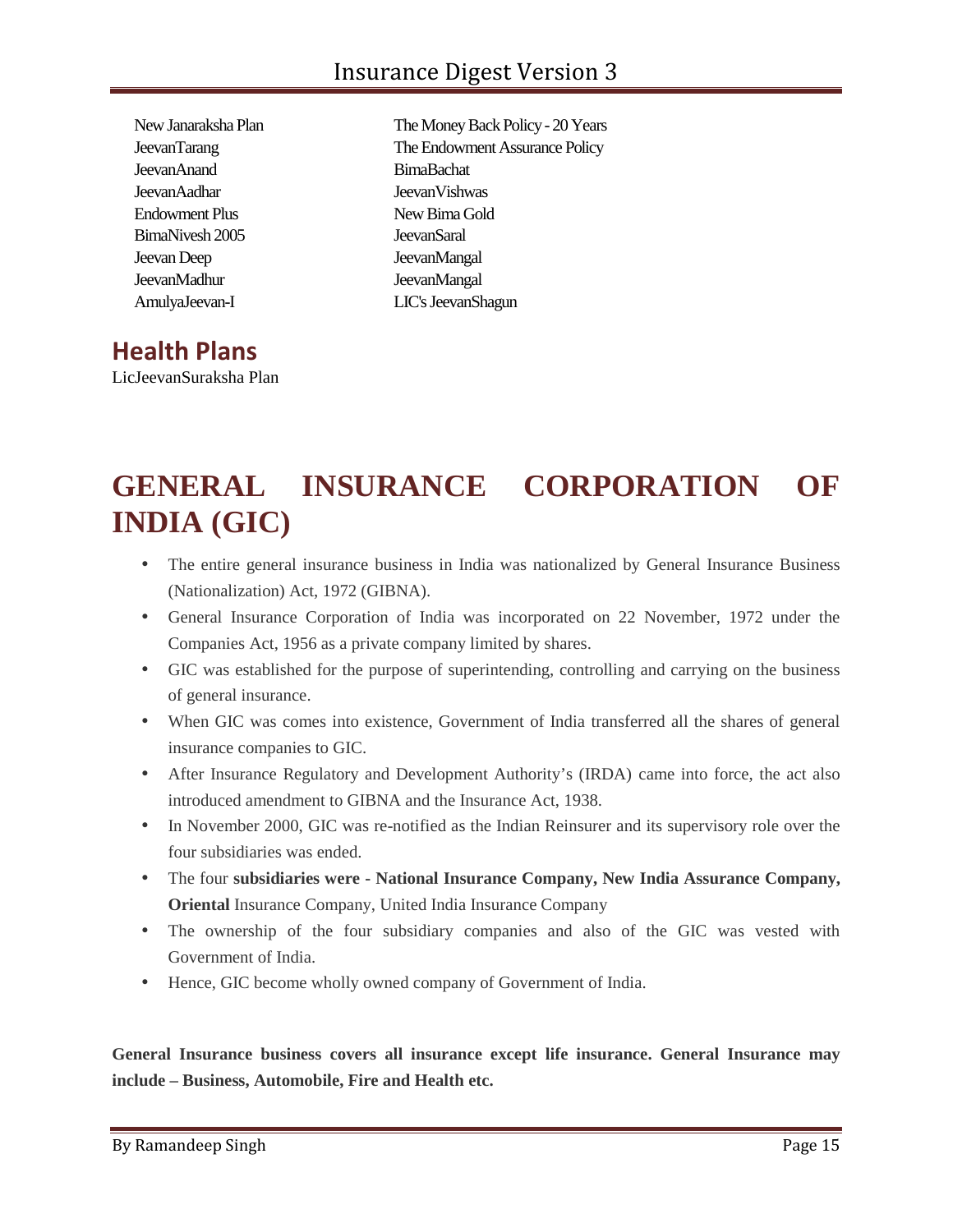**Reinsurance** – Reinsurance is a form of insurance between insurers. It occurs when an insurer (the re insurer) agrees to accept all or a portion of a risk covered by another insurer.

# **INSURANCE ACTS**

#### **1. INSURANCE REGULATORY DEVELPMENT AUTHORITY ACT (IRDA) 1999**

This Act was passed by Parliament in Dec.1999 & it received presidential assent in Jan.2000. The aim of the Authority is "to protect the interest of holders of Insurance policies to regulate, promote and ensure orderly growth of Insurance industry & for matters connected therewith or incidental thereto." Under this Act, an authority called IRDA is established which replaces Controller of Insurance under Insurance Act 1938. Definitions Like any other Act, various terms have been defined as follows under section 2: -

a) "Appointed Day" means the date on which the Authority is established.

b) "Authority" means the Insurance Regulatory and Development Authority.

c) "Chairperson" means the chairperson of the Authority.

d) "Fund" means the Insurance Regulatory and Development Authority Fund.

e) "Interim Insurance Regulatory Authority" means the Insurance Regulatory Authority set up by the Central Government.

f) "Intermediary or Insurance intermediary" includes Insurance brokers, reinsurance brokers, insurance consultants, surveyors and loss assessors.

g) "Member" means a whole time or a part time member of the Authority and includes the Chairperson.

h) "Notification" means a notification published in the Official Gazette.

i) "Prescribed" means prescribed by rules made under this Act.

j) "Regulations" means the regulations made by the Authority.

#### **Composition of Authority**

The Authority shall consist of nine persons as per details given below:.

#### **(Section 4)**

Chairperson. Not more than 5 whole time members. Not more than 4 part time members. These persons shall be appointed by the Central Govt. from amongst persons of ability, integrity & standing who have knowledge or experience in life Insurance, general Insurance, actuarial science, finance, economics, law accountancy, administration or other discipline which would in the opinion of the Central Govt. be useful to the Authority.

#### **Tenure (Section 5)**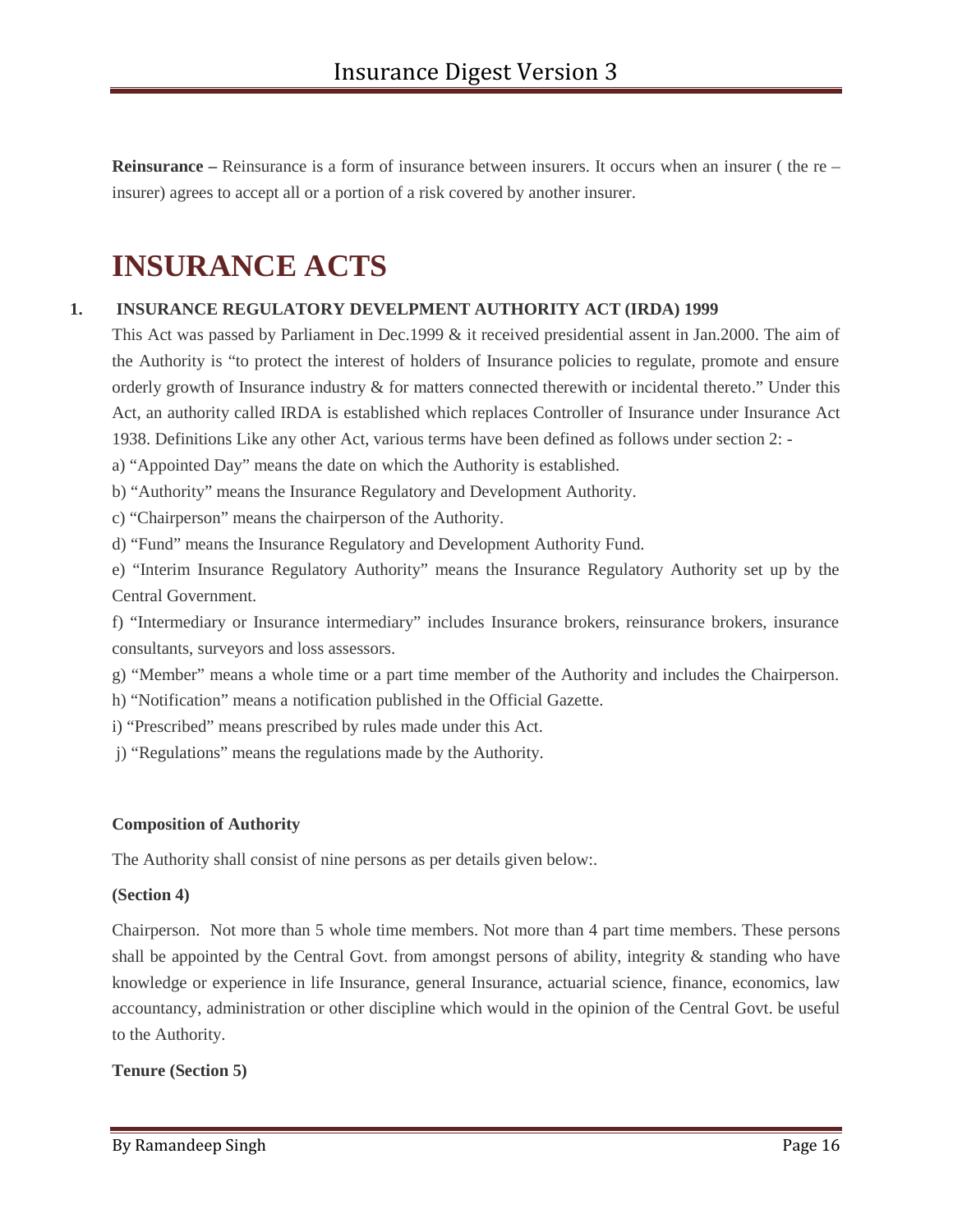- The Chairman tenure will be for 5 years and eligible for reappointment till he attains the age of 65 years.
- The appointment of members will be for 5 years and eligible for reappointment but not exceeding the age 62 years.

#### **Removal of Members (Section 6)**

The Central Government can remove any member of the Authority if he

- a) Is declared bankrupt
- b) Has become physically or mentally incapable of acting as a member.
- c) Has been awarded punishment by any Court.

d) Has acquired such financial or other interest which affect his function as a member.

e) Has so abused his position as to render his continuation in office detrimental to the public interest. But no member can be removed form the office unless & until the reasonable opportunity of being heard is given to such member in the matter.

#### **Salary & Allowances (Section 7)**

The Chairperson and full time members' shall receive the salary & allowance as prescribed by the Government.

#### **Bar on future employment (Section 8)**

The Chairperson and the whole time members cannot accept any appointment without Govt. approval within 2 years from the date on which he ceases or retires from the office.

1. List the Composition of Authority.

2. The Authority shall consist of nine persons i.e. Chairperson, not more than 5 whole time members and not more than 4 part time members.

3. Mention the maximum age of the Chairperson of IRDA. a. Maximum age of Chairperson of IRDA is 65 years.

#### **Superintendence & Direction (Section 9)**

The Chairperson shall have overall control & provide direction in respect of all administrative matters of the Authority. He will chair the meeting as and when he is present in the meeting.

#### **Meeting of Authority (Section 10)**

The meeting of the Authority will be held at the time and place as decided by the Chairperson as per regulation made under this act. If the Chairperson is unable to attend the meeting then the members will choose the Chairperson from amongst the present members. All the issues to be discussed in the meeting shall be decided MODULE - 5 Legal Framework Notes 7 Insurance Regulatory & Development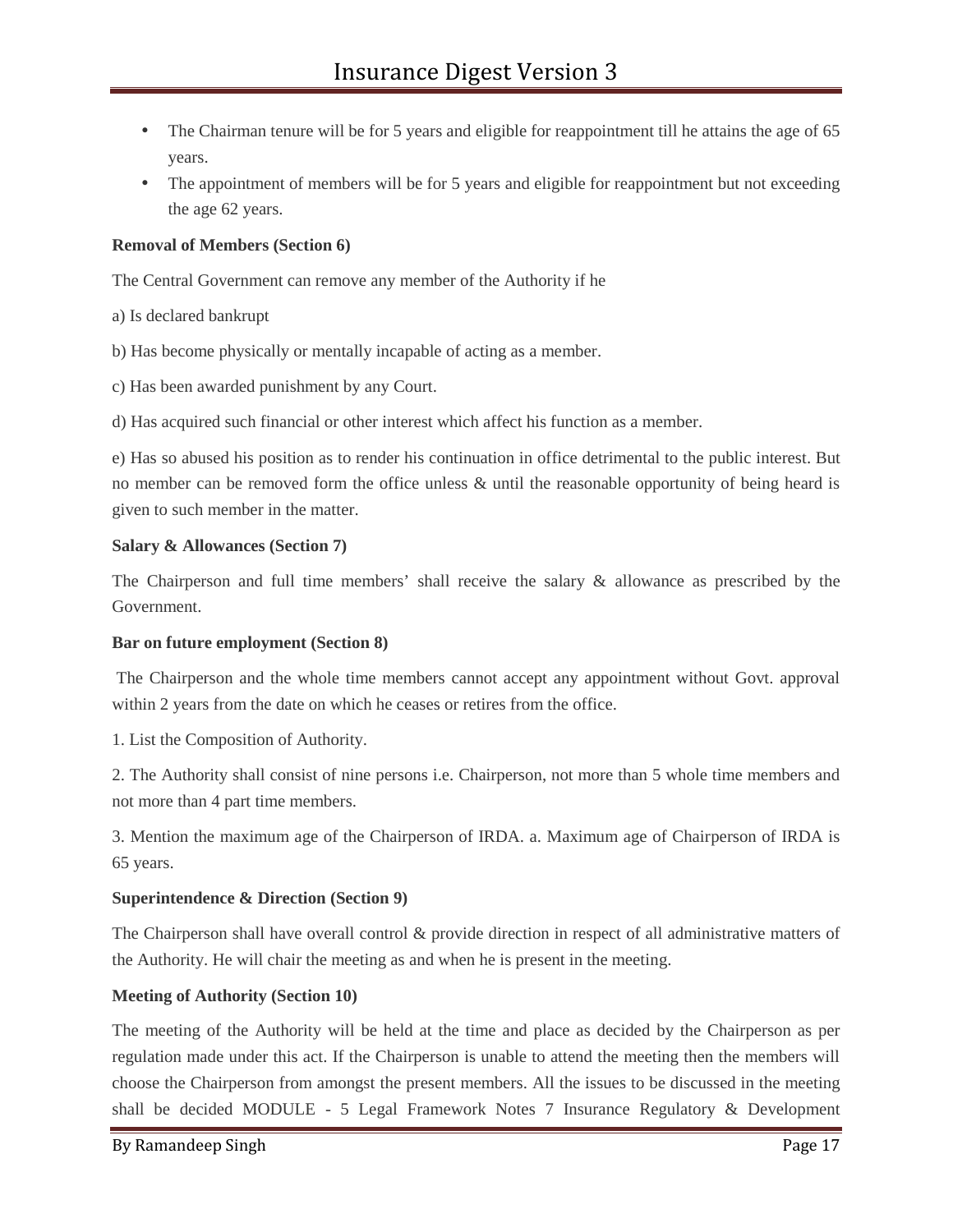Authority Act DIPLOMA IN INSURANCE SERVICES by a majority of votes by the present and voting. In case of equal voting the decision of Chairperson of that meeting will be final.

#### **Invalidation of proceedings of Authority (Section 11)**

The proceedings of Authority will not become invalidate ( not valid in the eyes of law) due to following reasons:- Defects in the formation of the Authority. Defect in appointment of any Member.

#### **Officers & Employees of Authority (Section 12)**

The Authority may appoint officers and employees as it considers necessary for the efficient discharge of its functions. The terms & conditions of such officers shall be governed as per the regulations made under this Act.

#### **Transfer of Assets, Liabilities etc (Section 13)**

As stated above that initially the Authority was formed under the name "Insurance Regulatory Authority (IRA)" and later on the name was changed to "Insurance Regulatory & Development Authority."(IRDA) Therefore the assets and liabilities of IRA will be transferred to IRDA on the date of establishment of the Authority.

#### **Duties, Powers & Functions of Authority (Section 14) Duties:**

The Authority shall have the duty to regulate, promote and ensure orderly growth of the Insurance business and reinsurance business subject to the provisions of any other provisions of the act. Powers & Functions to:-

(a) Issue to the applicant (Insurance company or Insurance Agent or Surveyors or Insurance Brokers or Third Party Administrators) a certificate of registration, renew, modify, withdraw, suspend or cancel such registration;

(b) Protection of the interests of the policyholders in matters concerning assigning of policy, nomination by policyholders, insurable interest, settlement of insurance claim, surrender value of policy and other terms and conditions of contracts of insurance; DIPLOMA IN INSURANCE SERVICES MODULE - 5 Notes Insurance Regulatory & Development Authority Act Legal Framework 8

(c) Specifying requisite qualifications, code of conduct and practical training for insurance brokers , agents, surveyors, Third Party Administrator ;

(d) Specifying the code of conduct for surveyors and loss assessors (Who assess the loss of policyholder in case of General Insurance);

(e) Promoting efficiency in the conduct of insurance business;

(f) Promoting and regulating professional organizations connected with the insurance and re-insurance business;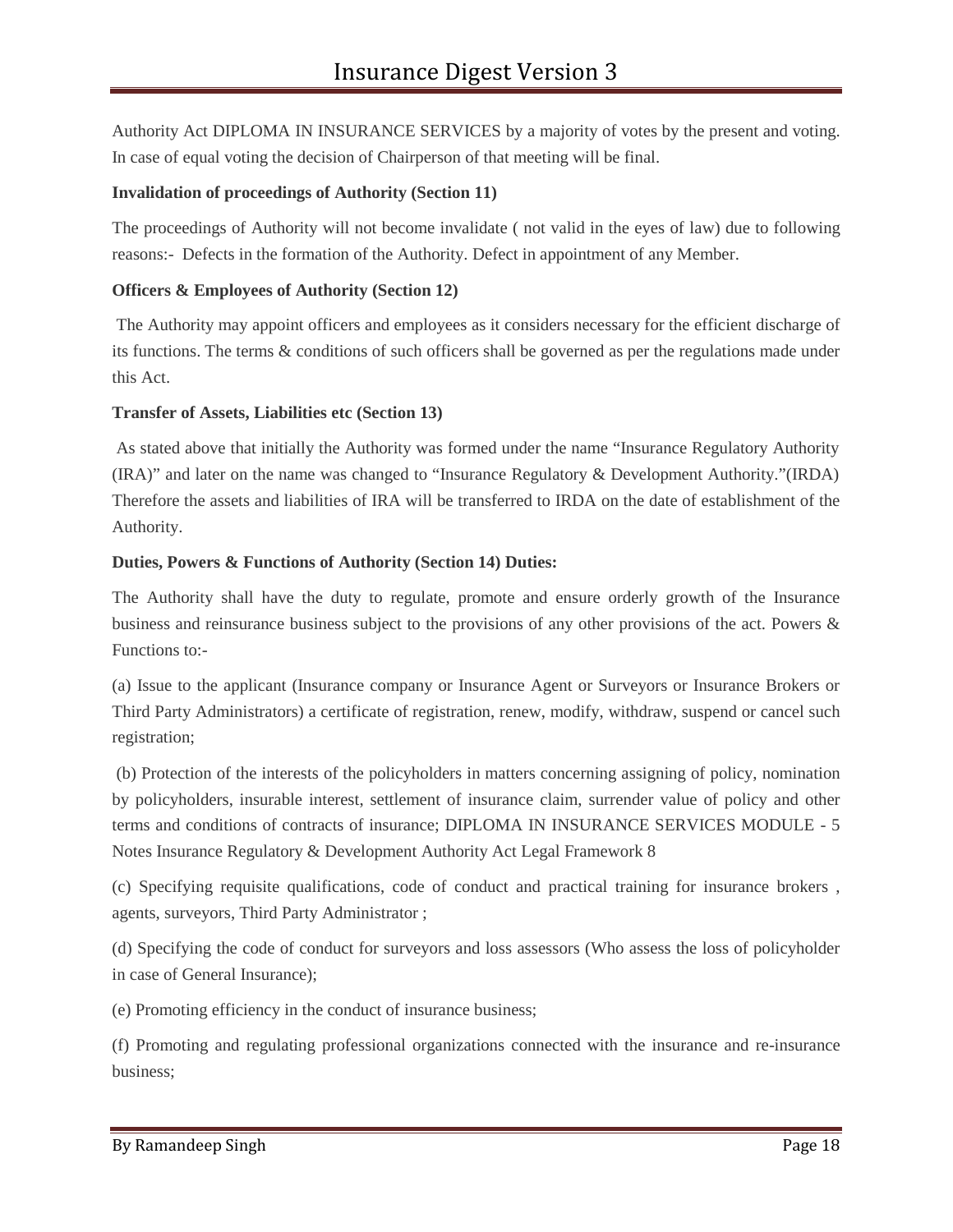(g) Levying fees and other charges on insurance companies, Agents, Insurance Brokers, Surveyors and Third party Administrator;

(h) Calling for information from, undertaking inspection of, conducting enquiries and investigations including audit of the insurers, intermediaries, insurance intermediaries and other organizations connected with the Insurance business;

(i) Control and regulation of the rates, advantages, terms and conditions that may be offered by insurers in respect of general insurance business not so controlled and regulated by the Tariff Advisory Committee under section 64U of the Insurance Act, 1938 (w.e.f., 1/1/2007 TAC has ceased to function).

(j) Specifying the form and manner in which books of account shall be maintained and statement of accounts shall be rendered by insurers and other insurance intermediaries;

(k) Regulating investment of funds by insurance companies;

(l) Regulating maintenance of margin of solvency i.e., having sufficient funds to pay insurance claim amount;

(m) To settle the disputes between insurers and intermediaries or insurance intermediaries;

(n) Supervising the functioning of the Tariff Advisory Committee;

(o) Specifying the percentage of premium income of the insurer to finance schemes for promoting and regulating professional organizations referred to in clause(f);

(p) Specifying the percentage of life insurance business and general insurance business to be undertaken by the insurer in the rural or social sector; and

(q) Exercising such other powers as may be prescribed.

#### **Grants from the Central Government (Section 15)**

The Government after approval from the Parliament may grant funds to discharge their duties as per this Act.

#### **Constitution of Funds (Section 16)**

(1) There shall be a fund to be called "The Insurance Regulatory and Development Authority Fund" and there shall be credited there to:— a. all Government grants, fees and charges received by the Authority; b. all sums received by the Authority from such other source as may be decided upon by the Central Government; c. the percentage of prescribed premium income received from the insurer/insurance intermediaries.

(2) The Fund shall be applied for meeting:— a. the salaries, allowances and other remuneration of the members, officers and other employees of the Authority: b. the other expenses of the Authority in connection with the discharge of its functions and for the purposes of this Act.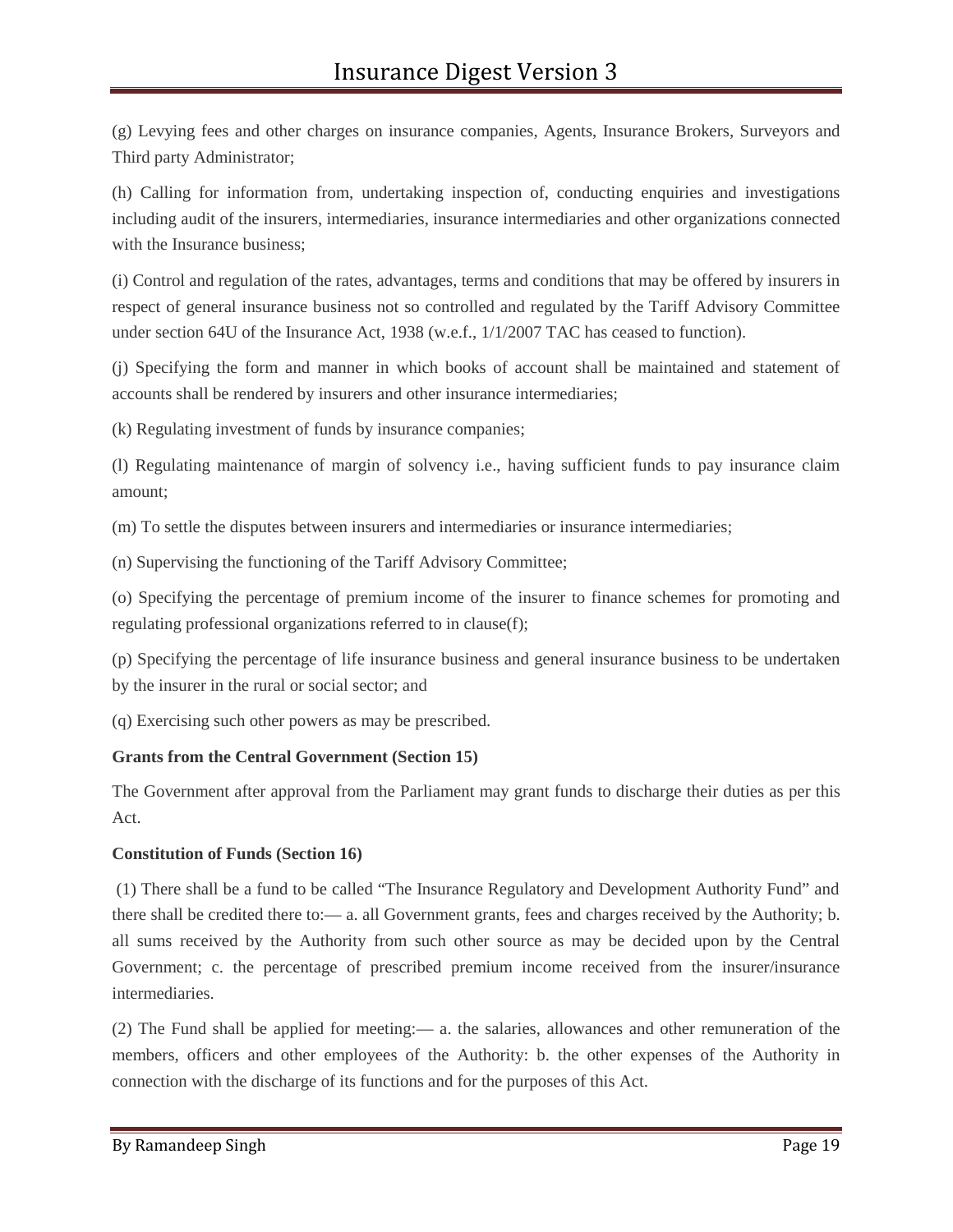#### **Accounts and Audit (Section 17)**

(1) The Authority shall maintain proper accounts and other relevant records and prepare an annual statement of accounts in such form as may be prescribed by the Central Government in consultation with the Comptroller and Auditor-General of India.

(2)The accounts of the Authority shall be audited by the Comptroller and Auditor-General of India at such intervals as may be specified by him and any expenditure incurred in connection with such audit shall be payable by the Authority to the Comptroller and Auditor-General.

(3) The Comptroller and Auditor-General of India and any other person appointed by him in connection with the audit of the of the accounts of the Authority shall have the same rights, privileges and authority in connection with DIPLOMA IN INSURANCE SERVICES MODULE - 5 Notes Insurance Regulatory & Development Authority Act Legal Framework 10 such audit as the Comptroller and Auditor-General generally has in connection with the audit of the Government accounts and, in the particular shall have the right to demand the production of books of account, connected vouchers and other documents and papers and to inspect any of the offices of the Authority.

(4) The accounts of the Authority as certified by the Comptroller and Auditor General of India or any other person appointed by him in this behalf together with the audit-report thereon shall be forwarded annually to the Central Government and that Government shall cause the same to be laid before each House of Parliament.

#### **Establishment of Insurance Advisory Committee (Section 25)**

(1) The Authority may, by notification, establish with effect from such date as it may specify in such notification, a Committee to be known as the Insurance Advisory Committee.

(2) The Insurance Advisory Committee shall consist of not more than twenty-five members excluding ex officio members to represent the interests of commerce, industry, transport, agriculture, consumer fora, surveyors, agents, intermediaries, organizations engaged in safety and loss prevention, research bodies and employees' association in the insurance sector.

(3) The Chairperson and the members of the Authority shall be the ex-officio Chairperson and ex officio members of the Insurance Advisory Committee.

(4) The objects of the Insurance Advisory Committee shall be to advise the Authority on matters related to insurance.

(5) The Insurance Advisory Committee may advise the Authority on such other matters as may be prescribed.

#### **Miscellaneous Provisions**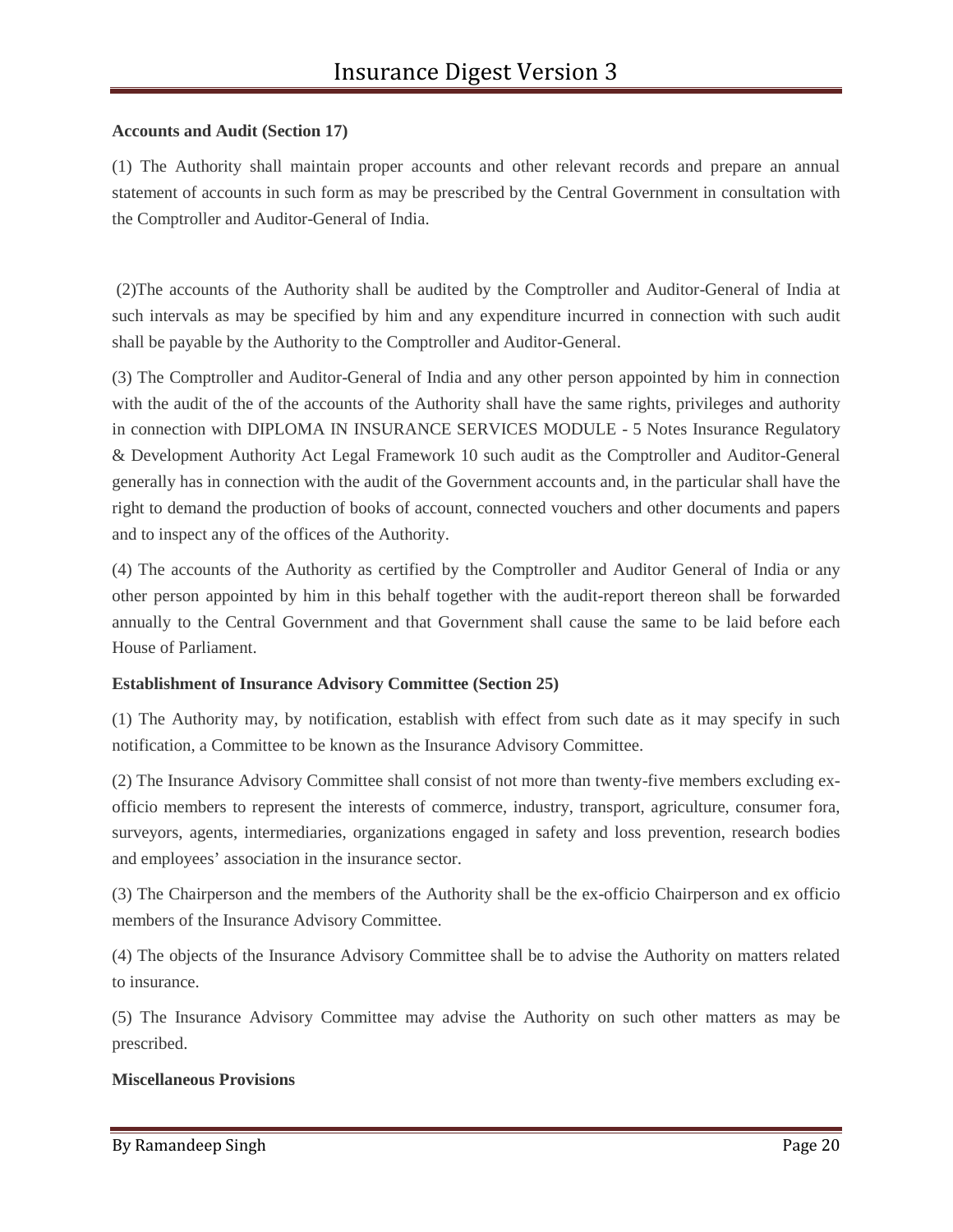The Central Government can issue the direction to the Authority on policy matters not on administrative and technical matters and the Authority is bound to follow such direction. The Central Government can supersede any act of the Authority. MODULE - 5 Legal Framework Notes 11 Insurance Regulatory & Development Authority Act DIPLOMA IN INSURANCE SERVICES. The Chairperson, Members and employees of Authority shall be deemed to be public servant while performing the duties as per the provision of this Act. The Authority can delegate its powers to Chairperson or members or officers and employees of the Authority as per regulation made under this act. The Authority has the power to make rules related to salary & allowances and other terms & conditions to be applicable to its Chairperson, members, employees or officers. The Authority has power to make regulations to be followed at its meetings . The rule & regulation made by the Authority shall be placed before the Parliament. Any rule or regulations made under this act will bar the applicability of other laws of the land. The Authority has the powers to make amendment in Insurance Act 1938, LIC Act 1956 & GIBN Act 1972.

# **THE INSURANCE ACT, 1938 ACT**

#### **[26th February, 1938]**

An Act to consolidate and amend the law relating to the business of insurance. WHEREAS it is expedient to consolidate and amend the law relating to the business of insurance ; It is hereby enacted as follows : - **PART I**

#### **PRELIMINARY 1**

(1) This Act may be called the Insurance Act, 1938.

(2) It extends to the whole of Pakistan.

(3) It shall come into force on such date 3 as the Central Government may, by notification in the official Gazette, appoint in this behalf. 2. In this Act, unless there is anything repugnant in the subject or context,- (1) "actuary" means an actuary possessing such qualifications as may be prescribed

(3) "approved securities" means Government securities, and any other security charged on the revenues of the Central Government or of a Provincial Government, or guaranteed fully as regards principal and interest by the Central Government or a Provincial Government ; and any debenture or other security for money issued under the authority of any Act of the Central Legislature or any Provincial Legislature by or on behalf of the trustees of the port of Karachi and any security issued by the Government of an Acceding State or a non-Acceding State and specified as an approved security for the purposes of this Act by the Central Government by notification in the official Gazette ;

(3A) "approved investments" means such investments as the Central Government may, by notification in the official Gazette, specify as approved investments for the purposes of this Act ;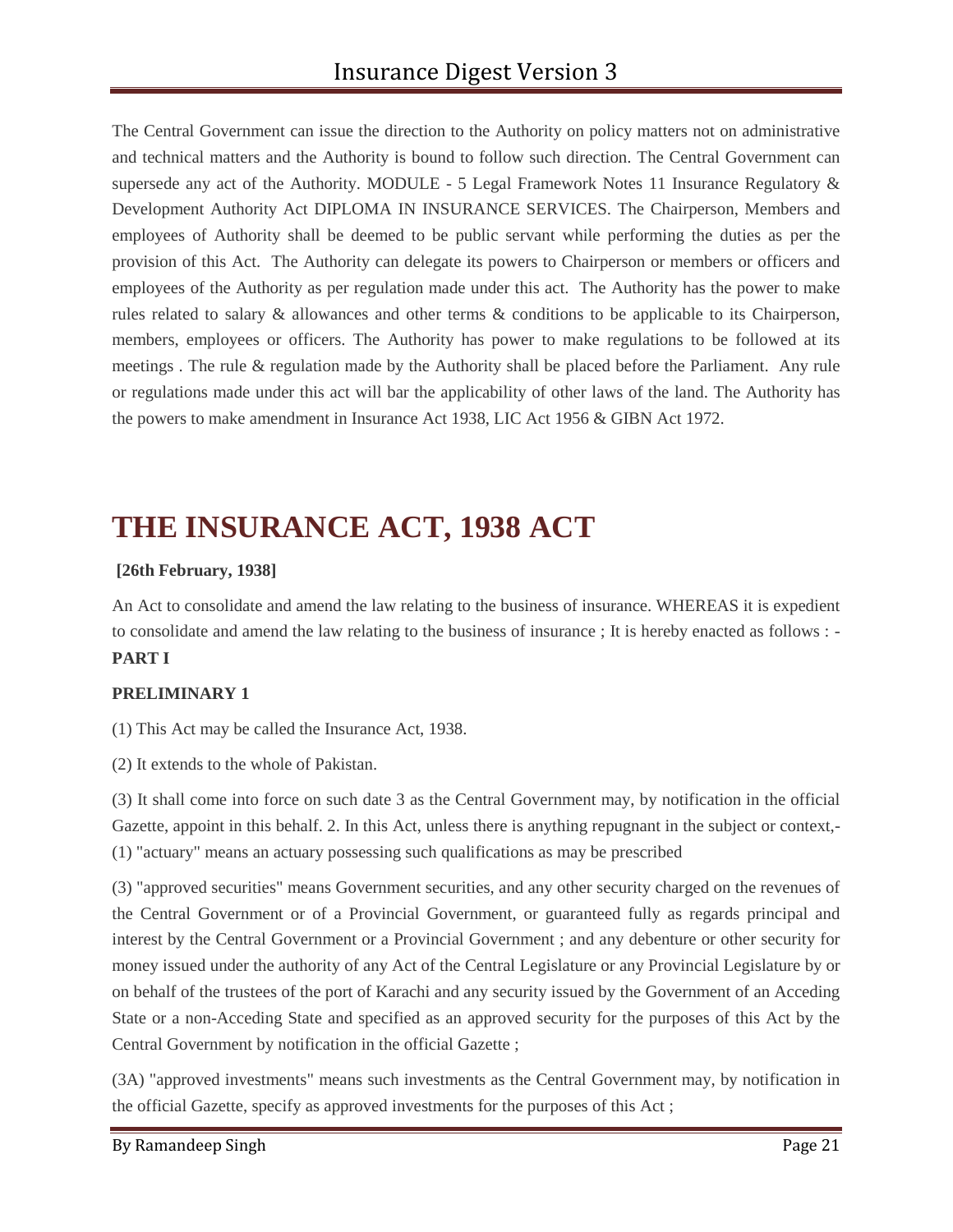(4) "Auditor" means a person qualified under the provisions of section 144 of the Companies Act, 1913, to act as an auditor of companies;

(5) "certified" in relation to any copy or translation of a document required to be furnished by or on behalf of 9[an insurer or a provident society as defined in Part III means certified by a principal officer of to such insurer or provident society to be a true copy or a correct translation, as the case may be ; (5A) "company" has the meaning assigned to it in clause (2) of section 2 of the Companies Act, 1913 ; (5B) "Controller of Insurance" or "Controller" means the officer appointed by the Central Government to perform the duties of the Controller of Insurance under this Act;

(6) "Court" means the principal Civil Court of original jurisdiction in a district, and includes the High Court in exercise of its ordinary original civil jurisdiction ;

(6A) "employer of agents" means a person certified under section 42A who procures insurance business for an insurer whether wholly or in part by employing or causing to be employed insurance agents on behalf of the insurer ;

(6B) "fire insurance business" means the business of effecting, otherwise than incidentally to some other class of insurance business, contracts of insurance against loss by or incidental to fire or other occurrence customarily included among the risks insured against in fire insurance policies ;

(6C) "general insurance business" means fire, marine or miscellaneous insurance business, whether carried on singly or in combination with one or more of them;.

(7) "Government securities" means Government securities as defined in the Securities Act, 1920 ;

(8) "insurance company" means any insurer being a company, association or partnership which may be wound up under the Companies Act, 1913, or to which the Partnership Act, 1932, applies ;

(8A) "insurance surveyor" means a person (certified under 1 section 44A) who examines the goods, property or any interests insured under a policy of general insurance to ascertain the cause, extent and location of any loss and to determine the amount of such loss and the amount which is payable to the insured by the insurer or insurers or any person liable in respect of such loss ;

(9) "insurer" means------ (a) any individual or unincorporated body of individuals or body corporate incorporated under the law of any country or State outside Pakistan, carrying on insurance business not being a person specified in sub-clause (c) of this clause which- (i) carries on that business in Pakistan ; or (ii) has his or its principal place of business or is domiciled in Pakistan ; or (iii) with the object of obtaining insurance business, employs a representative, or maintains a place of business, in Pakistan ; (b) anybody corporate not being a person specified in sub-clause (c) of this clause carrying on the business of insurance, which is a body corporate incorporated under any law for the time being in force in Pakistan ; or stands to any such body corporate in the relation of a subsidiary company within the meaning of the Companies Act, 1913, as defined by sub-section (2) of section 2 of that Act, and (c) any person who in Pakistan has a standing contract with underwriters who are members of the Society of Lloyd's whereby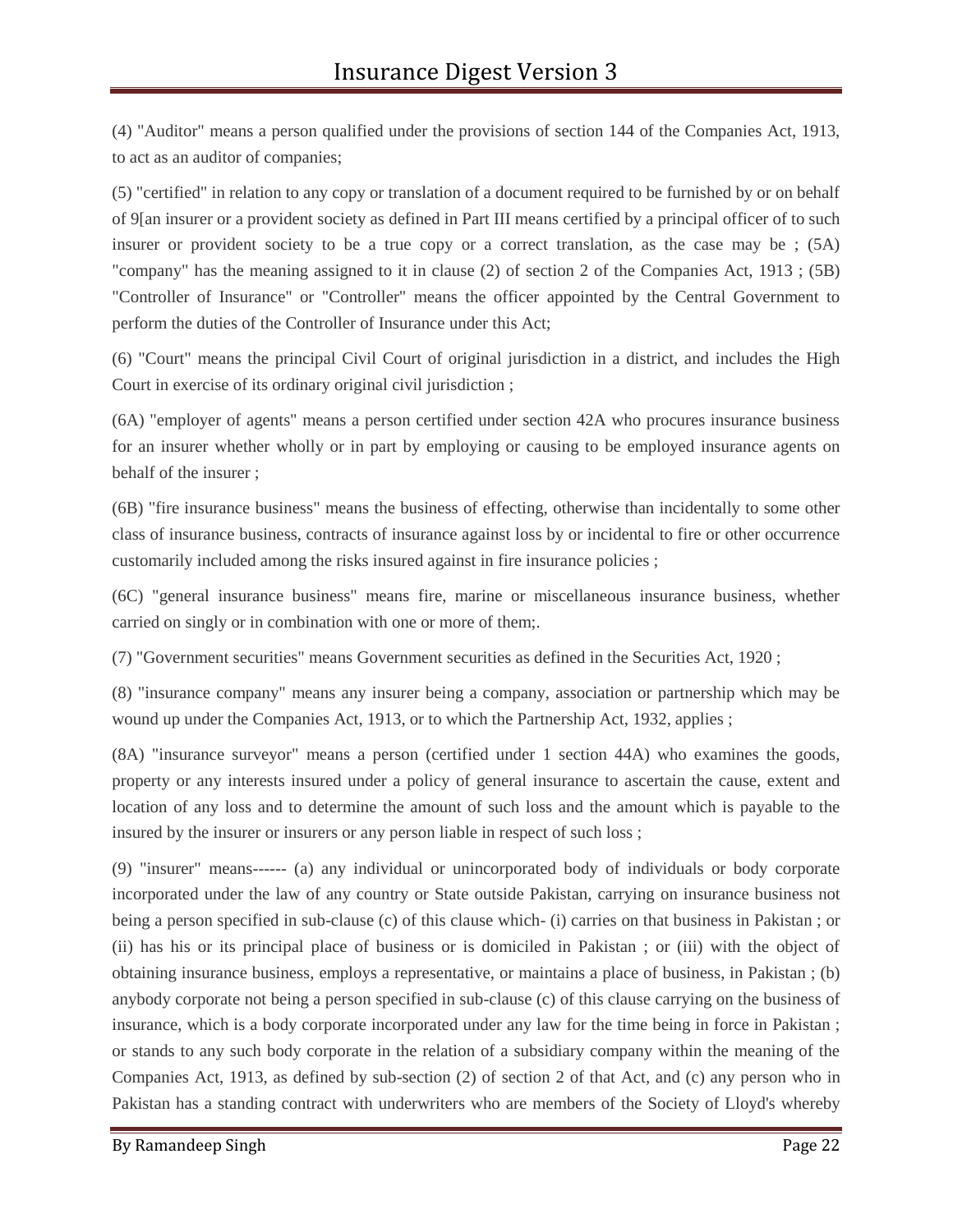such person is authorized within the terms of such contract to issue protection notes, cover notes, or other documents granting insurance cover to others on behalf of the underwriters, but does not include an insurance agent licensed under section 42 or a provident society as defined in Part III ;

(10) "insurance agent" means an insurance agent licensed under section 42 being an individual who receives or agrees to receive payment by way of commission or other remuneration in consideration of his soliciting or procuring insurance business ;

(11) "life insurance business" means the business of effecting contracts of insurance upon human life including any contract whereby the payment of money is assured on death (except policies for death by accident only) or the happening of any contingency dependent on human life or which is subject to payment of premiums for a term dependent on human life and shall be deemed to include----- (a) the granting of disability and double or triple indemnity accident benefits, if so provided in the contract of insurance ; (b) the granting of annuities upon human life ; and (c) the granting of superannuation allowances and annuities payable out of any fund applicable solely to the relief and maintenance of persons engaged or who have been engaged in any particular profession, trade or employment or of the dependents of such person;

(12) "Manager" and "officer" have the meanings assigned to those expressions in clauses (9) and (11) respectively of section 2 of the Companies Act, 1913 ;

(13) "Managing Agent" means a person, firm or company entitled to the management of the whole affairs of a company by virtue of an agreement with the company, and under the control and direction of the directors except to the extent, if any, otherwise provided for in the agreement, and includes any person, firm or company occupying such position by whatever name called. Explanation.-If a person occupying the position of managing agent calls himself manager or managing director, he shall nevertheless be regarded as managing agent for the purposes of section 32 of this Act ;

(13A) "marine insurance business" means the business of effecting contracts of insurance upon vessels of any description, including cargoes, freights and other interests which may be legally insured, in or in relation to such vessels, cargoes and freights, goods, wares, merchandise and property of whatever description insured for any transit by land, water or air, or by any combination thereof and whether or not including warehouse risks or similar risks in addition or as incidental to such transit, and includes any other risks customarily included among the risks insured against in marine insurance policies ;

(13B) "miscellaneous insurance business" means the business of effecting contracts of insurance which is not principally of any kind included in clauses (613), (11) and (13A) ;

(13C) "Pakistan Insurance Corporation" means the Corporation established under the Pakistan Insurance Corporation Act, 1952 ;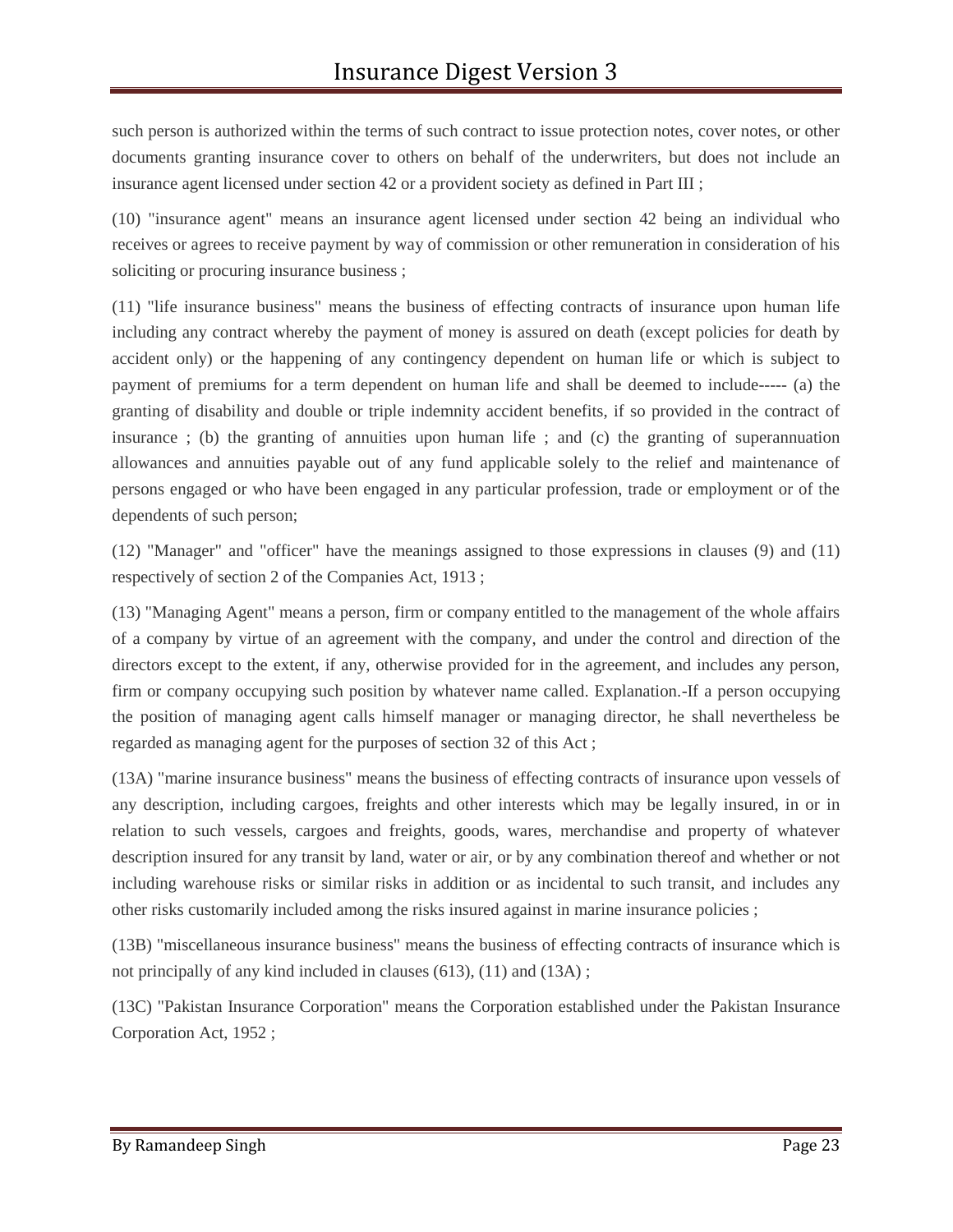(13D) "policy-holder" includes a person to whom the whole of the interest of the policy-holder in the policy is assigned once and for all, but does not include an assignee thereof whose interest in the policy is defeasible or is for the time being subject to any condition;

(14) "prescribed" means prescribed by rules made under section 114 ; and

(14A) "private company" has the meaning assigned to it in clause (13) of section 2 of the Companies Act, 1913 ;

(14B) "public company" means a company incorporated under the Companies Act, 1913 or under the Indian Companies Act, 1882, or under the Indian Companies Act, 1866, or under any Act repealed thereby, which is not a private company or a subsidiary of a private company; and

(15) "scheduled bank" has the meaning assigned to it in clause (m) of section 2 of the State Bank of Pakistan Act, 1956. .

#### **PART II PROVISIONS APPLICABLE TO INSURERS**

(1) No person shall, after the commencement of this Act, begin to carry on any class of insurance business in Pakistan, and no insurer carrying on any class of insurance business in Pakistan shall, after the expiry of three months from the commencement of this Act, continue to carry on any such business, unless he has obtained from the Controller of Insurance a certificate of registration for the particular class of insurance business; Provided that in the case of an insurer who was carrying on any class of insurance business in Pakistan at the commencement of this Act, failure to obtain a certificate of registration in accordance with the requirements of this sub-section shall not operate to invalidate any contract of insurance entered into by him if before such date as may be fixed in this behalf by the Central Government by notification in the official Gazette, he has obtained that certificate.

(2) Every application for registration shall be accompanied by-----

(a) a certified copy of the memorandum and articles of association, where the applicant is a company and incorporated under the Companies Act, 1913 or under the Indian Companies Act, 1882, or under the Indian Companies Act, 1866, or under any Act repealed thereby, or, in the case of any other insurer specified in sub-clause (a) (ii) or sub-clause (b) of clause (9) of section 2, a certified copy of the deed of partnership or of the deed of constitution of the company, as the case may be, or, in the case of an insurer having his principal place of business or domicile outside Pakistan, the document specified in clause (a) of section 63 ;

(b) the name, address and the occupation, if any, of the directors where the insurer is a Company incorporated under the Companies Act, 1913, or under the Indian Companies Act, 1882, or under the Indian Companies Act, 1866, or under any Act repealed thereby, and in the case of an insurer specified in sub-clause (a) (ii) of clause (9) of section 2 the names and addresses of the proprietors and of the manager in Pakistan, and in any other case the full address of the principal office of the insurer in Pakistan, and the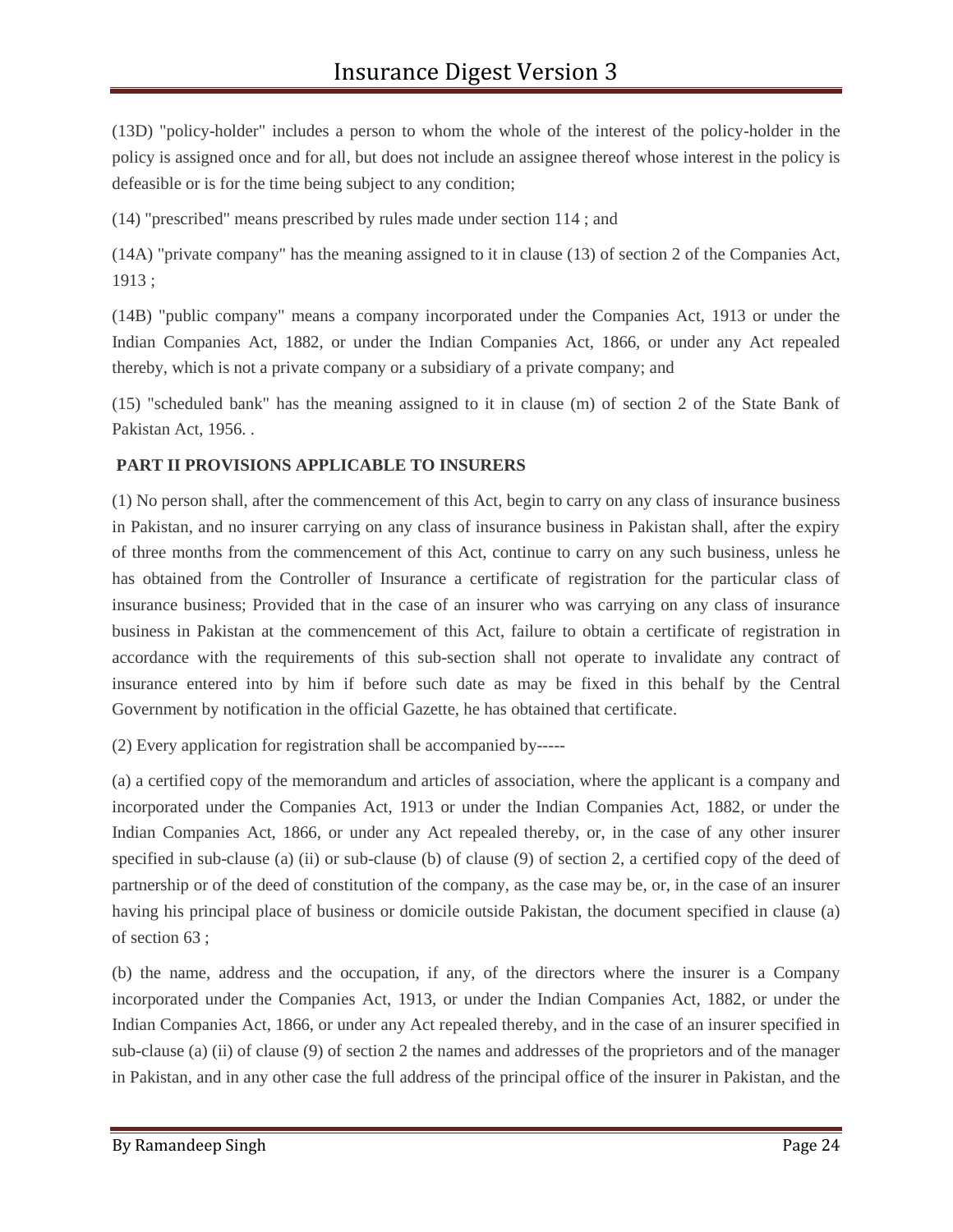names of the directors and the manager at such office and the name and address of some one or more persons resident in Pakistan authorized to accept any notice required to be served on the insurer ;

(c) a statement of the class or classes of insurance business done or to be done, and a statement that the amount required to be deposited by section 7 or section 98 before application for registration is made has been deposited together with a certificate from the State Bank of Pakistan showing the amount deposited ; (d) where the provisions of section 6 or 97 apply, a statement duly certified by an auditor showing the total paid up capital or the total working capital of the insurer and a declaration verified by an affidavit made by the principal officer of the insurer authorized in that behalf that the provisions of those sections as to paid up capital or working capital, as the case may be, have been complied with;

(e) in the case of an insurer having his principal place of business or domicile outside Pakistan, a statement verified by an affidavit made by the principal officer of the insurer setting forth the requirements (if any) not applicable to nationals of the country in which such insurer is constituted, incorporated or domiciled which are imposed by the laws or practice of that country upon Pakistan nationals as a condition of carrying on insurance business in that country ;

(f) a certified copy of the published prospectus, if any, and of the standard policy forms of the insurer and statements of the assured rates, advantages, terms and conditions to be offered in connection with insurance policies together with a certificate in connection with life insurance business by an actuary that such rates, advantages, terms and conditions are workable and sound; Provided that in the ease of marine, accident and miscellaneous insurance business other than workmen's compensation and motor car insurance the Controller of Insurance may exempt any insurer from the above requirements regarding prospectus, forms and statements to such extent and for such period as he may deem fit ; and

(g) the receipt showing payment in the prescribed manner of the prescribed fee which shall not be more than five hundred rupees for each class of business.

(3) In the case of any insurer having his principal place of business or domicile outside Pakistan, the Controller of Insurance shall withhold registration or shall cancel a registration already made, if he is satisfied that in the country in which such insurer has his principal place of business or domicile Pakistan nationals are debarred by the law or practice of the country relating to, or applied to insurance from carrying on the business of insurance , or that any requirement imposed on such insurer the provisions of section 62 is not satisfied.

(4) The Controller of Insurance shall cancel the registration of an insurer either wholly or in so far as it relates to a particular class of insurance business, as the case may be,-----

(a) If the insurer fails to comply with the provisions of section 7 or section 98 as to deposits, or

(b) If the insurer is in liquidation or is adjudged an insolvent, or

(c) If the business or a class of the business of the insurer has been transferred to any person or has been transferred to or amalgamated with the business of any other insurer, or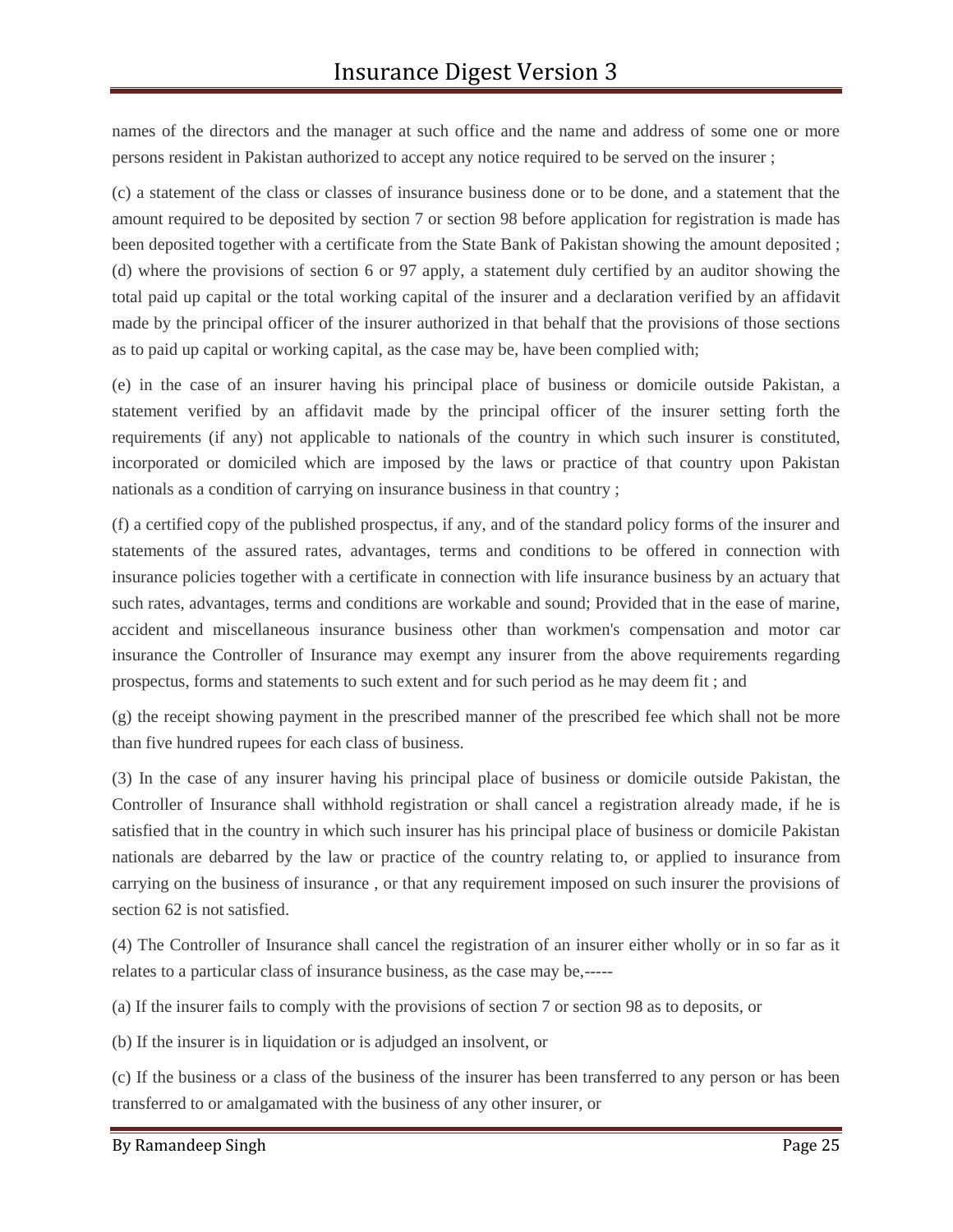(d) If the whole of the deposit made in respect of a class of insurance business has been returned to the insurer under section 9; or

(e) If, in the case of an insurer specified in sub-clause (c) of clause (9) of section 2, the standing contract referred to in that sub-clause is cancelled or is suspended and continues to be suspended for a period of six months, and the Controller of Insurance may cancel the registration of an insurer----

(f) If the insurer makes default in complying with, or acts in contravention of, any requirement of this Act or any rule or order made thereunder, and

(g) If the Controller of Insurance has reason to believe that any claim upon the insurer arising in Pakistan under any policy of insurance remains unpaid for three months after final judgment in regular course of law.

(5) When the Controller of Insurance withholds or cancels any registration under sub-section (3) or clause (a), clause (e), clause (f) or clause (g) of sub-section (4), he shall give notice in writing to the insurer of his decision, and the decision shall take effect on such date as he may specify in that behalf in the notice, such date not being less than one month nor more than two months from the date of the receipt of the notice in the ordinary course of transmission.

(5A) When the Controller of Insurance cancels any registration under clause (b), clause (c) or clause (d) of sub-section (4) the cancellation shall take effect on the date on which notice of the order of cancellation is served on the insurer.

(5B) When a registration is cancelled the insurer shall not, after the cancellation has taken effect, enter into any new contracts of insurance, but all rights and liabilities in respect of contracts of insurance entered into by him before such cancellation takes effect shall, subject to the provisions of sub-section (5D), continue as if the cancellation had not taken place.

(5C) Where a registration is cancelled under clause (a), clause (e), clause (f), or clause (g) of sub-section (4), the Controller of Insurance may at his discretion revive the registration, if the insurer makes the deposits required by section 7 or section 98, or has his standing contract restored or has had an application under sub-section (4) of section 3A accepted, or satisfies the Controller of Insurance that no claim upon him such as is referred to in clause (g) of sub-section (4) remains unpaid or that he has complied with the requirement for the non-compliance or contravention of which the registration was cancelled under clause (f) of subsection (4) as the case may be, and complies with any directions which may be given to him by the Controller of Insurance.

(5D) Where the registration of an insurance company is cancelled under sub-section (4), the Controller of Insurance may, after the expiry of six months from the date on which the cancellation took effect, apply to the Court for an order to wind up the insurance company, or to wind up the affairs of the company in respect of a class of insurance business, unless the registration of the insurance company has been revived under subsection (5C) or an application for winding up the company has been already presented to the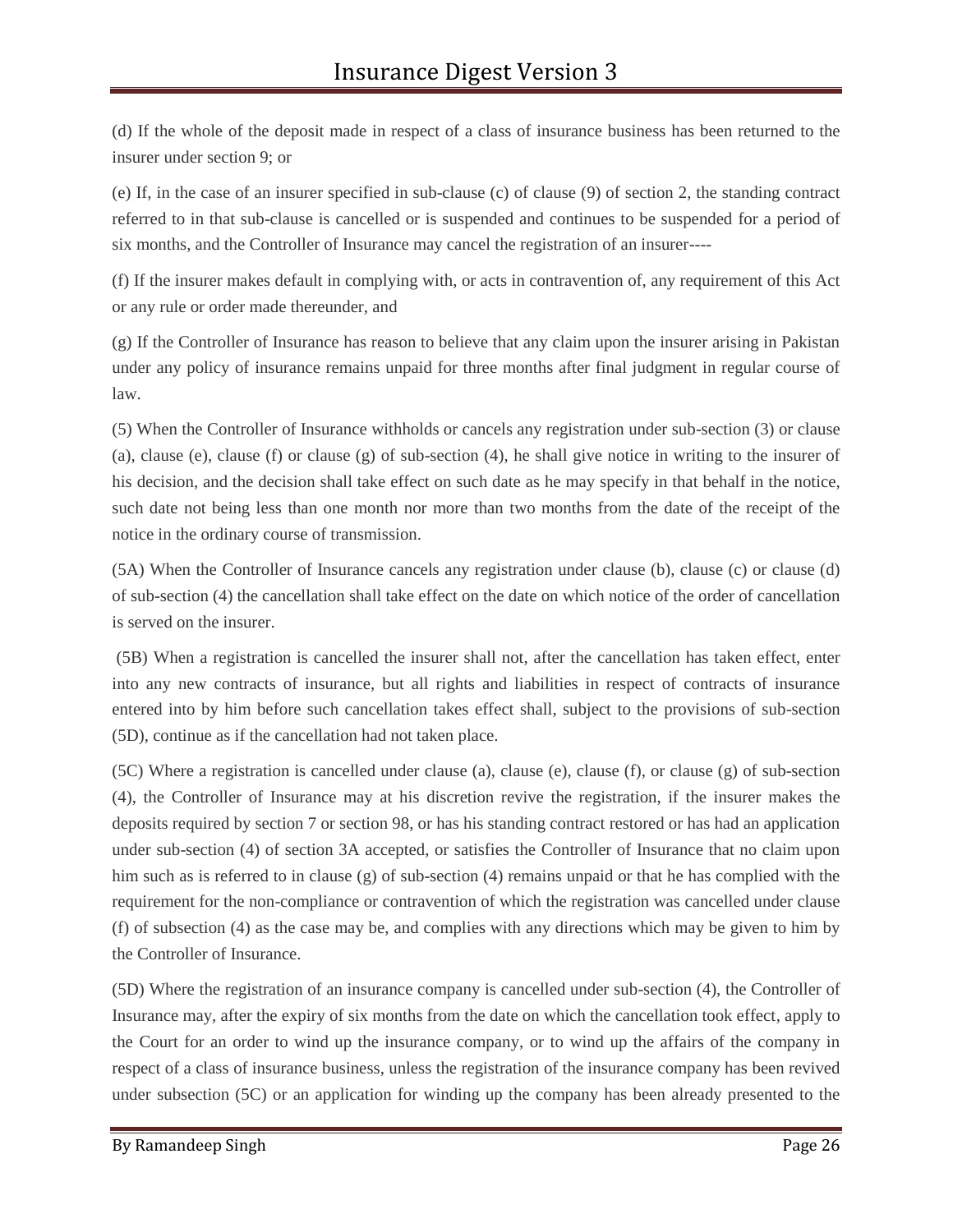Court. The Court may proceed as if an application under this sub-section were an application under sub section (2) of section 53, or sub-section (1) of section 58, as the case may be.

(6) 5Subject to compliance with the provisions of sections 2C, 5, sub-section (2A) of section 10 and section 32 and of any order made under section 3B, the Controller of Insurance shall, on being satisfied that the applicant has fulfilled all the requirements of this section applicable to him, register the insurer and grant him a certificate of registration.

(7) The Controller of Insurance may, on payment of the prescribed fee which shall not exceed twenty-five rupees, issue a duplicate certificate of registration to replace a certificate lost, destroyed or mutilated, or in any other case where he is of opinion that the issue of a duplicate certificate is necessary.

# **INSURANCE LAWS (AMENDMENT) ACT, 2015**

India's top 5 insurance companies are expected to attract upwards of \$3 billion of additional foreign investment in the immediate future following the recent increase in the ceiling on permissible foreign investment from 26% to 49%. One of these, for instance (HDFC Standard Life), was itself recently valued in a publicly announced deal at \$3.5 billion – which reflects an impressive trajectory for a relative young industry (outside of state owned insurers).

India currently has 52 registered insurance companies, including 24 engaged in life insurance. It is estimated that over the next five years, the industry will grow at a CAGR of 12-15% and require \$8 billion of additional capital. This changing landscape presents new opportunities for strategic and financial investments, and for consolidation in the industry, in no small part driven by the regulatory regime.

### **INSURANCE AMENDMENT ACT**

The long overdue Insurance Laws (Amendment) Act, 2015 was enacted on 23 March, 2015, in one of the first legislative actions of India's new government led by **NarendraModi**. The amendment was first presented before parliament as far back as 2008, but failed to get traction because of the legislative logjam in the intervening years.

The amendment also underwent a few material changes since it was first introduced, such as the prescription for Indian control over insurance joint ventures. However, the head-line objective of increasing the ceiling on foreign investment from 26% to 49% has been achieved.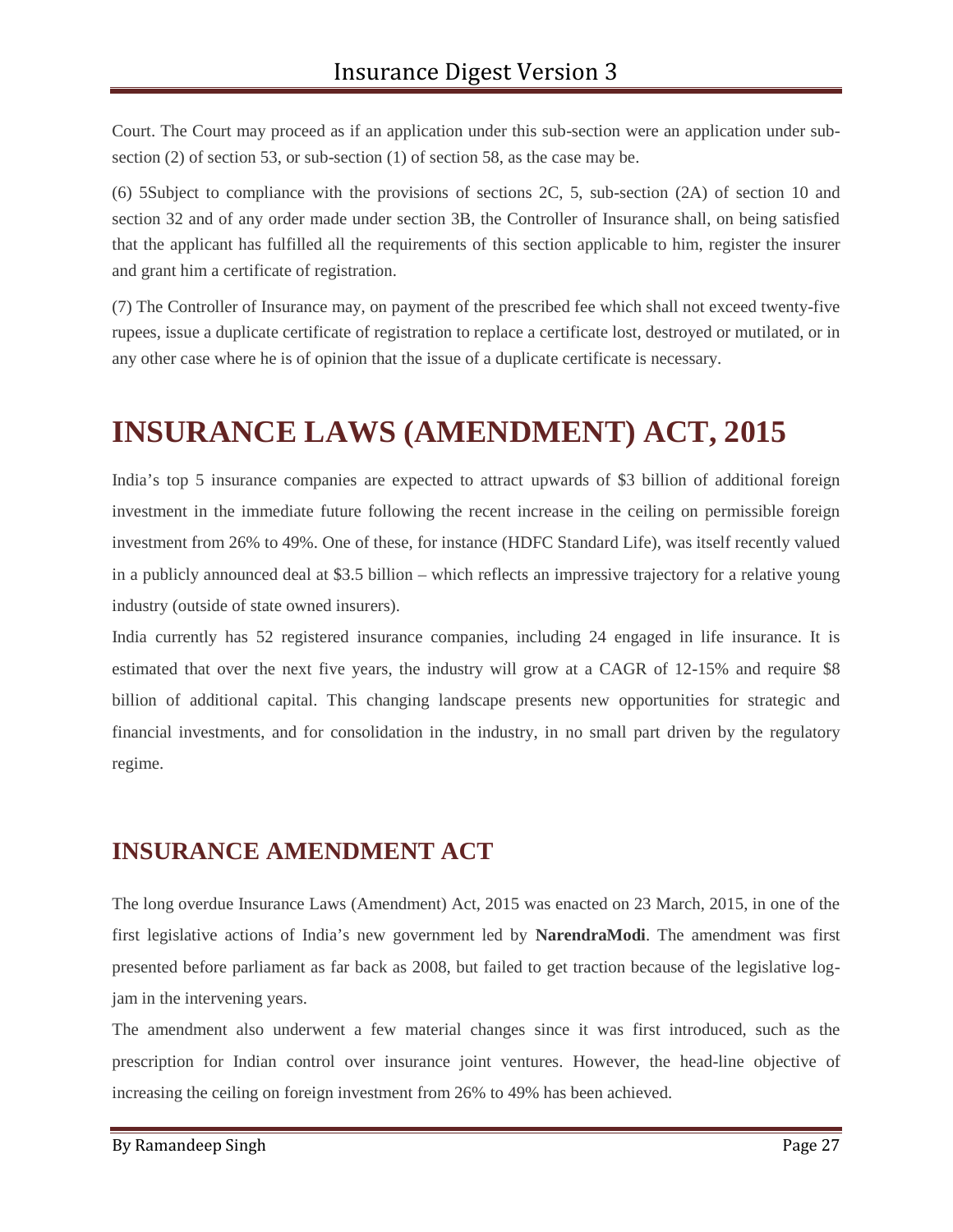### **HIGHLIGHTS**

#### **1. Foreign investment ceiling hiked from 26% to 49%**

This ceiling applies to the "paid-up equity capital" of an insurance company. The extent of foreign investment is calculated on the same basis as before, i.e., on a 'proportionate' basis. Thus, for example, if a resident shareholder (R) holds a 75% stake in an insurance company (I), and a foreign investor (F) in turn holds 49% of R, then the extent of foreign investment in I equals 75%  $X$  49% = 36.75.

#### **2. However joint ventures must be Indian controlled**

This is a new requirement imposed by the Amendment, while raising the ceiling on foreign ownership from 26% to 49%. Unfortunately, there is no bright-line definition of what is adequate to satisfy this requirement. As long as this is the case, the determination of whether an insurer is Indian controlled would have to be made on a case-to-case basis. It is clear from the amendment that 'control' is viewed more broadly than simply owning a majority of voting shares or appointing a majority of directors, and that rights under a shareholders agreement will be factored in.

#### **3. Alternative types of capital instruments (such as non-voting preference shares)**

Before the amendment, insurance companies were only permitted to issue equity / ordinary shares with a uniform par value. The amendment, however, permits insurance companies to issue "such other form of capital as may be specified by the regulations." Permission to issue preference shares or debentures, which do not carry voting rights, would open new avenues for an insurer to raise more foreign capital without impacting its compliance with the 49% ceiling on foreign ownership (which only applies to equity capital) or the requirement for Indian control.

#### **4. Indian partner no longer required to divest stake exceeding 26% after 10 years**

Previously, the Insurance Act required the Indian 'promoter' of an insurance company to sell down its stake in excess of 26% within 10 years of commencing business (with the objective of discouraging concentrated ownership of insurance companies). However, given the limit on foreign ownership (previously, 26%), this left the Indian promoter with little option but to attempt a listing or induct additional partners.

#### **5. Health insurance will be regulated as a separate class of insurance**

Health insurance is currently regulated as a part of the general insurance business. The amendment now proposes to regulate health insurance on a stand-alone basis. The object behind this is to give health insurance business priority through a more focused regulatory regime.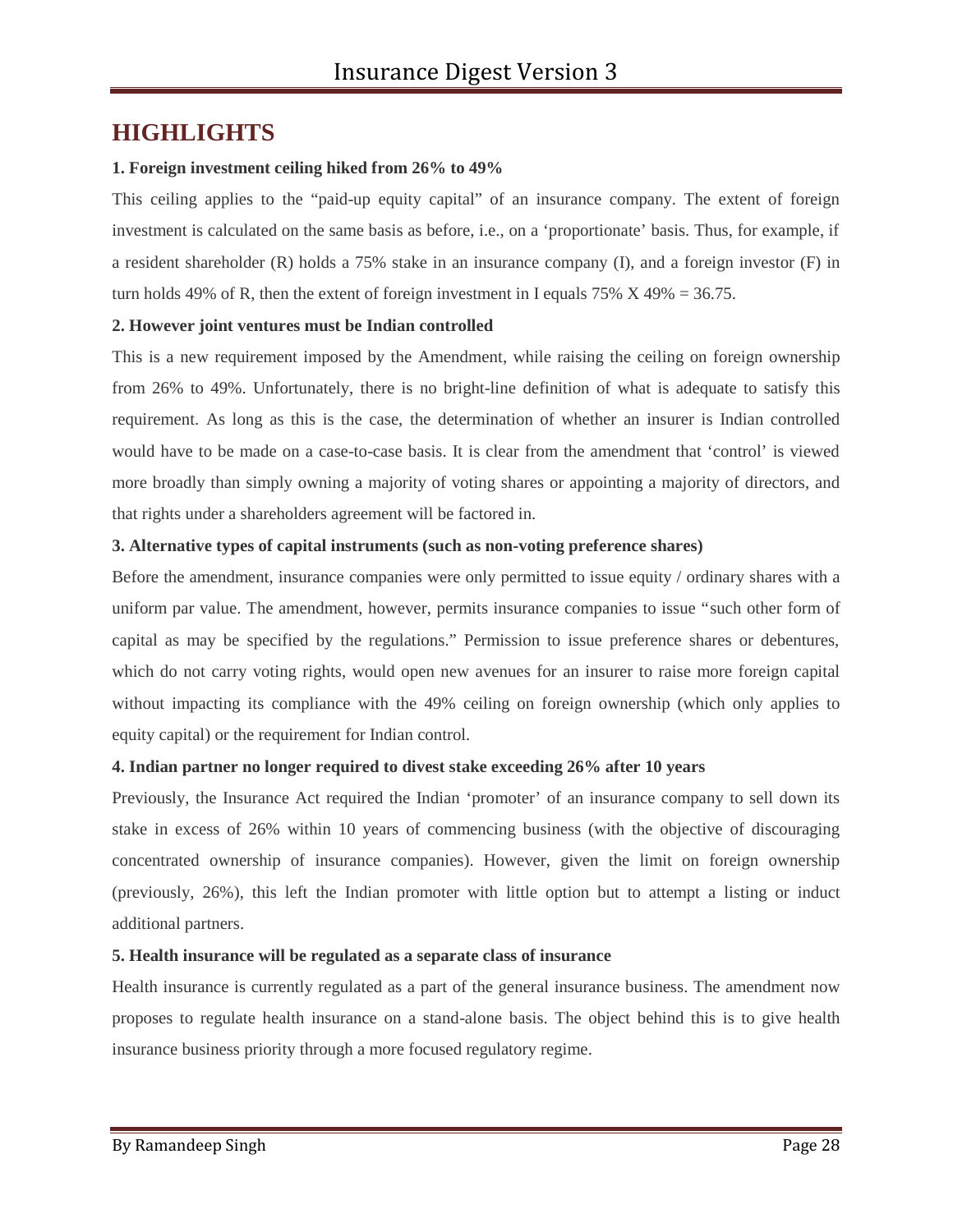#### **6. Foreign reinsurers permitted to operate out of wholly owned branch offices**

Previously, only domestic insurance companies were permitted to sell reinsurance. India's largest state owned general insurance company (GIC) is currently the only active reinsurer. The government has now dispensed with the requirement for reinsurance business to be conducted only through a company incorporated in India.

#### **7. More powers for insurance regulator, decisions now appealable**

Under the amendment, the Insurance Regulatory and Development Authority of India has been granted greater flexibility to regulate insurance companies through its rule making powers on matters such as management fees, commissions and composition of the insurance company's investment portfolio. These were earlier hardwired into the provisions of the Insurance Act itself. Simultaneously, the appeals' process for quasi- judicial and administrative rulings of the authority has been streamlined by designating the securities appellate tribunal as the appellate forum. Earlier such appeals lay only to the central government.

#### **Considerations ForInvestors**

1. Previous joint ventures were based on the assumption that the ceiling on foreign investment would be increased from 26% to 49% in the near future. During this transition period, the Indian partner in the JV was expected to fund a substantial portion of the foreign partner's capital commitment, and was compensated with a 'fee' for the time value of its money. Alternatively, the foreign partner was expected to contribute a disproportionate share (in excess of its 26% shareholding) of JV's capital until the ceiling on foreign ownership was raised (at which point, the capital structure would be unwound). As it turned out, it took much longer than expected for the ceiling on foreign ownership to be raised to 49%, which placed considerable stress on the capital structure of these JVs.

2. Going forward, the capital structure of an insurance JV cannot be based on the assumption that the 49% ceiling will be raised in the foreseeable future. Thus, the Indian partner (s) must have deep enough pockets to fund up to half of the JV's future capital requirements on a sustained basis. That said, there is now potential for the foreign partner to meet funding gaps through non-voting preference shares (subject to specific rules, which are awaited). Needless to say, the economics of such preference shares would need to make sense.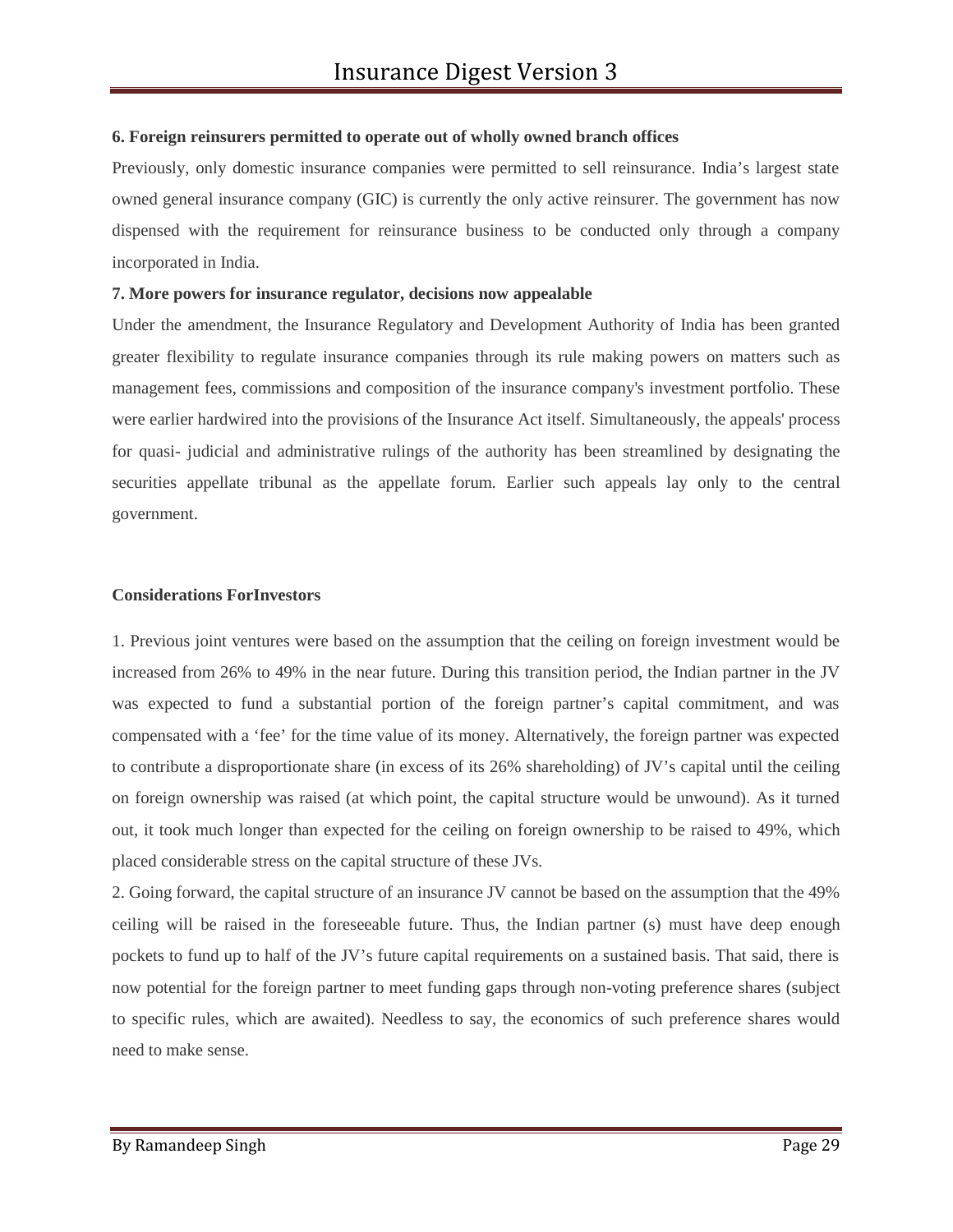3. The new requirement for insurance companies to be Indian controlled imposes constraints on governance rights, which a foreign investor would normally expect in a 50:50 joint venture. For instance, in another context in the past, the government has taken the position that extensive veto rights / reserved matters were a form of 'negative control'. Thus, foreign investors would need to prioritize key governance rights and reserved matters to get most 'bang for their buck'. The idea would be to get maximum leverage without tipping the scales for the control test.

4. Foreign investors should also look for additional leverage (and economics) by segmenting the value chain in the insurance business, and outsourcing functions to wholly owned affiliates. IRDA guidelines, which regulate the nature of activities that can be outsourced, will need to be factored in.

5. The possibility of non-voting securities, restrictions on control by the foreign JV partner and capital constraints of the Indian JV partner may open the door to private equity / financial investors.

6. Capital constraints of Indian participants, restrictions on foreign control and those looking to exit may set the stage for consolidation in the industry.

# **SUMMARY OF INSURANCE AMENDMENT BILL (2015):**

Finally the long awaited Insurance Bill was passed in the RajyaSabha on 12th March, 2015 – thereby bringing us one step closer to the Amendment Act.

Introduced in LokSabha on 4th March, 2015 the Amendment Bill started its journey as an ordinance in December 2014.

The Insurance Ordinance, now the Insurance Bill sought to primarily amend the three major Insurance Acts – giving effect to various new provisions and propositions.

#### The three Acts to be amended as per the new Bill are:

- 2. The Insurance Regulatory and Development Authority Act, 1999 popularly known as the IRDA Act.
- 3. The General Insurance Business (Nationalization) Act, 1972.

The amendments or the salient features of the Insurance Bill are as follows:-

<sup>1.</sup> The Insurance Act, 1938.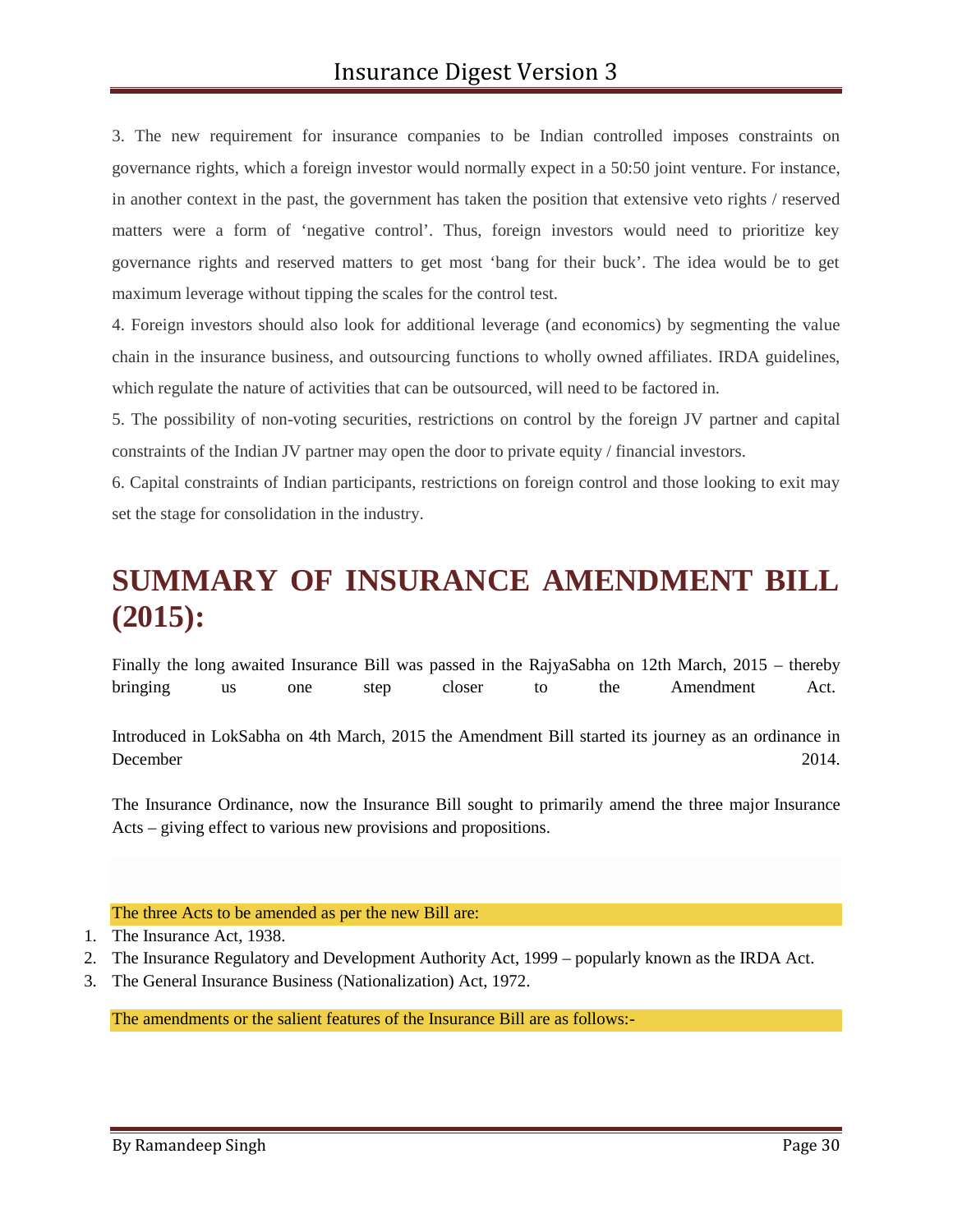- 1. Most important and trending topic The Bill increases the FDI cap in Insurance Sector to 49% (from the earlier 26%). Of the 49% - 26% shall be under the Automatic Route and the remaining 23% shall have the need of FIPB's approval. FIPB is Foreign Investment Promotion Board.
- 2. And that Foreign Re-insurers will be able to enter the Indian re-insurance sector which only had the Government owned GIC. Recent news has it that UK's Lloyd's is in talks with the IRDA to open business in India; and many others are making beeline to the Indian shores too.
- 3. Another measure for the insurance companies in respect of raising capital is the opening of capital market to the public sector general insurance companies.
- 4. And the start up capital (initial capital required at the time of registration of the company and start of business subsequently) for a health insurance business will be Rs. 100 crore.
- 5. Insurance Agents will be fined Rs. 1 crore for mis-selling insurance products. Now that's a relief to the insureds (us the customers) who most of the time have no idea which insurance product is actually the right one for them. Also, unauthorized agents – whose only job is to dupe unsuspecting customers – will be fines Rs. 10 lakhs for their scams. And the customers (insured) can utilize legal course for the redressal of their grievances.
- 6. Agents are now prohibited from acting as agents of more than one company for the same business segment. That is – one agent cannot be a life insurance agent of more than one life insurance company.

He can a life insurance agent and a general insurance agent of the same company – as life and general insurances are two separate line/business segments.

- 7. Life Insurance Companies too have been prohibited from challenging any life insurance policy on any ground after three years of having sold such policy.
- 8. Life Insurance Council and the General Insurance Council will be empowered to act as self-regulating bodies for their respective segment of insurance businesses and the companies operating in the particular line of business.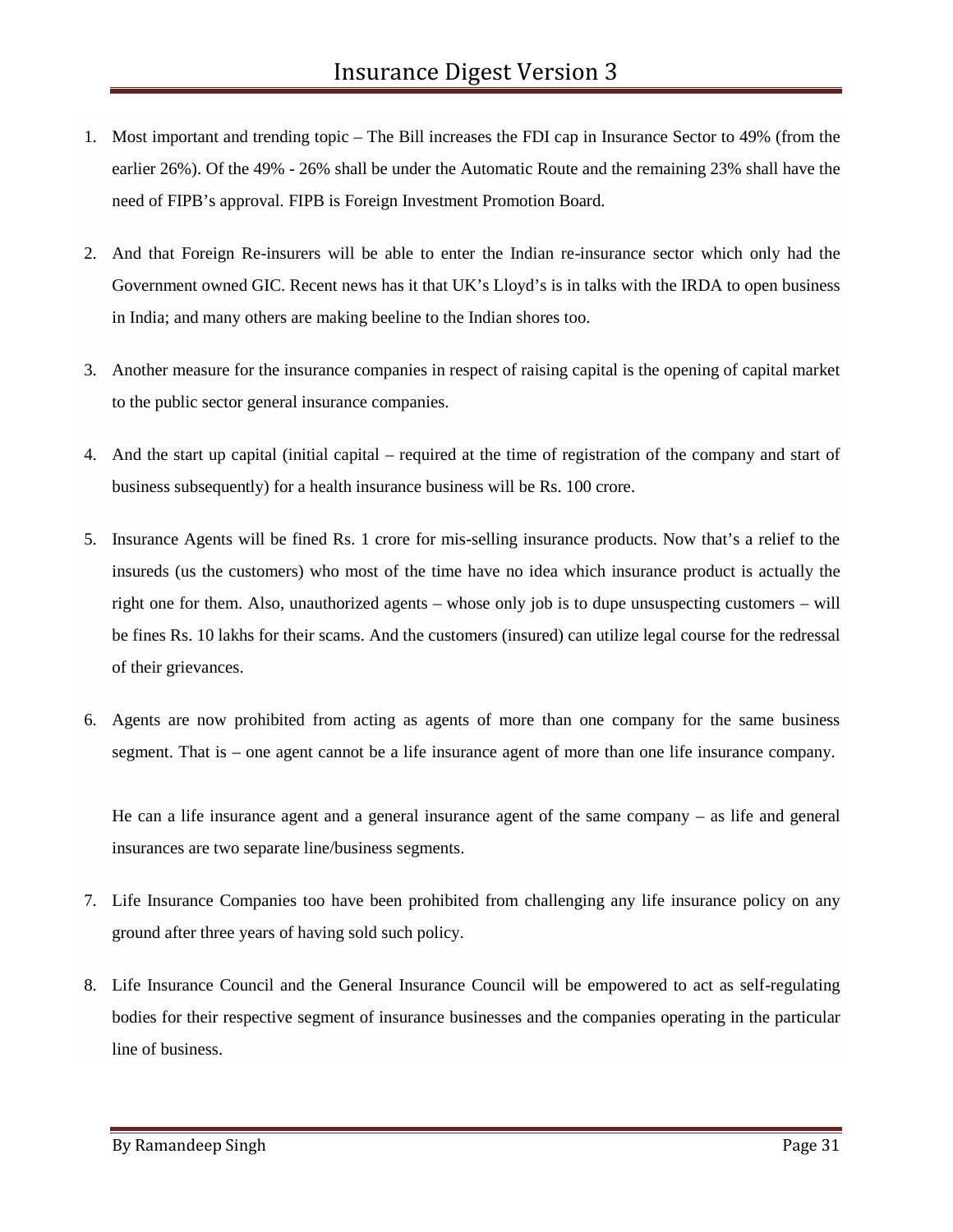- 9. For the customers (insureds) faster premium payment and processing, faster claims processing and faster and just redressal has been envisaged and provided for.
- 10. IRDA has been given more regulatory powers to control any misuse of this sector to dupe the masses; non-compliance of IRDA rule and regulations can result in Rs. 25 crores in fines for companies!

So customer protection has been given a clear priority.

There you have it 10 important features of the Insurance Laws Amendment Bill, 2015; all of these bulleted points will have effect when the earlier mentioned three Acts are amended.

# **RBI – History and Functions**

RBI is the formidable institution that holds our country's banking/economy/industry sectors all together and geared towards growth and development – let me correct myself – 'sustainable' growth and development, as our current Guv'nor so aptly puts it!

#### **1. BRIEF INTRODUCTION AND HISTORY:**

- RBI as India's central bank was conceptualized and **put forward by the Hilton Young Committee in 1926 -27**.
- In 1933, based on Hilton Young Committee's Reports and further improving upon it, the 'Central Banking Investigation Committee's' report was presented and passed in the assembly.
- 1934, saw the **Reserve Bank Of India Act, 1934 being passed**.
- **1935, April 1st, RBI started its operations**, with its head quarter in **Calcutta**.
- 2 years later, in 1937, the Headquarter was permanently shifted to Bombay, (now Mumbai), where it still exists. (all of this happened during the British Rule!)
- **RBI was nationalized in 1949**, 2 years after Independence; the **Governor at the time was C. D. Deshmukh**.
- In 1985 RBI celebrated 50 years of its existence; 75 years in 2010 and 100 years in 2035!

### **2. Role as Central Bank – What does RBI do?**

- RBI is the **Government's banker** and performs banking functions for the central and the state governments.
- RBI is also the **Banker of the Banks** it maintains operational banking accounts of all scheduled banks.
- It is the **regulator and supervisor** of the country's financial system;
- and sets benchmarks and regulations for the proper operation of the country's banking and financial sector.
- RBI is the **Issuer of Currency** it issues bank notes and exchanges or destroys currency notes and coins not fit for circulation.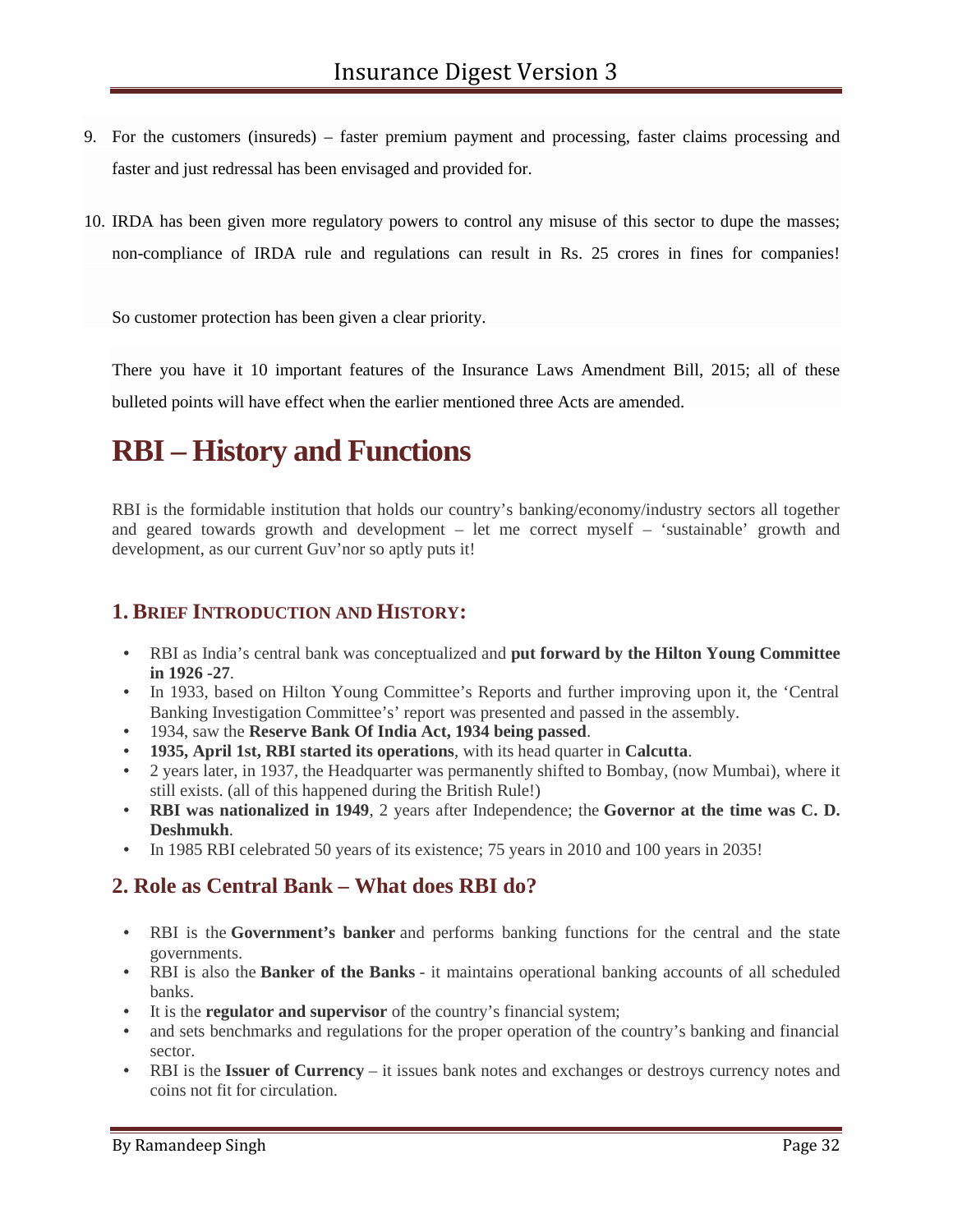- RBI is instrumental in formulating, implementing and monitoring the country's monetary policies; 'monetary policies' are set of policies formulated by the central bank to attempt to control the economy, the money supply and ultimately inflation.
- Through the provisions of the Foreign Exchange Management Act, 1999, RBI**regulates and facilitates external trade** and promotes development and maintenance of foreign exchange market in India – through which India maintains its forex reserves.
- RBI's monetary policies are **instrumental in maintaining price stability** in the economy RBI has battled inflationary trends in the Indian Economy. (We'll cover it in another discussion!)
- It also acts as an **advisor to the Government of India** from economic point of view.
- It is the like the **'Godfather' of the public's money**, (albeit the sinister intentions! RBI is all good!) of the entire banking system and hence the protector of common public's deposits, the influence behind loan rates, the policy maker for financial inclusion, the inflation checker etc.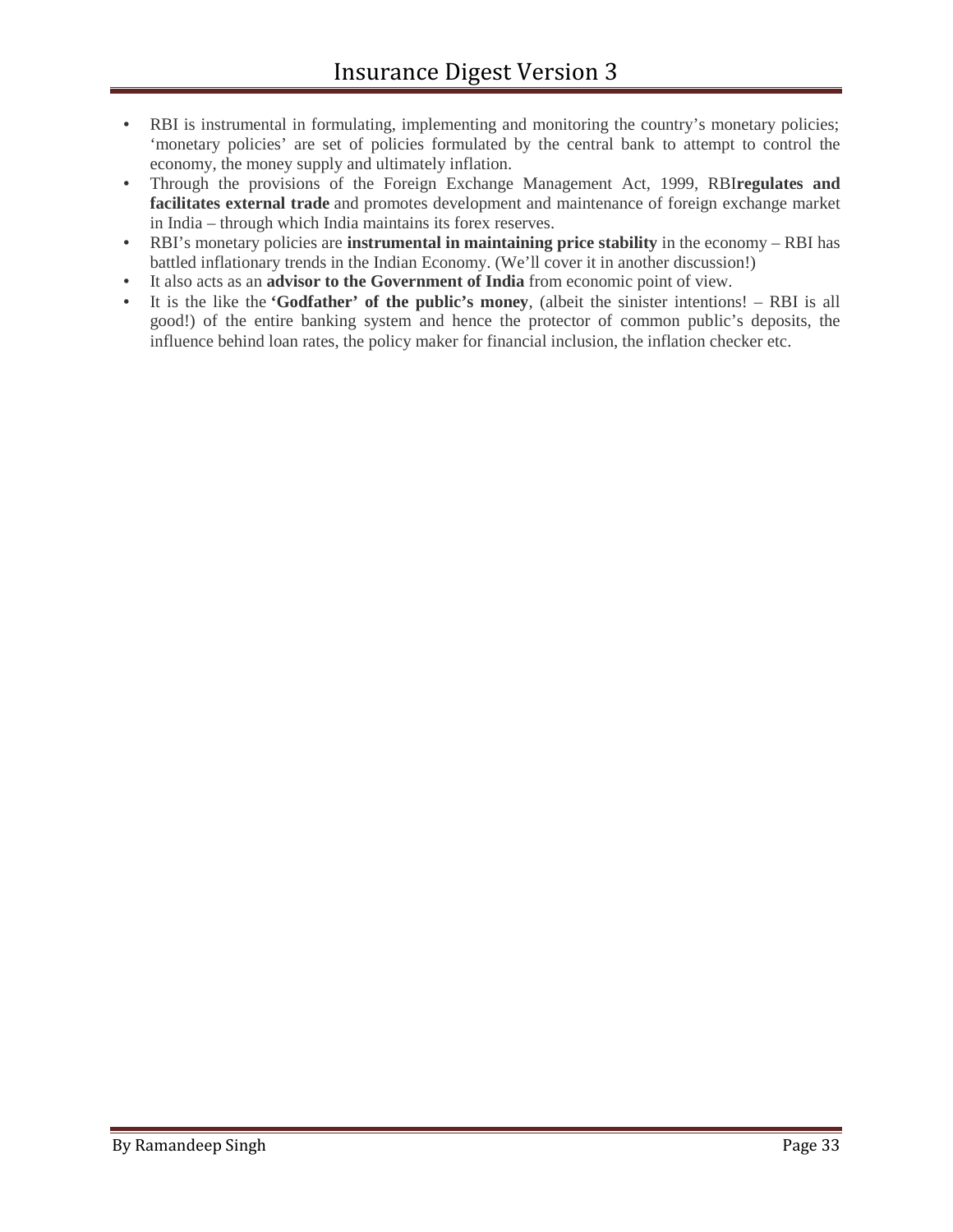#### **3. THE GOVERNOR, THE DEPUTIES AND THE BOARD:**



### **4. TRIVIA:**

- The first Governor of RBI was Sir Osborne Smith (under the British Government); first Indian Governor is Sir C. D. Deshmukh. RaghuramRajan is the 23rd Governor (current Guv'nor) and ex- PM Manmohan Singh was the 15th Governor!
- The Banking Ombudsman Scheme 2006, has been formulated by RBI for the effective addressal of customer complaints; the Banking Ombudsman Act, 2005.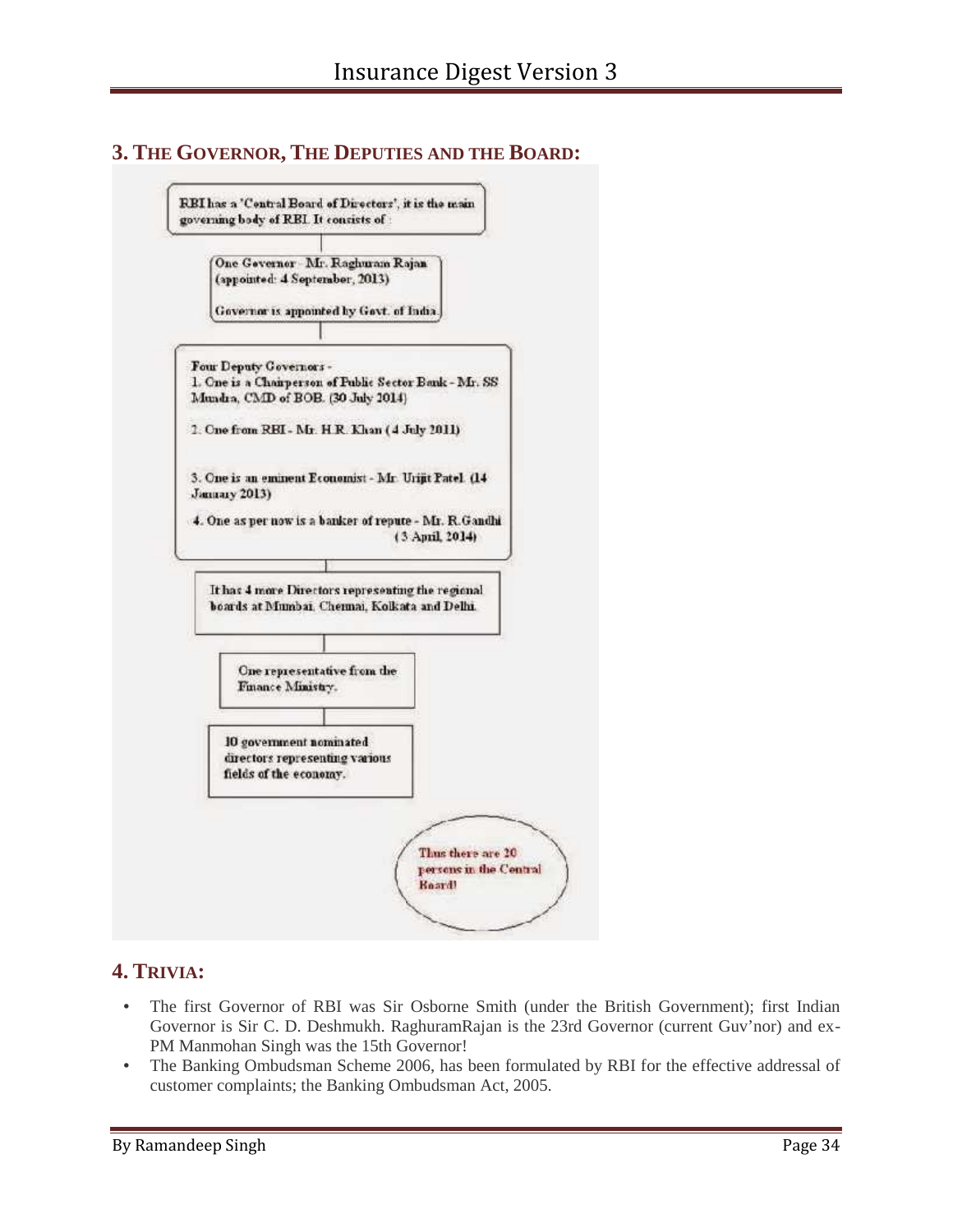- RBI prints notes through, the **Bharatita Reserve Bank Note Mudran Private Limited and Security Printing and Minting Corporation of India Limited** – a wholly owned company of the Government of India.
- RBI decides the design of currency notes and coins.
- RBI's logo/emblem/seal is of a **palm tree and a tiger**.
- RBI has started publishing bi-monthly policy updates since April 2014; it's latest was in September 2014 being the 4th bi-monthly update.
- RBI is a member of the **Asian Clearing Union.**
- It is also a member of the **Alliance For Financial Inclusion**.
- RBI was conceptualized as per the vision envisaged by **Dr. B. R. Ambedkar** in his book "The Problem of the Rupee – Its origin and its solution".
- RBI has served as the **central banks of Burma and Pakistan** for brief period of time.
- RBI has a site named 'paisaboltahai'! launched in 2012 to make the masses aware of the features of currency notes to make them vigilant and an aid in the fight against counterfeit notes.

RBI is currently withdrawing all the pre-2005 notes from the system as a measure to combat the twin maladies of counterfeit notes and black money.

# **ABBREVIATIONS**

- $\bullet$  A
- **Accelerated death benefits** A insurance policy with an accelerated death benefits provision will pay - under certain conditions - all or part of the policy death benefits while the policyholder is still alive. These conditions include proof that the policyholder is terminally ill with a life expectancy of less than 12 months, has a specified life-threatening disease or is in a long-term care facility such as a nursing home. For group term life policies or certificates, the amount of accelerated benefit is limited by law to the greatest of \$25,000 or 50 percent of the death benefit. By accepting an accelerated benefit payment, a person could be ruled ineligible for Medicaid or other government benefits. The proceeds may also be taxable.
- **Accident** An unforeseen, unintended event.
- **Accident-only policies** Policies that pay only in cases arising from an accident or injury.
- **Accidental death benefits -** If a life insurance policy includes an accidental death benefit, the cause of death will be examined to determine whether the insured´s death meets the policy´s definition of accidental.
- **Actual cash value (ACV)** The value of your property, based on the current cost to replace it minus depreciation. Also see "replacement cost."
- **Additional living expenses (ALE)** Reimburses the policyholder for the cost of temporary housing, food, and other essential living expenses, if the home is damaged by a covered peril that makes the home temporarily uninhabitable. Policies cap the amount of ALE payable to 20 percent of the policy's dwelling coverage.
- **Adjuster** An individual employed by an insurer to evaluate losses and settle policyholder claims. Also see "public insurance adjuster."
- **Administrative expense charge** An amount deducted, usually monthly, from the policy.
- **Agent** A person who sells insurance policies.
- **Annuitant** A person who receives the payments from an annuity during his or her lifetime.
- **Annuity** A contract in which the buyer deposits money with a life insurance company for investment. The contract provides for specific payments to be made at regular intervals for a fixed period or for life.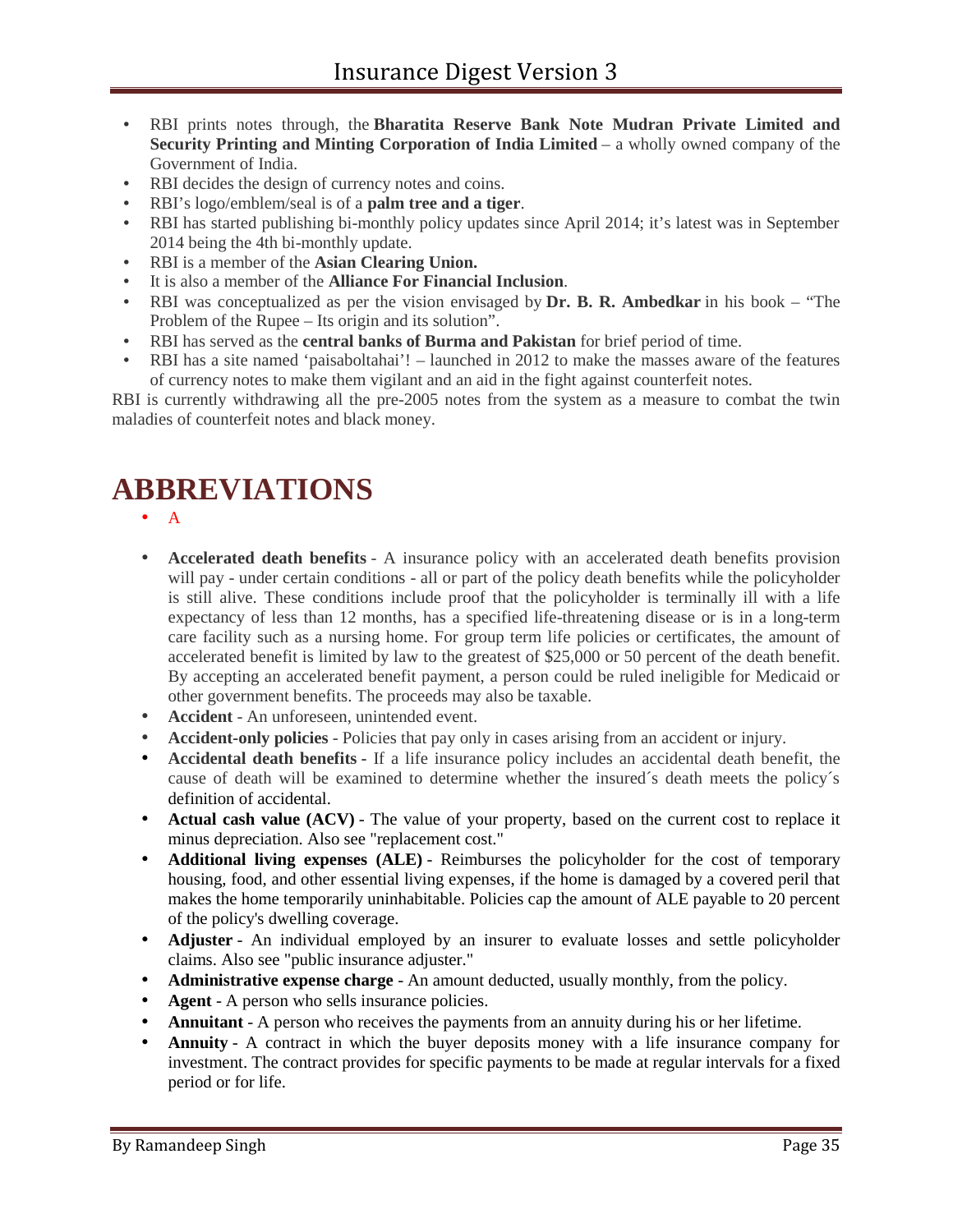- **Annuity certain** An annuity that provides a benefit amount payable for a specified period of time regardless of whether the annuitant lives or dies.
- **Annuity period** The time span between the benefit payments made under an annuity contract.
- **Application** A form to be filled out with personal information that an insurance company will use to decide whether to issue a policy and how much to charge.
- **Appraisal** An evaluation of a home insurance property claim by an authorized person to determine property value or damaged property value. Many policies provide an "appraisal" process to resolve claim disputes. In this process, you and the insurance company hire separate damage appraisers. The two appraisers choose a third appraiser to act as an "umpire." The appraisers then review your claim, and the umpire rules on any disagreements. The umpire's decision is binding on you and the insurance company, but only for the loss amount. If there is a dispute over what is covered, you can still pursue a settlement of the coverage issue after the appraisal takes place. You are required to pay for your appraiser and half of the umpire's costs.
- **Assignment** The transfer of all or part of a policy owner´s legal title and rights to a policy to another person. It is possible to change this type of transfer at a later date.

### **B**

- **Benchmark rate(s)** -The rates set annually by the Commissioner of Insurance that rate-regulated insurance companies use to reference their rates. Rate-regulated insurance companies filing rates within a range of 30 percent above or below the benchmarks may use them immediately upon filing without prior approval. A company that wants to set its rates outside this range must receive the Commissioner´s prior approval.
- **Beneficiary** The person, people, or entity designated to receive the death benefits from a life insurance policy or annuity contract.
- **Binder** A temporary insurance contract that provides proof of coverage until a permanent policy is issued.
- **Bodily injury (BI)** Physical injury to a person, including death.

### **C**

- **Cancellation** Termination of an insurance policy by the company or insured before the renewal date.
- **Capitation -** A system where an HMO pays a doctor or hospital a flat monthly fee for the care of each health plan member whether or not any services are delivered.
- **Carrier -** A company or HMO that provides health care coverage.
- **Cash surrender option** No forfeiture option that specifies the policy owner can cancel the coverage and receive the entire net cash value in a lump sum.
- **Cash value** The amount of money the life insurance policy owner will receive as a refund if the policy owner cancels the coverage and returns the policy to the company. Also called "cash surrender value."
- **Certificates of coverage -** Printed material showing members of a group health benefit plan the benefits provided by the group master policy.
- **Churning** This can occur when an agent persuades a consumer to borrow against an existing life insurance policy to pay the premium on a new one.
- **Claim** A policyholder's request for reimbursement from an insurance company under a home insurance policy for a loss to property.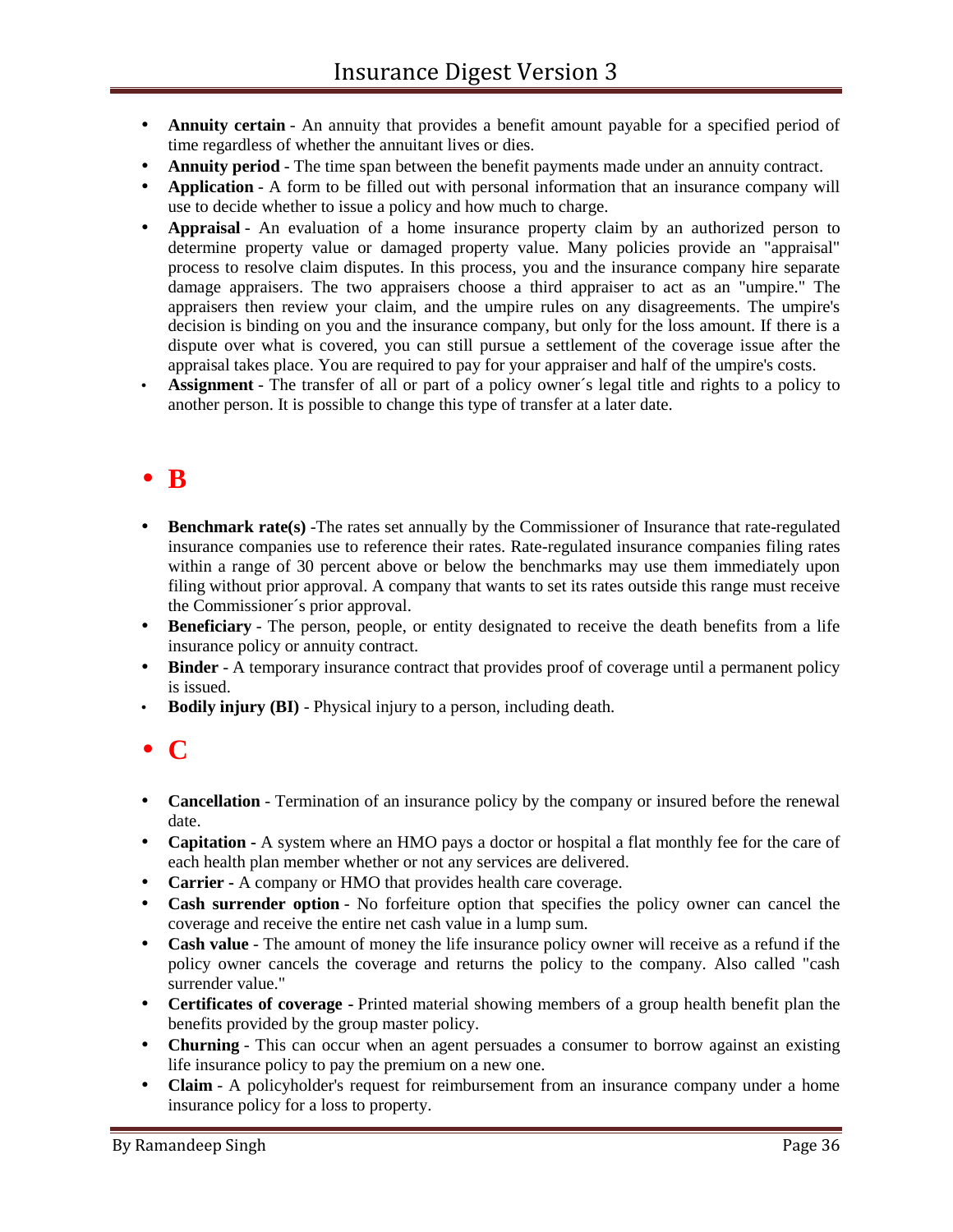- **Claimant** A person who makes an insurance claim.
- **Closed practice -** A primary care physician who is not accepting new patients. Note: Even if your physician is on the HMO or PPO list, call to see if the practice is still open for accepting new HMO or PPO participants.
- **Coinsurance** The percentage of each health care bill a person must pay out of their own pocket. Non-covered charges and deductibles are in addition to this amount.
- **Coinsurance maximum** The most you will have to pay in coinsurance during a policy period (usually a year) before your health plan begins paying 100 percent of the cost of your covered health services. The coinsurance maximum generally does not apply to copayments or other expenses you might be required to pay.
- **Collision coverage** Pays for damage to a car without regard to who caused an accident. The company must pay for the repair or up to the actual cash value of the vehicle, minus the deductible.
- **Company profile** A summary of information about an insurance company, including its license status, financial data, complaint history, and a history of regulatory action.
- **Complaint** A written communication primarily expressing a grievance against an insurance company or agent.
- **Complaint history** Information collected or maintained by the Texas Department of Insurance (TDI) relating to the number of complaints received against a particular insurer, agent, or premium finance company and the disposition of the complaints.
- **Comprehensive coverage (physical damage other than collision)** Pays for damage to or loss of your automobile from causes other than accidents. These include hail, vandalism, flood, fire, and theft.
- **Conditional receipt** A premium receipt given to an applicant that makes a life and health insurance policy effective only if or when a specified condition is met.
- **Consumer Choice plans -** Health care plans offered by carriers that do not include all of the state-mandated benefits. Consumer choice plans must provide members with a disclosure statement and a list describing the mandated benefits that are not covered.
- **Contestable period** A period of up to two years during which a life insurance company may deny payment of a claim because of suicide or a material misrepresentation on an application.
- **Contingent beneficiary** Another party or parties who will receive the life insurance proceeds if the primary beneficiary should predecease the person whose life is insured.
- **Contract** In most cases, an insurance policy. A policy is considered to be a contract between the insurance company and the policyholder.
- **Conversion privilege** The right to change (convert) insurance coverage from one type of policy to another. For example, the right to change from an individual term insurance policy to an individual whole life insurance policy.
- **Copayment -** The amount you must pay out of your own pocket when you receive medical care or a prescription drug. Copayments usually refer to set fees that HMOs charge to access health care services, but they also may apply to a PPO insurance contract.
- **Coordination of benefits -** A group plan provision that stipulates the primary carrier when you have more than one health plan. This ensures that payments made by the carriers do no exceed the cost of the services provided.
- **Credit life insurance** This is a special type of coverage usually designed to pay off a loan or charge account balance if the policyholder dies. Some lenders or sellers may require credit life insurance before they will approve a loan. If credit life is required, the lender or seller cannot require the policyholder to purchase it from them or a particular insurance company. If the policyholder has an existing life policy, the creditor has to accept an assignment of benefits under their existing policy instead of requiring them to purchase a credit life policy. Credit life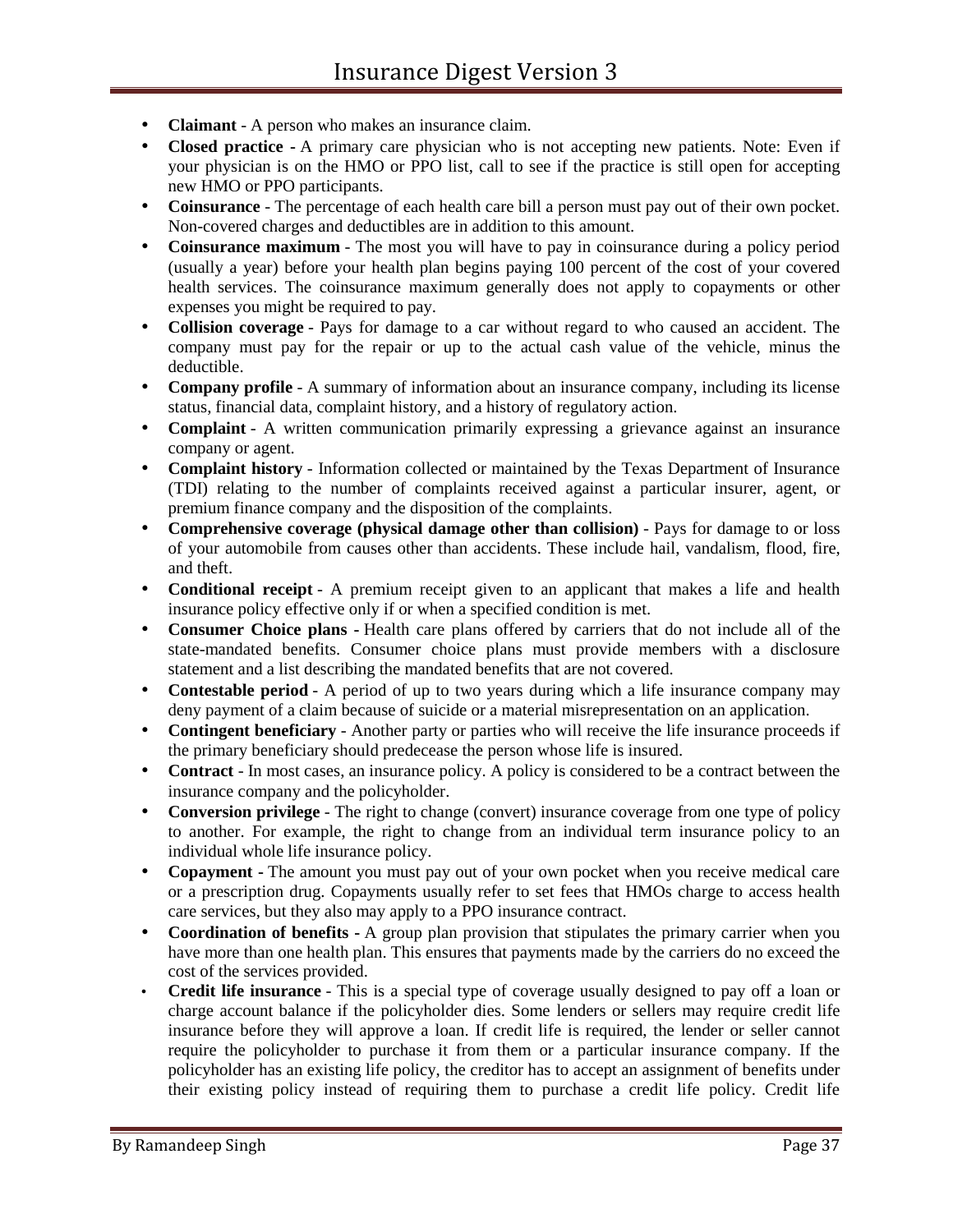insurance premium rates for loans of 10 years or less are regulated by TDI, but premium rates for loans that are more than 10 years old are unregulated.

- **D**
- **Death benefit** Amount paid to the beneficiary upon the death of the insured.
- **Declarations page** The page in a policy that shows the name and address of the insurer, the period of time a policy is in force, the amount of the premium, and the amount of coverage.
- **Deductible** The amount the insured must pay in a loss before any payment is due from the company.
- **Deferred annuity** An annuity under which the annuity payment period is scheduled to begin at some future date.
- **Depreciation** Decrease in the value of property over time due to use or wear and tear.
- **Disability benefits -** Insurance company coverage that pays for lost wages when you are unable to work because of an illness or injury.
- **Dread disease policies -** Policies that pay only if you contract the illness specified in the policy. (Also called specified disease policies.)

### $\bullet$   $E$

- **Earned premium** The portion of a policy premium that has been used to actually buy coverage, or that the insurance company has "earned." For instance, if a policyholder has a six-month policy that was paid for in advance, two months into the policy, there would be two months of earned premium. The remaining four months of premium is "unearned premium."
- **Effective date** The date on which an insurance policy becomes effective.
- **Eligible employee -** An employee who meets the eligibility requirements for coverage in a group plan. To be eligible to join a group plan, you usually must work full-time for at least 30 hours a week. Some group plans may require employees to be a certain pay grade or job classification to be eligible for coverage.
- **Emergency care -** Health care services provided in a hospital emergency facility or comparable facility to evaluate and stabilize sudden and severe medical conditions.
- **Endorsement** A written agreement attached to a policy expanding or limiting the benefits otherwise payable under the policy. Also called a "rider."
- **ERISA plan -** Health plans created under the Employee Retirement and Income Security Act (ERISA) of 1974. These plans are self-funded, which means that claims are paid strictly from employer contributions and employee premiums. ERISA plans are administered by the U.S. Department of Labor. (Also known as a self-funded plan.)
- **Escrow** Money placed in the hands of a third party until specified conditions are met.
- **Evidence of insurability** To qualify for a particular policy at a particular price, companies have the right to ask for information about health and lifestyle. An insurance company will use this information - the evidence of insurability - in deciding if your application for insurance is acceptable and at what premium rate.
- **Exclusions or limitations -** Provisions that exclude or limit coverage of certain named diseases, medical conditions, or services, as well as some sicknesses or accidents that occur under specified circumstances.
- **Expiration date** The date on which an insurance policy expires.
- **Extended term insurance option** A policy provision that provides the option of continuing the existing amount of insurance as term insurance for as long a period of time as the contract's cash value will purchase.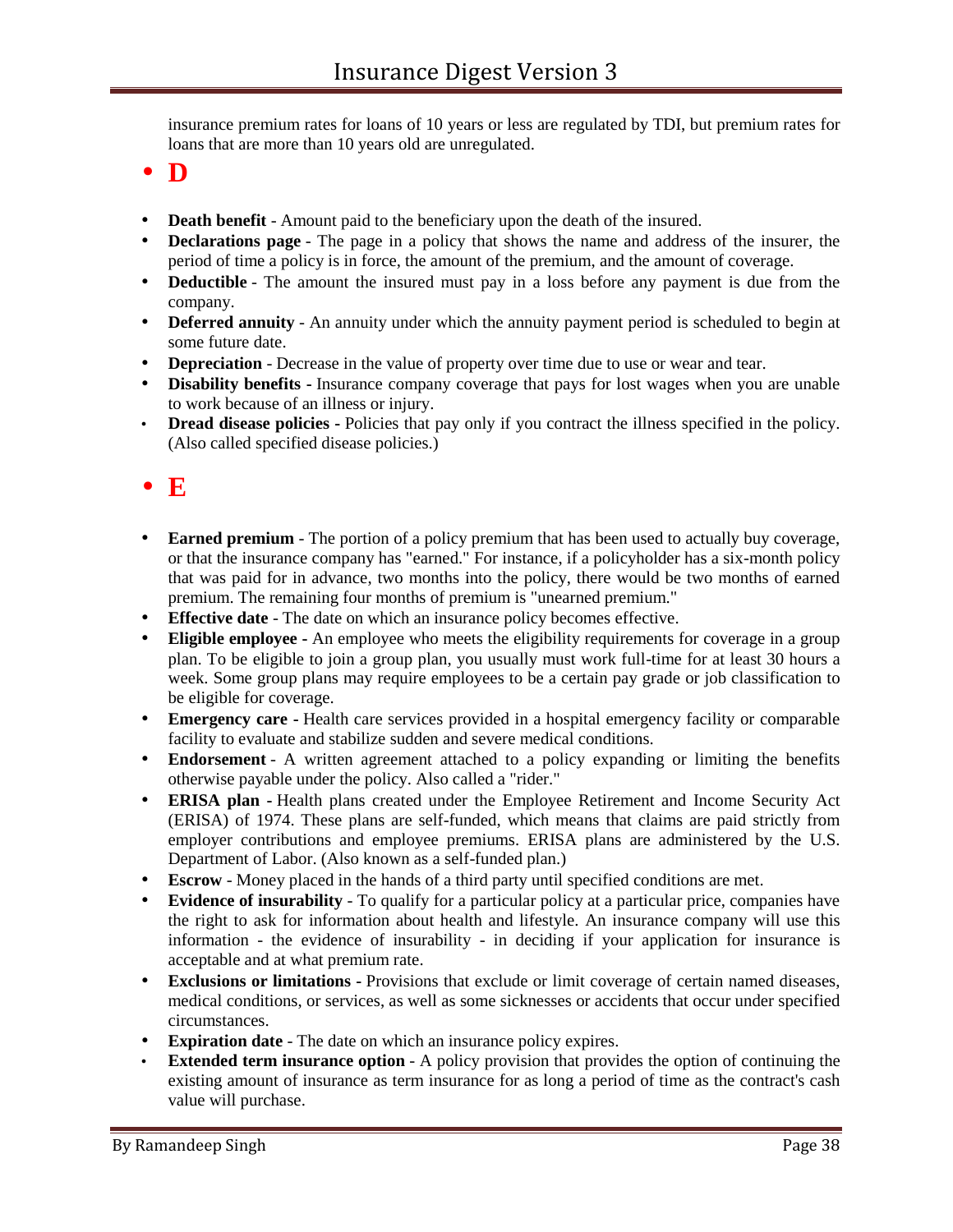### **F**

- **Face value** The initial amount of death benefit provided by the policy as shown on the face page of the contract. The actual death benefit may be higher or lower depending on the options selected, outstanding policy loans, or premium owed.
- **Fee for service -** A health plan that allows you to go to any physician or provider you choose, but requires that you pay for the services yourself and file claims for reimbursement. (Also known as an indemnity plan.)
- **File and Use** Residential property rates utilize a system called "file and use." Under this system, insurance companies file their rates with the TDI, but they do not need prior approval to implement new rates. If TDI determines that a company's rates are excessive, the company can be ordered to pay refunds to the policyholders it overcharged. Companies can appeal adverse rate decisions.
- **First-party claim** A claim filed by an insured against his or her own insurance policy.
- **Free examination period** Also known as "10-day free look" or "free look," it is the time period after a life insurance policy or an annuity is delivered during which the policy owner may review it and return it to the company for a full refund of the initial premium. Variable life policies are required to include a "free-look" provision. For other coverage, it is at the company´s option.

### **G**

- **Gap insurance** Insurance that pays the difference between the actual cash value of a vehicle and the amount still to be paid on the loan. Some gap policies may also cover the amount of the deductible.
- **Gatekeeper -** The physician selected by HMO members to serve as their personal doctor and provide all basic medical treatments and any referrals to medical specialists. Gatekeepers are prohibited in PPOs and other indemnity health plans. (Also known as a primary care physician.)
- **Grace period(s)** The time usually 31 days during which a policy remains in force after the premium is due but not paid. The policy lapses as of the day the premium was originally due unless the premium is paid before the end of the 31 days or the insured dies.
- **Grievance procedure -**The required appeal process an HMO provides for you to protest a decision regarding medical necessity or claim payment. Insurance companies also may have grievance procedures.
- **Group life insurance** This type of life insurance provides coverage to a group of people under one contract. Most group contracts are sold to businesses that want to provide life insurance for their employees. Group life insurance can also be sold to associations to cover their members and to lending institutions to cover the amounts of their debtor loans. Most group policies are for term insurance. Generally, the business will be issued a master policy and each person in the group will receive a certificate of insurance.
- **Group of companies** Several insurance companies under common ownership and often common management.
- **Guaranteed renewable -** Policies that may not be non-renewed or canceled, except in certain cases. An insurer may cancel a guaranteed renewable policy for failure to pay premiums, fraud, or intentional material misrepresentation. It also may cancel your policy if the company formally leaves the individual or group health market.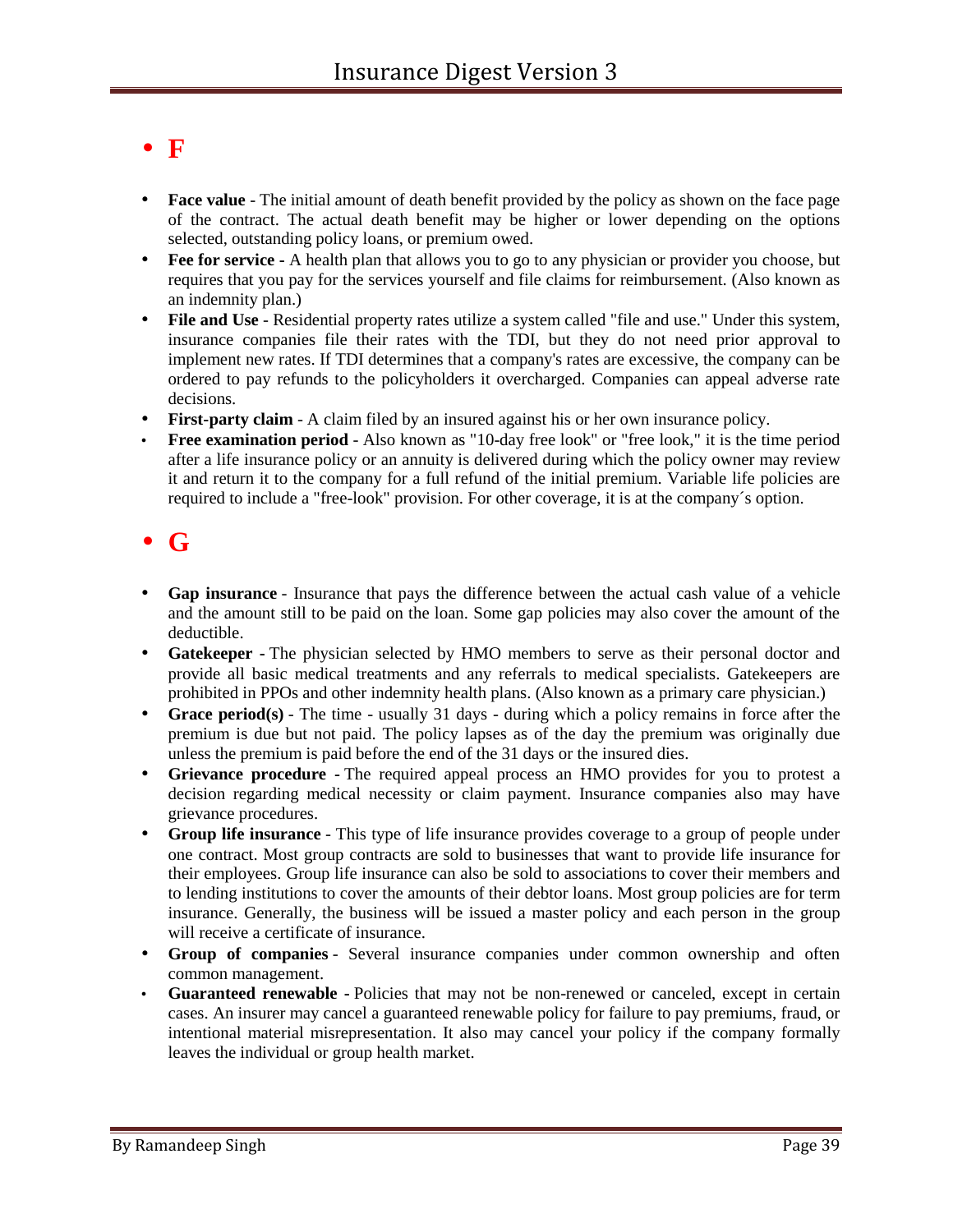# **H**

- **Health benefit plan** In most cases, health care services provided to employees by an employer. It can be an indemnity plan or an HMO plan.
- **Health care reimbursement accounts** Although not an insurance benefit, these accounts allow you to set aside pre-tax dollars to pay for medical care or medical costs not covered by your regular health benefit plan.
- **Health maintenance organization (HMO)** Managed care plans that provide health care services to their members through networks of doctors, hospitals, and other health care providers. HMOs are popular alternatives to traditional health care plans offered by insurance companies because they cover a wide variety of services, usually at a lower cost.
- **Home service life** A method of selling and servicing insurance, mostly life and health insurance, and does not identify the type or relative cost of the product that is sold. Some companies that market on a home service basis sell what is known as "industrial life insurance." These are most often low death benefit policies with face amounts that may vary from \$1,000 to \$5,000 and which accumulate cash values at a very low rate. They are intended primarily to cover the expenses of a last illness and burial. The relative cost of industrial life insurance is extremely high compared to some other cash value policies and term life insurance policies.
- **Hospital confinement policies -** Policies that pay a fixed amount each day you are in the hospital.
- **Hospital-surgical policies -** Insurance policies that cover hospital and surgical services.
- **I**
- **Incontestability** A provision that places a time limit up to two years on a life insurance company´s right to deny payment of a claim because of suicide or a material misrepresentation on your application.
- **Indemnity plan -** A health plan that allows you to go to any physician or provider you choose, but requires that you pay for the services yourself and file claims for reimbursement. (Also known as fee-for-service.)
- **Independent adjuster** A person who charges a fee to an insurance company to adjust the company´s claim.
- Independent Review Organization (IRO) If your health insurer or HMO declines to pay for health care you believe is medically necessary or appropriate, you may request that it contact TDI and request that an independent group (IRO) review the decision. An IRO review is not required for self-funded ERISA plans. Unless your condition is life-threatening, you must complete the standard appeal process before requesting an IRO review. IROs are not affiliated with your health plan. The health plan must pay for treatment the IRO determines is necessary.
- **Indexed life insurance** A whole life plan of insurance that provides for the face amount of the policy and, correspondingly, the premium rate, to automatically increase every year based on an increase in the Consumer Price Index (CPI) or another index as defined in the policy.
- **Inflation protection** Automatically adjusts home insurance policy limits to account for increases in the costs to repair or rebuild a property.
- **Inpatient medical care -**Medical and surgical care usually received in a hospital or skilled nursing home environment.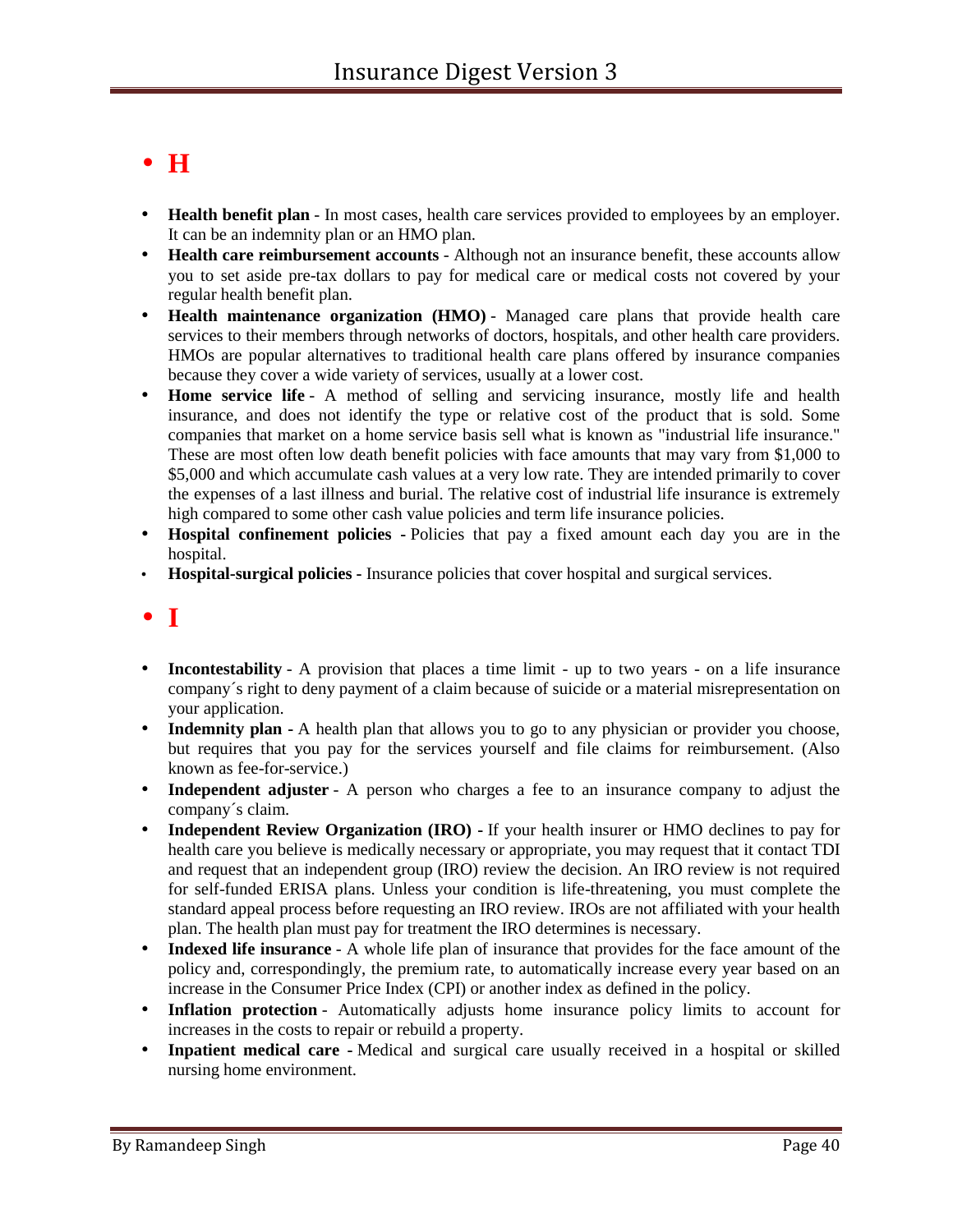- **Insurable interest** Any financial interest a person has in the property or person insured. In life insurance, a person´s or party´s interest - financial or emotional - in the continuing life of the insured.
- **Insured** The person or organization covered by an insurance policy.
- **Insurer** The insurance company.
- **Interpleader** This is a procedure when conflicting claims are made on a life insurance policy by two or more people. Using this procedure the insurance company pays the policy proceeds to a court, stating the company cannot determine the correct party to whom the proceeds should be paid.
- **Irrevocable beneficiary** A named beneficiary whose rights to life insurance policy proceeds are vested and whose rights cannot be canceled by the policy owner unless the beneficiary consents.

### $\bullet$   $\overline{\mathbf{J}}$

 **Justified complaint** - A complaint that exposes an apparent violation of a policy provision, contract provision, rule, or statute; or which indicates a practice or service that a prudent layperson would regard as below customary business or medical standards.

### $\bullet$  K

- **L**
- **Lapse** The termination of an insurance policy because a renewal premium is not paid by the end of the grace period.
- **Liability** Responsibility to another for one´s negligence that results in injury or damage.
- **Liability insurance** An auto insurance coverage that pays for injuries to the other party and damages to the other vehicle resulting from an accident the policyholder caused. It also pays if the accident was caused by someone covered by the policyholder's policy, including a driver operating the car with their permission.
- **Liability limits -** The maximum amount your liability policy will pay. Your policy must pay at least \$30,000 for each injured person, up to a total of \$60,000 per accident, and \$25,000 for property damage per accident. This basic coverage is called "30/60/25" coverage.
- **Liability coverage** Covers losses that an insured is legally liable. For homeowners insurance, for example, liability coverage protects the policyholder against financial loss if they are sued and found legally responsible for someone else's injury or property damage.
- **Lifetime maximum -**The total dollar amount a health care plan will pay over a policyholder´s lifetime.
- Long-term care benefits **-** Coverage that provides help for people when they are unable to care for themselves because of prolonged illness or disability. Benefits are triggered by specific findings of "cognitive impairment" or inability to perform certain actions known as "Activities of Daily Living." Benefits can range from help with daily activities while recuperating at home to skilled nursing care provided in a nursing home.
- **Loss** The amount an insurance company pays on a claim.
- **Loss of use** A provision in homeowners and renters insurance policies that reimburses policyholders for the additional costs (housing, food, and other essentials) of having to live elsewhere while the home is being restored following a disaster.
- **Loss history** Refers to the number of insurance claims previously filed by a policyholder. A company will consider loss history when underwriting a new policy or considering a renewal of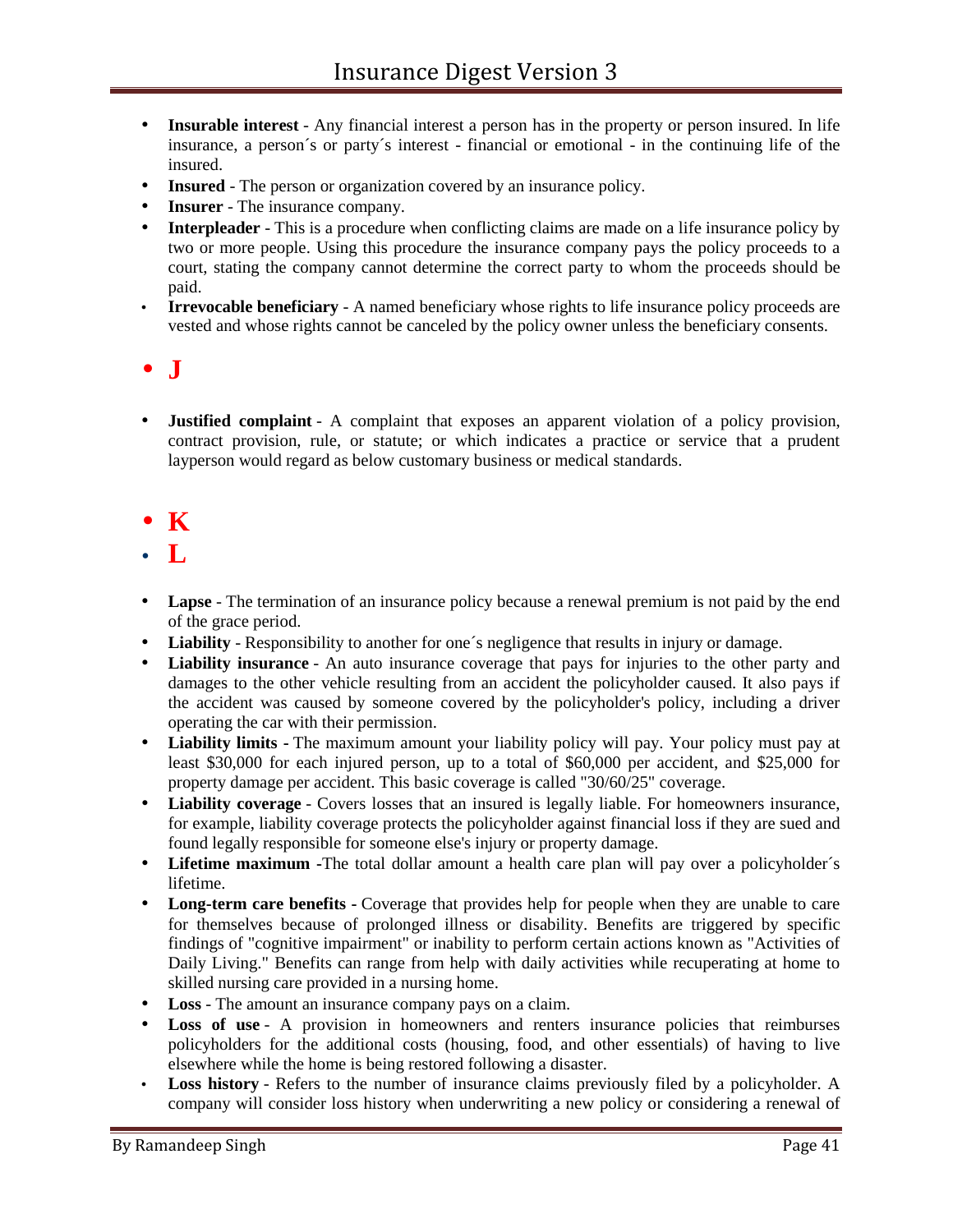an existing policy. Companies view loss history as an indication of the likelihood that an insured will file a claim in the future.

- **M**
- **Major medical policies** Health care policies that usually cover both hospital stays and physicians´ services in and out of the hospital.
- **Managed health care** A system that organizes physicians, hospitals, and other health care providers into networks with the goal of lowering costs while still providing appropriate medical services. Many managed care systems focus on preventive care and case management to avoid treating more costly illnesses.
- **Mandated benefits** Health care benefits that state or federal law says must be included in health care plans.
- **Mandated offerings** Health care benefits that must be offered to the employer or organization sponsoring a group policy. The sponsor is not required to include the benefits in its group plan.
- **Market value** The current value of your home, including the price of land.
- **Material misrepresentation** A significant misstatement on an application form. If a company had access to the correct information at the time of application, the company might not have agreed to accept the application.
- **Maximum out-of-pocket expense -** The maximum amount someone covered under a health care plan must pay during a certain period for expenses covered by the plan. Until the maximum is reached, the person covered is required to pay a copayment or a percentage on each claim.
- **Medical payments and personal injury protection (PIP)** Both auto insurance coverages pay limited medical and funeral expenses if the policyholder, a family member, or a passenger in the car is injured or killed in a motor vehicle accident. PIP also pays lost-income benefits.
- **Medically necessary care -** Health care that results from illness or injury or is otherwise authorized by the health care plan. This term can be defined differently from one health care plan to another.
- **Mortality charge** The cost of the insurance protection element of a universal life policy. This cost is based on the net amount at risk under the policy, the insured´s risk classification at the time of policy purchase, and the insured´s current age.
- **Mortality expenses** The cost of the insurance protection based upon actuarial tables which are based upon the incidence of death, by age, among given groups of people. This cost is based on the amount at risk under the policy, the insured´s risk classification at the time of policy purchase, and the insured´s current age.
- **Multiple employer plans -** Benefit plans that serve employees of more than one employer and are set up under terms of a collective bargaining agreement.
- **Multiple Employer Welfare Arrangements (MEWAs) -** In general, employee association plans (not set up under a collective bargaining agreement) that provide benefits to employees of more than one employer. If the MEWA assumes all or part of the plan´s insurance risk, it must be licensed by TDI.

### **N**

- **Named driver exclusion** An endorsement to an auto insurance policy that provides that a policy does not cover accidents when a specifically named person is the driver.
- Named driver policy An auto insurance policy that doesn't provide coverage for an individual residing in a named insured 's household specifically unless the individual is named on the policy.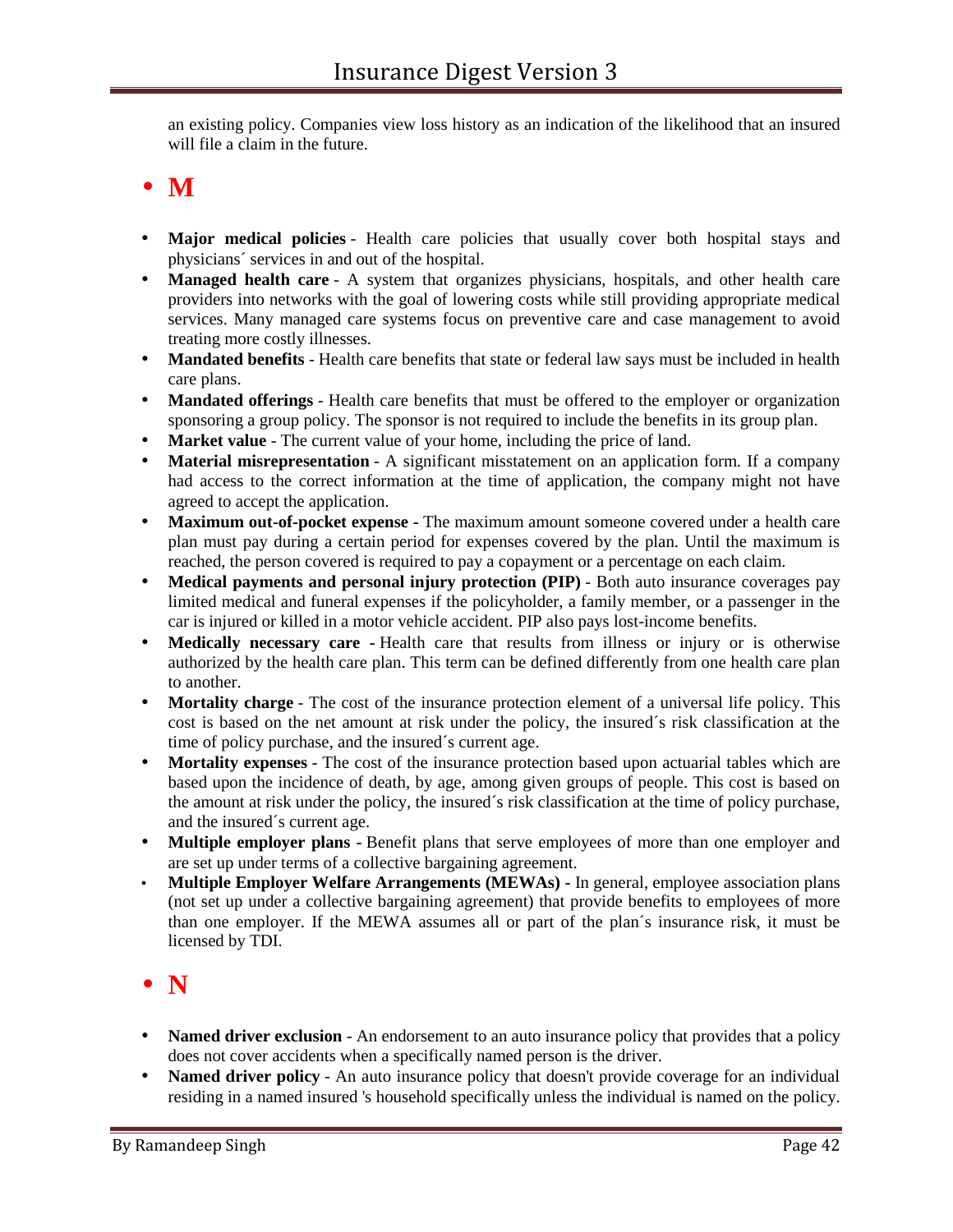The term includes an auto insurance policy that has been endorsed to provide coverage only for drivers specifically named on the policy.

- **Network -** All physicians, specialists, hospitals, and other providers who have agreed to provide medical care to HMO members under terms of the contract with the HMO. Insurance contracts with preferred provider benefits also use networks.
- **Non-network providers -** Health care providers and treatment facilities not under contract with the HMO or those that do not have an insurance PPO contract.
- **Non-owners policy** Auto insurance coverage that offers liability, uninsured motorist, and medical payments to a named insured who does not own a vehicle.
- **Nonparticipating policy** A life insurance policy that does not grant the policy owner the right to policy dividends.
- **Non-renewal** A decision by an insurance company not to renew a policy.

# **O**

- **Out-of-area** The area outside the counties or ZIP codes in which an HMO provides regular and preventive coverage.
- **Out-of-network services** -Health care services from providers not in an HMO´s or a PPO´s network. Except in certain situations, HMOs will only pay for care received from within its network. If you´re in a PPO plan, you will have to pay more to receive services outside the PPO´s network.
- **Out-of-pocket maximum** The most you will have to pay during a policy period (usually a year) before you no longer have to pay your share of coinsurance for covered health services. Once you've reached your out-of-pocket maximum, your health plan generally pays 100 percent of your health care costs, up to your policy's coverage limit. You are still responsible for paying your premium. Depending on your plan, you also may have to continue paying copayments and some other expenses.
- **Outpatient services** Services usually provided in clinics, physician or provider offices, hospital-based outpatient departments, home health services, ambulatory surgical centers, hospices, and kidney dialysis centers.

### **P**

- Paid-up This event occurs when a life insurance policy will not require any further premiums to keep the coverage in force.
- **Paid-up additions** Additional amounts of life insurance purchased using dividends; these insurance amounts require no further premium payments.
- **Peril** A specific risk or cause of loss covered by a property insurance policy, such as a fire, windstorm, flood, or theft. A named-peril policy covers the policyholder only for the risks named in the policy. An all-risk policy covers all causes of loss except those specifically excluded.
- **Personal property** All tangible property (other than land) that is either temporary or movable in some way, such as furniture, jewelry, electronics, etc.
- **Point-of-service (POS) plans -** POS plans allow an HMO to contract with an insurance company to give enrollees the option of receiving services outside the HMO´s network. In Texas, HMOs must contract with an insurance company to offer POS plans.
- **Policy** The contract issued by the insurance company to the insured.
- **Policy loan** An advance made by a life insurance company to a policy owner. The advance is secured by the cash value of the policy.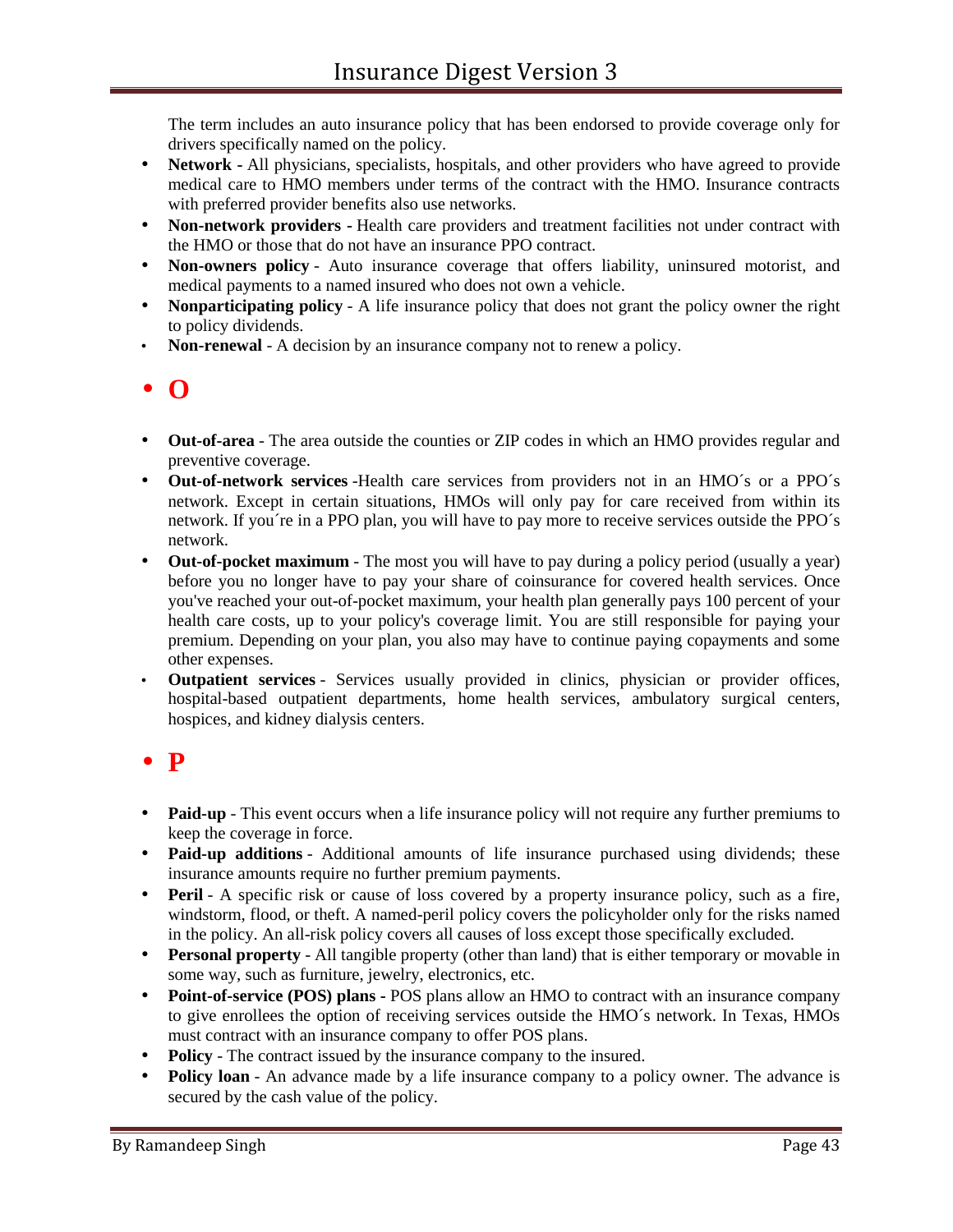- **Policy owner** The person or party who owns an individual insurance policy. This person may be the insured, the beneficiary, or another person. The policy owner usually is the one who pays the premium and is the only person who may make changes to a policy.
- **Policy period** The period a policy is in force, from the beginning or effective date to the expiration date.
- **Precertification -** A requirement that the health care plan must approve, in advance, certain medical procedures. Precertification means the procedure is approved as medically necessary, not approved for payment.
- **Pre-existing condition -** A medical problem or illness you had before applying for health care coverage.
- **Preferred provider organization (PPO) -** A type of plan in which physicians, hospitals, and other providers agree to discount rates for an insurance company. These providers are part of the PPO´s network. Insurance contracts with PPO provisions reimburse at a higher percentage if you use providers in the network. If you go to providers outside the PPO´s network, you will have to pay more for your care.
- **Premium** The amount paid by an insured to an insurance company to obtain or maintain an insurance policy.
- **Premium load** An amount deducted from each life insurance premium payment, which reduces the amount credited to the policy.
- **Preventive care -** Health care services such as routine physical examinations and immunizations that are intended to prevent illnesses before they occur.
- **Primary care physician -** The physician selected by HMO members to serve as their personal doctor and provide all basic medical treatments and any referrals to medical specialists. Primary care physicians are prohibited in PPOs and other indemnity health plans. (Also known as a gatekeeper.)
- **Property damage (PD)** Physical damage to property.
- **Provider -** A hospital, pharmacist, registered nurse, organization, institution, or person licensed to provide health care services in Texas. A physician also may be referred to as a provider. The term provider is often used collectively to refer to individual or facilities who provide health services.
- **Provider network -** All the doctors, specialists, hospitals, and other providers who agree to provide medical care to HMO or PPO members under terms of a contract with the HMO or insurance company.
- **Public insurance adjuster** An individual employed by a policyholder to negotiate a claim with the insurance company in exchange for a percentage of the claim settlement. Public insurance adjusters must be licensed by TDI.
- **Q**
- **R**
- **Rated policy** A policy issued at a higher premium to cover a person classified as a greater-thanaverage risk, usually due to impaired health or a dangerous occupation.
- **Refund** An amount of money returned to the policyholder for overpayment of premium or if the policyholder is due unearned premium.
- **Reinstatement** The process by which a life insurance company puts a policy back in force after it lapsed because of nonpayment of renewal premiums.
- **Renewal** Continuation of a policy after its expiration date.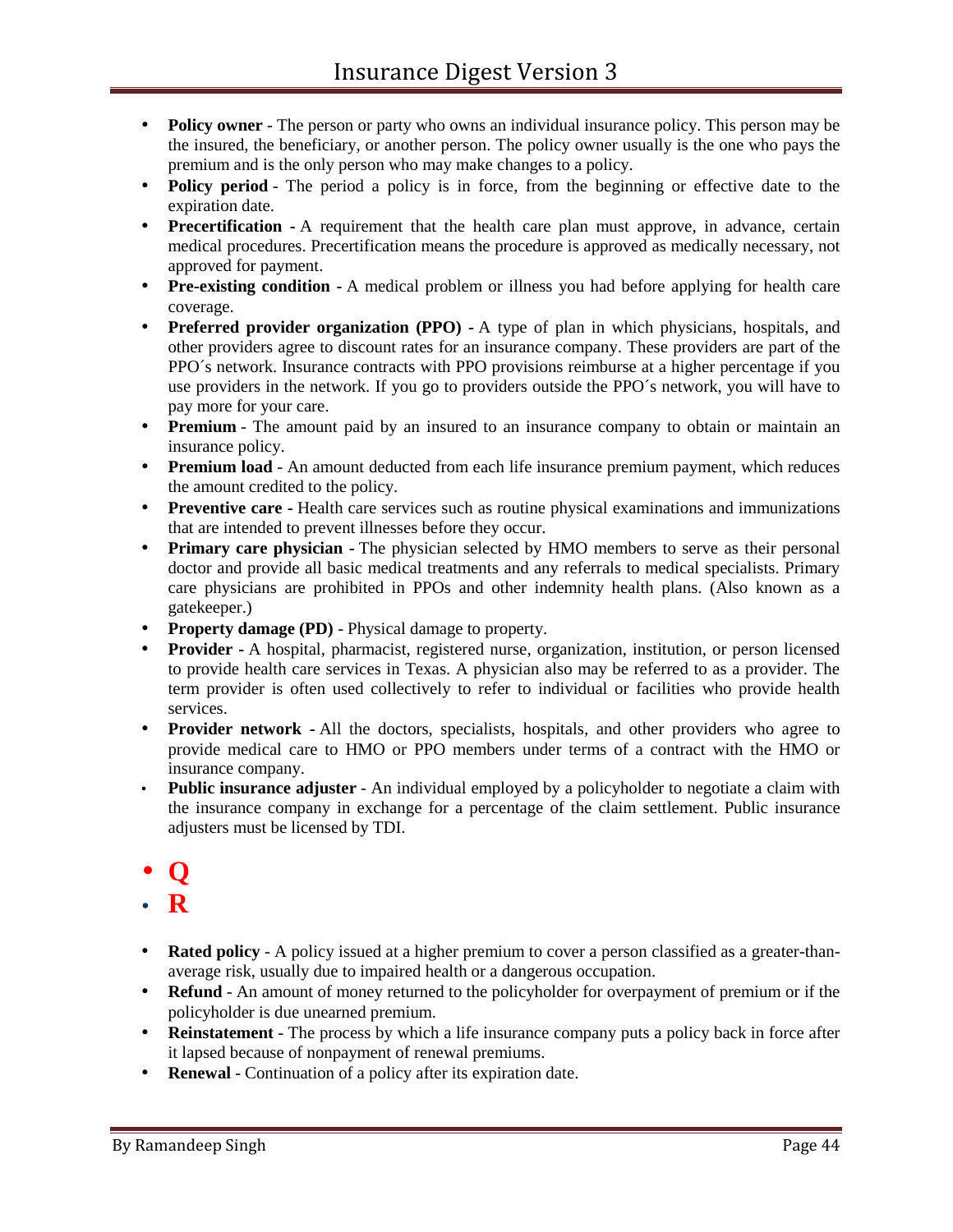- **Rental reimbursement coverage** Auto insurance coverage that pays a set daily amount for a rental car if the policyholder's car is being repaired because of damage covered by the auto policy.
- **Renters insurance** A form of property insurance that covers a policyholder's belongings against perils. It also provides personal liability coverage and additional living expenses. Possessions can be covered for their replacement cost or the actual cash value, which includes depreciation.
- **Replacement cost** Insurance coverage that pays the dollar amount needed to replace the structure or damaged personal property without deducting for depreciation but limited by the policy's maximum dollar amount.
- **Rescission** The termination of an insurance contract by the insurer when material misrepresentation has occurred.
- **Residual market** Insurers, such as assigned risk plans and the Texas FAIR Plan, that exist to provide coverage for those who cannot get it in the standard market.
- **Return premium** A portion of the premium returned to a policy owner as a result of cancelation, rate adjustment, or a calculation that an advance premium was in excess of the actual premium.
- **Rider** A written agreement attached to the policy expanding or limiting the benefits otherwise payable under the policy. Also called an "endorsement."
- **Rule of 78** This is a method for calculating the amount of unused premium that takes into account the fact that more insurance coverage is required in the early months of the loan, since the payoff of the loan is greater. As the loan is paid off, less coverage is being paid for, so the refund percentage decreases.
- **Rule of anticipation** This is a similar method to "Rule of 78" where the amount of unused premium takes into account the fact that more insurance coverage is required in the early months of the loan, since the payoff of the loan is greater. As the loan is paid off, less coverage is being paid for, so the refund percentage decreases.

# **S**

- **Self-funded plans -** Plans funded strictly from employer contributions and employee premiums. These plans are authorized by the federal Employee Retirement and Income Security Act (ERISA) of 1974 and are regulated by the U.S. Department of Labor. State regulation of these plans is limited. Although an insurance company may be hired to administer the plan, the insurance company assumes no risk. (Also known as ERISA plans.)
- **Service area -** The counties, or portions of counties, where an HMO or PPO provides coverage.
- **Single interest insurance** Insurance coverage for only one of the parties having an insurable interest in that property. For instance, if a policyholder still owes money on their mortgage and they do not have homeowners insurance, the lender may take out a single interest insurance policy to protect its own interest in the property. Single interest insurance protects only the policy owner, not the homeowner.
- **Single-premium whole life policy** A type of limited-payment policy that requires only one premium payment.
- **Skilled nursing care -** Care needed after a serious illness. It is available 24 hours a day from skilled medical personnel such as registered nurses or professional therapists. A doctor orders skilled nursing care as part of a treatment plan.
- **Specified disease policies -** Policies that pay only if you contract the illness specified in the policy. (Also called dread disease policies.)
- **Specified medical limitations -** A dollar limit placed on treatment of certain medical conditions or types of treatment.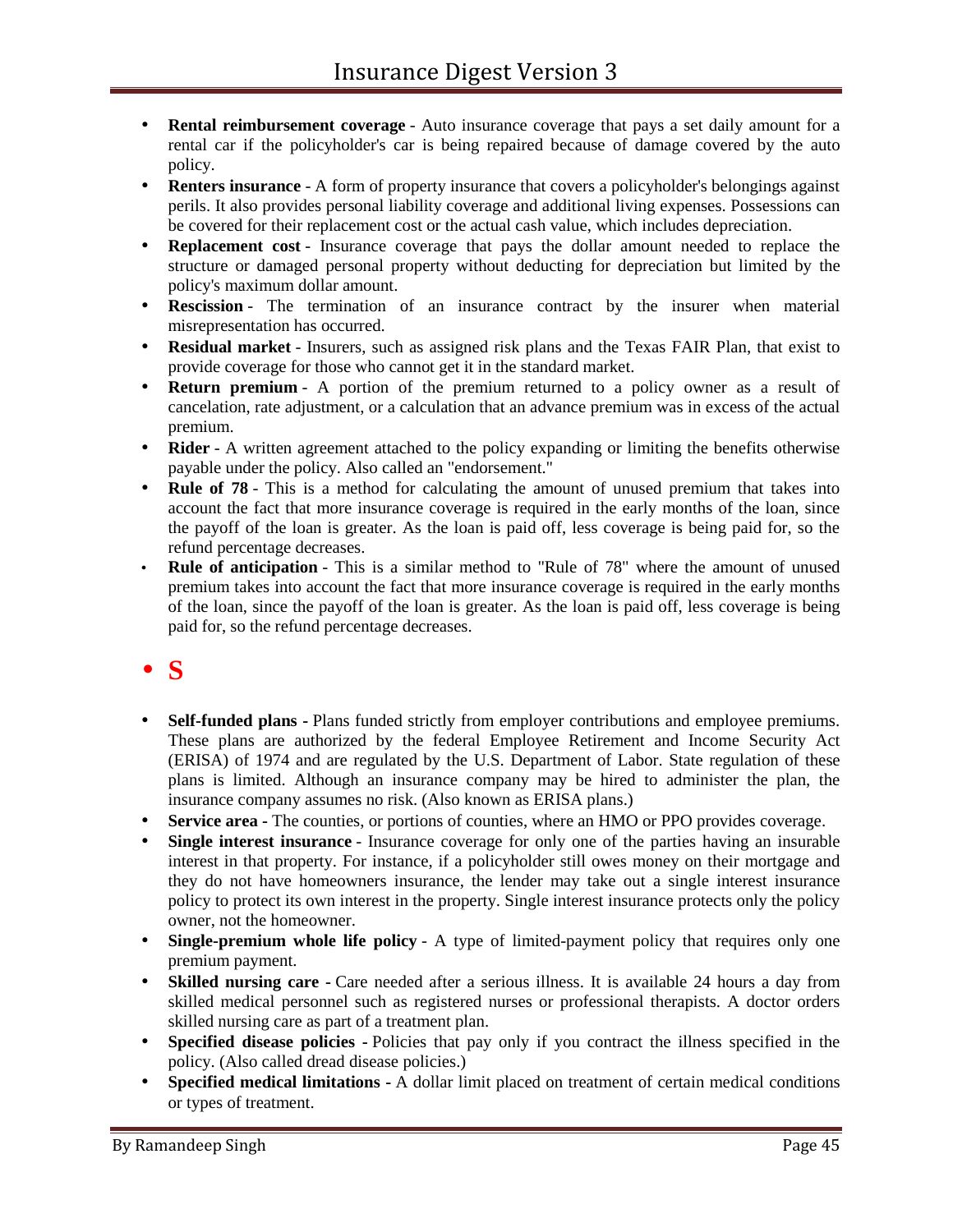- **Staff adjuster** Employee of the insurance company´s claims department.
- **Subrogation** Assignment of rights of recovery from insured.
- **Suicide clause** Life insurance policy wording which specifies that the proceeds of the policy will not be paid if the insured takes his or her own life within a specified period of time after the policy´s date of issue.
- **Surcharge** An extra charge added to a premium by an insurance company. For automobile insurance, a surcharge is usually added if a policyholder has at-fault accidents.
- **Surplus lines** Coverage from out-of-state companies not licensed in Texas but legally eligible to sell insurance on a "surplus lines" basis. Surplus lines companies generally charge more than licensed companies and often offer less coverage.
- **Surrender charges** Charges that are deducted if a life insurance policy or annuity is cashed in (surrendered). These charges also are deducted if the policyholder borrows money on the policy or if the policy lapses for non-payment.

### **T**

- **Texas Health Insurance Pool** The Health Pool provides health insurance to Texans unable to obtain coverage because of their medical history or for certain other reasons.
- **Third-party administrator (TPA)** An organization that performs managerial and clerical functions related to an employee benefit insurance plan by an individual or committee that is not an original party to the benefit plan.
- **Third-party claim** A claim filed against another person's insurance policy.
- **Towing and labor coverage** Auto insurance coverage that pays for towing charges when a car can´t be driven. Also pays labor charges, such as changing a flat tire, at the place where the car broke down.

### $\bullet$  U

- **Underwriter** The person who reviews an application for insurance and decides if the applicant is acceptable and at what premium rate.
- **Underwriting** The process an insurance company uses to decide whether to accept or reject an application for a policy.
- **Unearned premium** The amount of a pre-paid premium that has not yet been used to buy coverage. For instance, if a policyholder paid in advance for a six-month premium, but then cancel the policy after two months, the company must refund the remaining four months of "unearned" premium.
- **Uninsured/underinsured motorist (UM/UIM) coverage** Auto insurance coverage that pays for the policyholder's injuries and property damage caused by a hit-and-run driver or a motorist without liability insurance. It will also pay when medical and car repair bills are higher than the other driver´s liability coverage.
- **Universal life insurance** The key characteristic of universal life insurance is flexibility. Within limits, a policyholder can choose the amount of insurance and the premium they want to pay. The policy will stay in force as long as the policy value is sufficient to pay the costs and expenses of the policy. The policy value is "interest-sensitive," which means that it varies in accordance with the general financial climate. Lowering the death benefit and raising the premium will increase the growth rate of your policy. The opposite also is true. Raising the death benefit and lowering the premium will slow the growth of your policy. If insufficient premiums are paid, the policy could lapse without value before the maturity date is reached. (The maturity date is the time your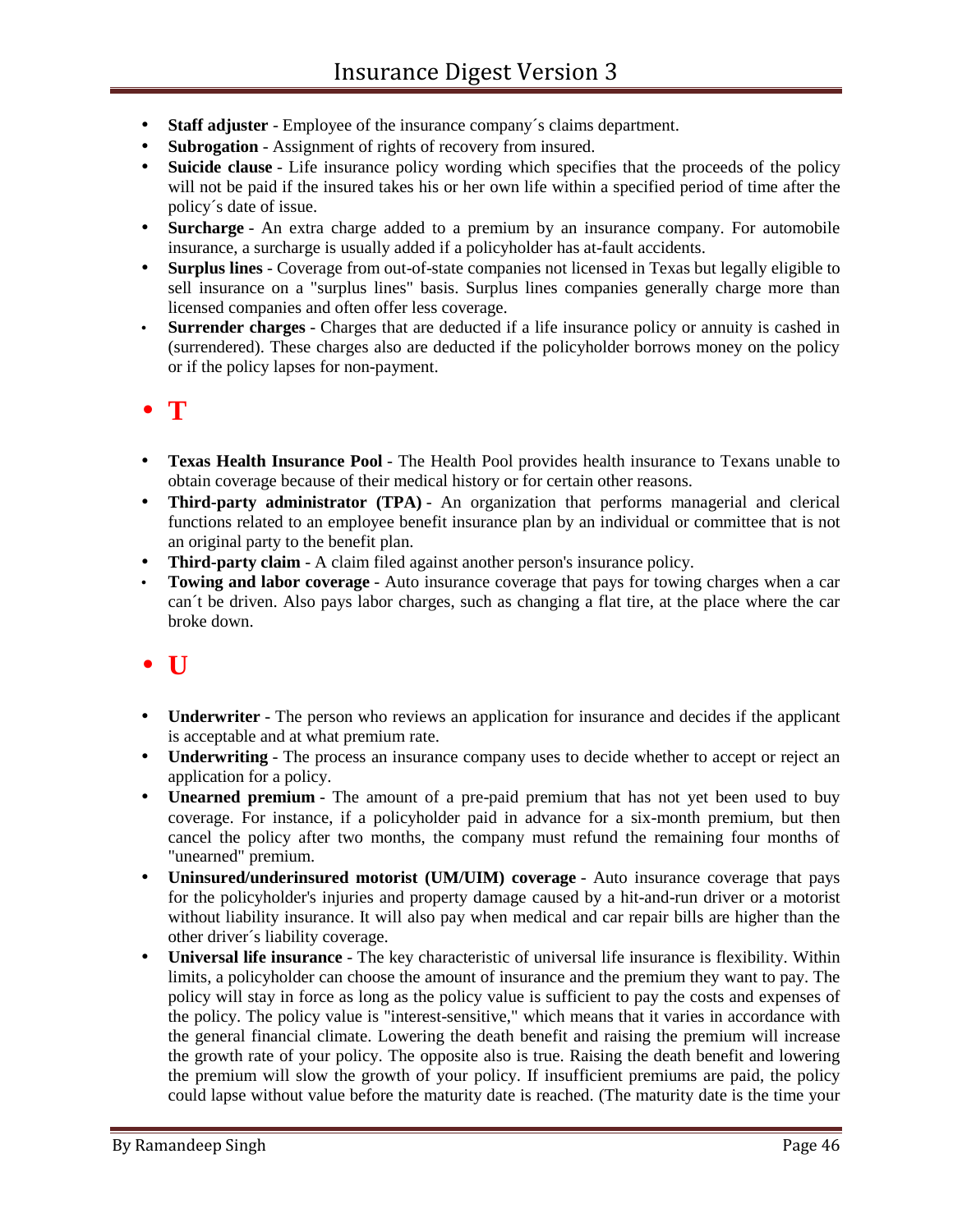policy ceases and cash surrender value would be payable if the policyholder is still living.) Therefore, it is the policyholder's responsibility to consistently pay a premium that is high enough to ensure that the policy´s value will be adequate to pay the monthly cost of the policy. The company is required to send an annual report and also to notify the policyholder if they are in danger of losing their policy due to insufficient value.

- **Usual and customary** The charge for medical services that refers to the amount approved by the carrier for payment. These charges may be based on rates usually charged by physicians and providers in your area; rate averages compiled by independent rating services; or rate averages compiled by the insurance company.
- **Utilization review -** The review process aimed at helping HMOs and insurance companies reduce health care costs by avoiding unnecessary care. The review includes evaluating requests for medical treatment and determining, on a case-by-case basis, whether that treatment is necessary.

# **V**

- **Variable annuity** A form of annuity policy under which the amount of each benefit payment is not guaranteed and specified in the policy, but which instead fluctuates according to the earnings of a separate account fund.
- **Variable life insurance** A type of whole life policy in which the death benefit and the cash value fluctuate according to the investment performance of a separate account fund that the policyholder selects. Because the investment account is regulated by the Securities and Exchange Commission, the policyholder must be presented with a prospectus before they purchase a variable life policy.
- **Viatical settlement agreements** Viatical settlements involve the sale of an existing life insurance policy by a viator (person with a life threatening or terminal illness) to a viatical settlement company in return for a cash payment that is a percentage of the policy´s death benefit.

### **W**

 **Whole life insurance** - Whole life insurance policies are one type of cash value insurance. Whole life policies offer protection through a lifetime - that is, for a person´s "whole life." From the day a person buys the policy, they pay a scheduled premium. The scheduled premium may be level or may increase after a fixed time period, but it will not change from the amount(s) shown in the policy schedule. It is important to look at the policy schedule to understand what the premium payments will be and that they are affordable over time. This premium is based on age at the time of purchase. Initially, it will be higher than the premium paid for a term policy, but they are likely to decrease over time if the policy is kept for a long time. Part of each premium payment will go to cash value growth, part for the death benefit and part for expenses (such as commissions and administrative costs). There is no need to renew whole life policies. As long as the premium is paid when due, coverage will continue in force.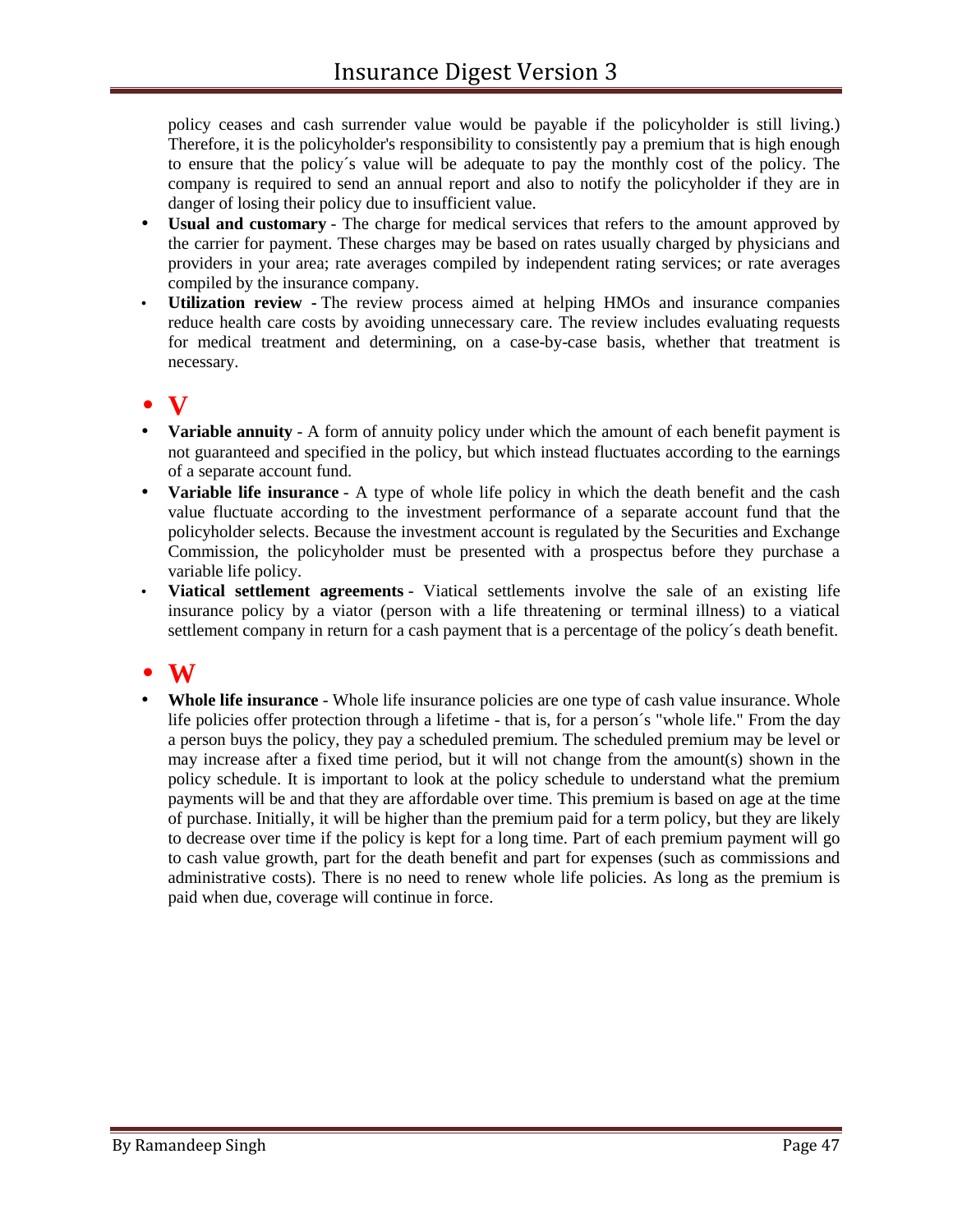# **Full Forms of Financial Terms**

Important financial terms for banking exams:-

| <b>Term</b>    | <b>Full form</b>                                                        |
|----------------|-------------------------------------------------------------------------|
| EFFC A/c       | Exchange Earner Foreign Currency Account                                |
| <b>LRS</b>     | <b>Liberalised Remittance Scheme</b>                                    |
| <b>NIM</b>     | Net Interest Margin                                                     |
| <b>LIBOR</b>   | London Inter Bank Offered Rate                                          |
|                |                                                                         |
| <b>MIBOR</b>   | Mumbai Inter Bank offered Rate                                          |
| <b>IBRD</b>    | International Bank for Reconstruction & Development                     |
| <b>MLAT</b>    | Mutual Legal Assistance Treaty (SAARC)                                  |
| <b>NACP</b>    | National Aids Control Programme                                         |
| <b>CDM</b>     | <b>Clean Development Mechanism</b>                                      |
| <b>CRAR</b>    | Capital to Risk Weighted Assets Ratio                                   |
| <b>GPRS</b>    | General Packet Radio Service                                            |
| <b>CDMA</b>    | <b>Code Division Multiple Access</b>                                    |
| <b>GSM</b>     | <b>Global Services for Mobile</b>                                       |
| <b>BIMSTEC</b> | Bay of Bengal Initiative for Multi Sectoral Technical & Economic        |
|                | Cooperation                                                             |
| <b>CTT</b>     | <b>Commodity Transaction Tax</b>                                        |
| <b>NAPCC</b>   | National Action Plan for Climate Change                                 |
| <b>UNFCCC</b>  | <b>U N Framework Convention on Climate Change</b>                       |
| <b>NEFT</b>    | <b>National Electronic Fund Transfer</b>                                |
| <b>FIH</b>     | <b>International Hockey Federation</b>                                  |
| <b>FIFA</b>    | International<br>Federation<br>Association<br>of<br>Football/Federation |
|                | International de Football Association (French acronym)                  |
| <b>FSLRC</b>   | Financial Sector Legislative Reform Commission                          |
| NDM-1          | New Delhi Metallo Beta Lactamese-1                                      |
| <b>CER</b>     | <b>Certified Emission Reductions</b>                                    |
| <b>NPCI</b>    | National Payment Corporation of India                                   |
| <b>IFSC</b>    | <b>Indian Financial Services Code</b>                                   |
| <b>MICR</b>    | Magnetic Ink Character Recognition                                      |
| <b>CBD</b>     | Convention on Biological Diversity                                      |
| <b>COP</b>     | <b>Conference of Parties</b>                                            |
| <b>ABS</b>     | Access, Benefit & Sharing                                               |
| <b>NFS</b>     | National Financial Switch                                               |
| <b>CSE</b>     | Centre for Science & Environment                                        |
| <b>MFI</b>     | Micro Finance Institution                                               |
| QFI            | Qualified Foreign Individuals                                           |
| <b>NAMICA</b>  | Nag Missile Carrier                                                     |
| <b>NCHER</b>   | National Commission for Higher Education & Research                     |
| <b>CCEA</b>    | Cabinet Committee on Economic Affairs                                   |
| <b>PTC</b>     | Pass Through Certificate                                                |
| <b>CAMELS</b>  | Capital Assets Management Earnings Liquidity Systems                    |